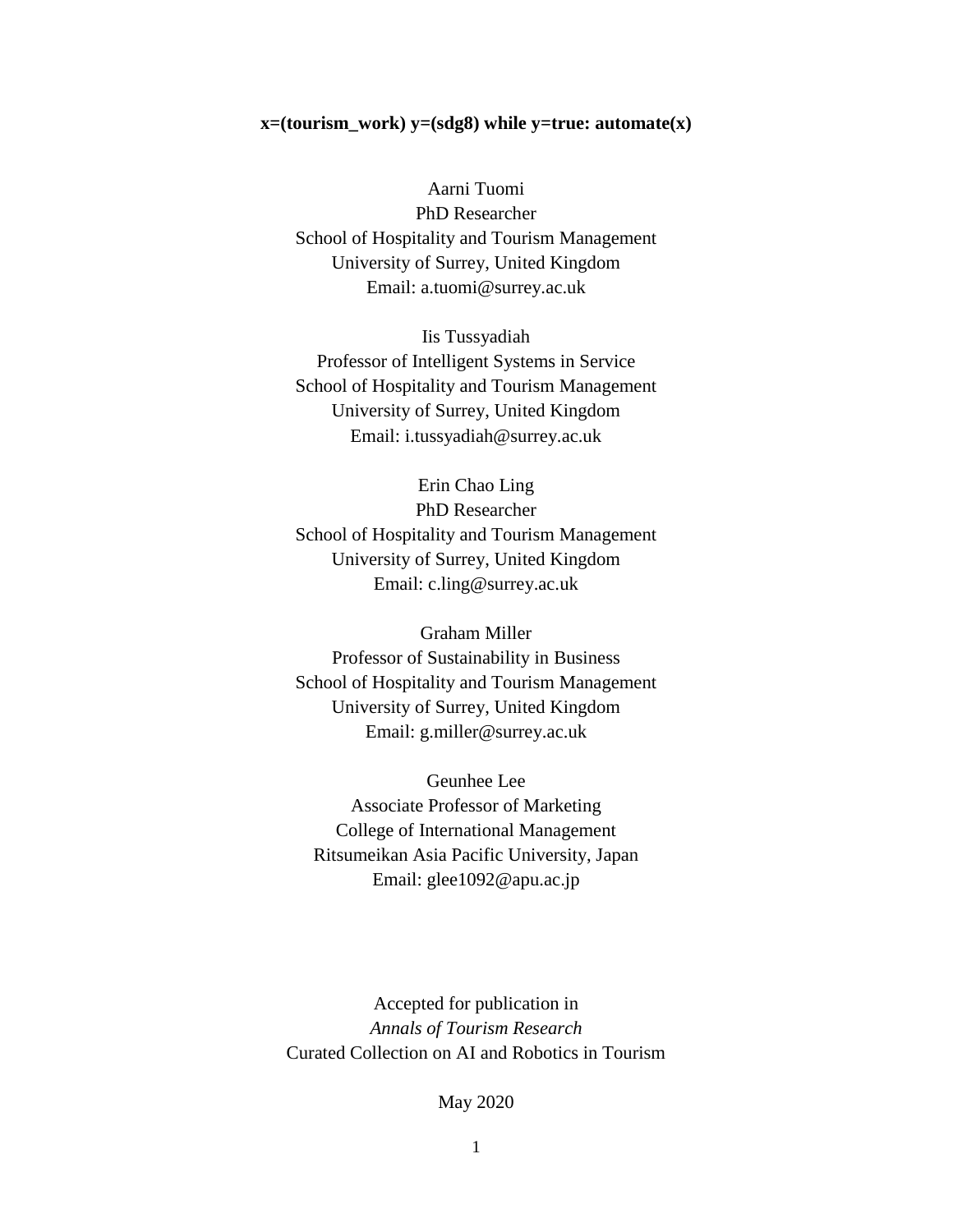# **Highlights**

- Automation is adopted as a strategy to address labor shortage issues in tourism
- While displacing some tourism employment, automation also creates new tasks and roles
- Automation can promote decent work in tourism by effective human-machine cooperation
- Automation may improve and increase working conditions, rewards, and empowerment
- Preparing for a more automated future requires investment in skills development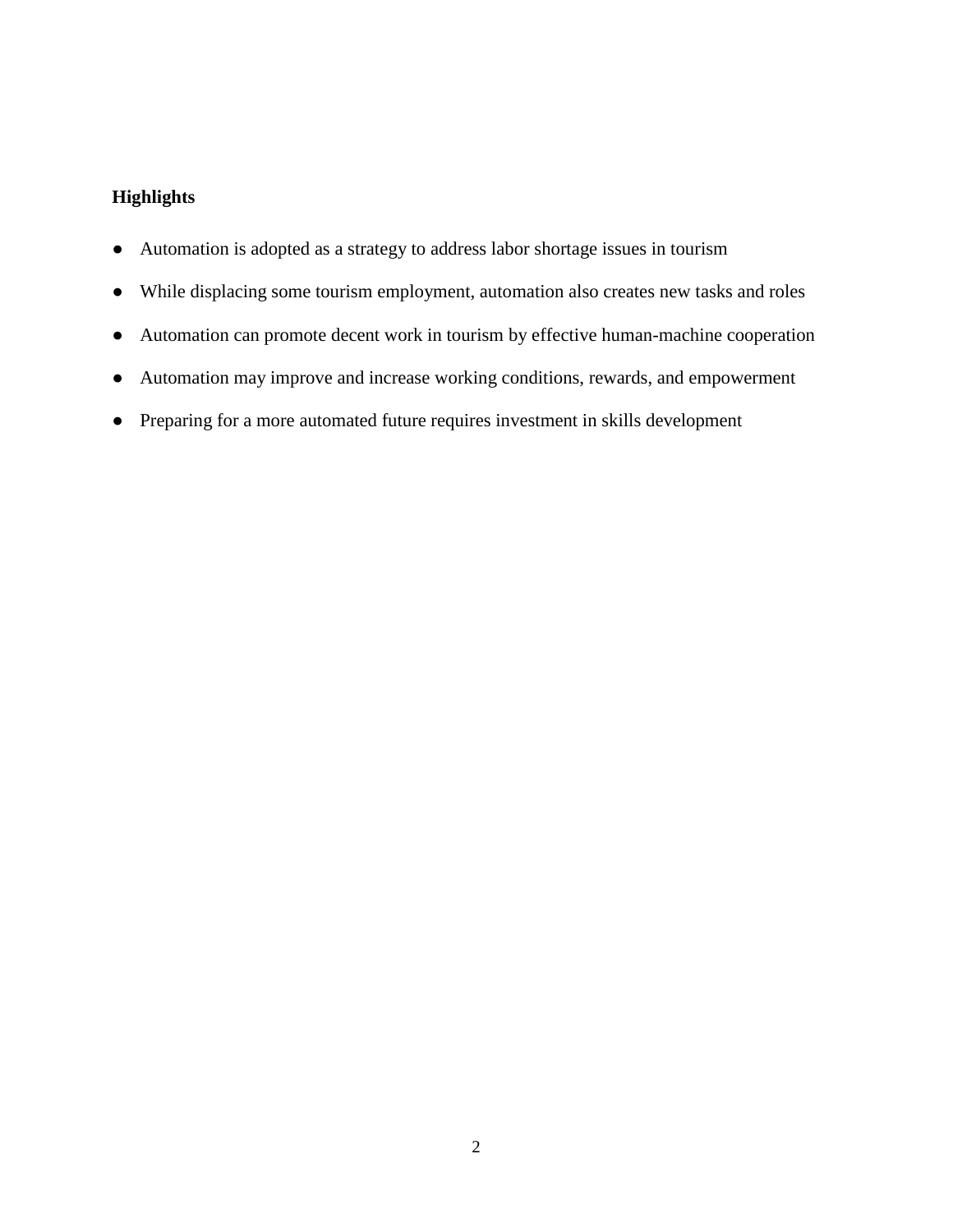# **x=(tourism\_work) y=(sdg8) while y=true: automate(x)**

### **Abstract**

Increasing implementation of automation has brought global concerns over the future of jobs in various sectors. To ensure that the transition to automation in travel and tourism will be made in a responsible and accountable manner, this study conceptualizes how automation, found to be driven largely by labor shortage, can be used to promote decent work. Utilizing Grounded Theory to analyze data from in-depth interviews and focus group discussions with industry practitioners, this study provides rich descriptions of the transformation brought by automation to companies, employees, and wider society and develops a theoretical model to explain 'Decent Work through Automation' (DW–A). In doing so, this study opens a pathway for further research on technology and decent work in tourism, including second- and third-order impacts of emerging technology. The paper offers practitioners and policymakers guidelines for responsible adoption of automation.

*Keywords:* automation; artificial intelligence; robotics; decent work; employment; sustainable development goals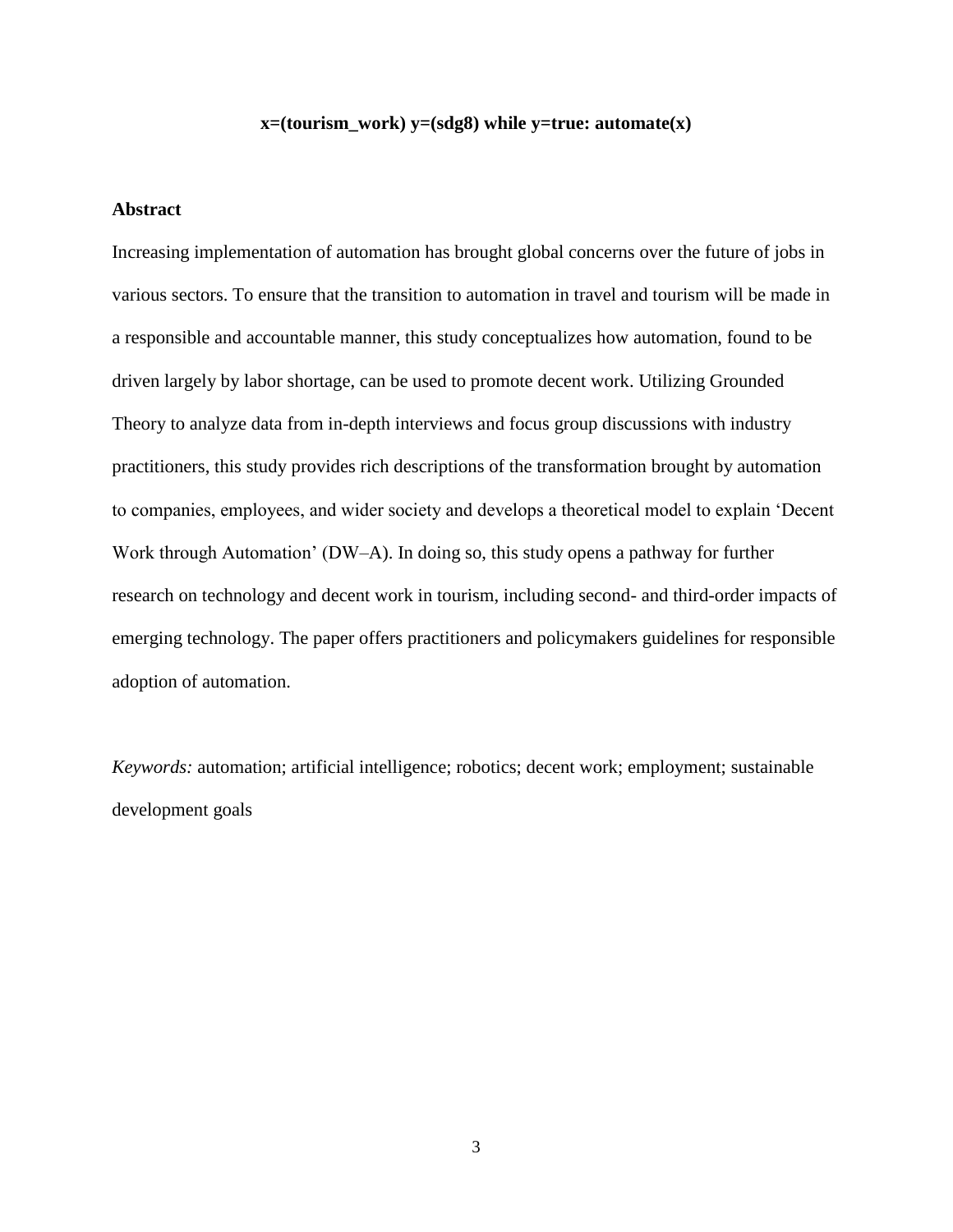# **x=(tourism\_work) y=(sdg8) while y=true: automate(x)**

# **Introduction**

Today's society is marked by the fourth industrial revolution, or 'Industry 4.0' (Schwab, 2017). This term is used to describe a set of transformations, both ongoing and impending, brought by rapidly emerging technologies referred to as cyber-physical systems. Technological advances in artificial intelligence (AI) and robotics are projected to profoundly impact many aspects of life (ICAR, 2018), introduce new ways of creating value, and disrupt current industries and organizational models (WEF, 2018). The anticipated scale and scope of automation our society will experience due to the use of AI and robots brings an added layer of anxiety to the global concern for jobs (Manyika et al., 2017; UNA-UK, 2018). AI, automation and robotics have the potential to create employment for a lot of people and thus be a significant driver of economic growth (Ernst, Merola, & Samaan, 2018). However, there is a legitimate concern that the use of robots will displace demand for human labor, especially low-skilled workers and those performing routinized tasks, in a broad range of sectors and industries (Das & Hilgenstock, 2018; Frey & Osborne, 2017). The labor-intensive travel and tourism sector is no exception.

The WEF (2018) has projected that in the next five year 75 million jobs will be replaced due to automation, while an additional 133 million new jobs will be created. As a result, a new approach to support job transitions, including reskilling and retraining effort, will be necessary. Even for occupations that will not be replaced entirely by machines, reskilling and upskilling of employees will be required due to the significant change automation will bring to work (Dobrusin, 2019). As an increasing number of tasks within tourism and hospitality services will fall victim to impending automation, companies are faced with deciding to either lay off people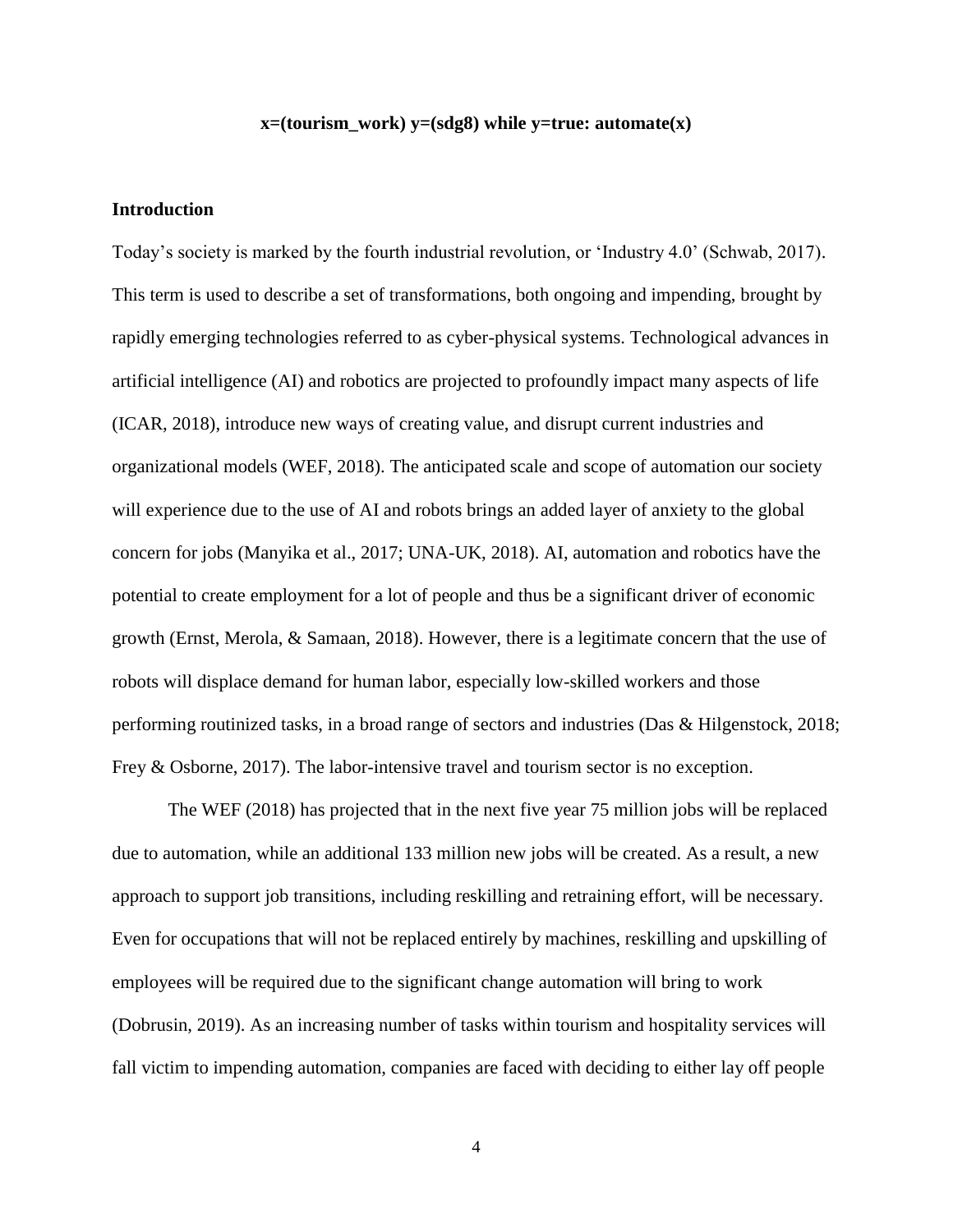as their roles become redundant, or restructure and reinvent existing roles, letting robots take over boring and demeaning jobs, giving more meaningful tasks to humans. Importantly, a new breed of fully automated hospitality services (e.g., robotized hotels) has been introduced as novel offerings in the sector. Following in the footsteps of airline companies to apply self-service technologies, they rely on radical efficiency from needing less human labor.

In order to guarantee that adoption of advanced technologies will promote sustained, inclusive, and sustainable growth, the transition to automation needs to be made in a responsible and accountable manner (ICAR, 2018). Policymakers are called to prioritize investments in decent and sustainable work, to put in place plans for job creation, to support transitioning workers, and to provide wider social protections (Benson Wahlén, 2019; UNA-UK, 2018). Equally important is the role companies play in helping workers adapt and prepare for new opportunities brought by AI and robotics. Ultimately, using technological innovation to accelerate the attainment of Sustainable Development Goals (SDGs), particularly SDG 8, which promotes full and productive employment and decent work for all, requires policymakers and companies to work synergistically (ICAR, 2018). The limited empirical research in this area means despite the increasing automation in travel and tourism it is largely unknown if the underlying people management strategies that come with the adoption of automation are in line with supporting human development and providing safe, stable, and well-paid jobs.

This study aims to better understand whether and how companies use automation to support the provision of decent work in travel and tourism. To that end, the study addresses the following research questions: How and why are travel and tourism companies currently implementing automation? How do these strategies reflect the SDGs and how can automation be leveraged to provide decent work in tourism? We gathered information by way of in-depth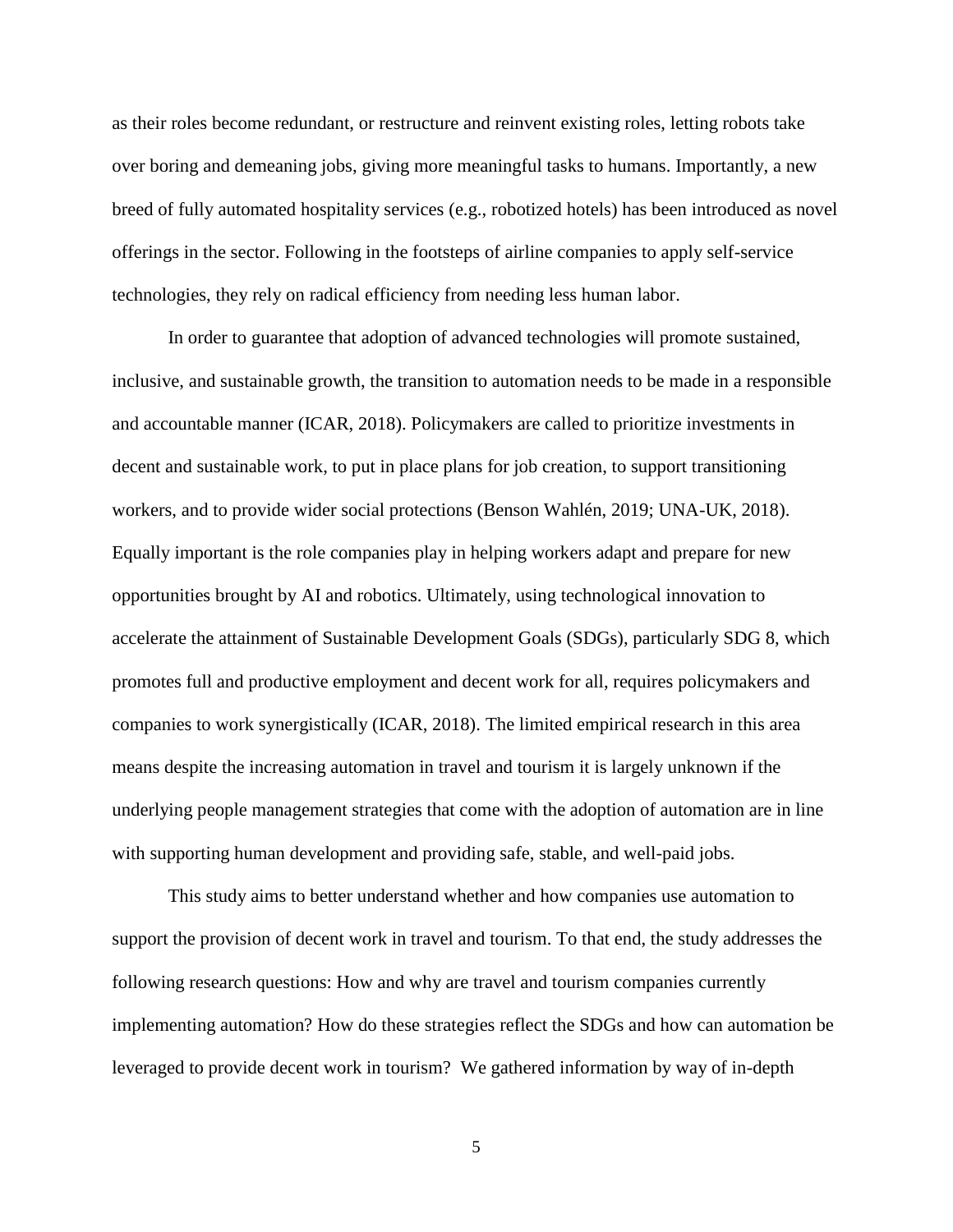interviews with managers of fully automated hotels and restaurants and focus group discussions with a group of tourism and hospitality practitioners whose organizations have adopted varying levels of automation. Themes emerging from the narratives were analyzed to gain a better understanding of the current practice of automation and provision of decent work in the travel and tourism sector. The results contribute to guiding the direction for responsible and accountable adoption of automation in travel and tourism.

### **Tourism, Automation, and Decent Work**

Over the last few decades, the tourism sector has become one of the most important drivers of global economic growth and development, as well as a major contributor to global employment (Statista, 2018). The World Travel & Tourism Council (WTTC, 2019) estimated that in 2018 the sector accounted for around 319 million jobs (10% of total employment) globally. The trend is likely to continue, with more people indulging in tourism-related activities due to more accessible and affordable destinations and means of travel, new business models, as well as changes in technology. In early 2019, the United Nations World Tourism Organization (UNWTO, 2019) had to update its future projections regarding global tourist arrivals as previous targets were met two years ahead of forecasts.

To cope with ever-increasing demand, tourism businesses are turning towards AI and robotics to automate repetitive manual and information-processing tasks (Ivanov & Webster, 2019a; 2019b; Wirtz et al., 2018). For example, early stage and newly founded companies such as Creator, Winnow, and Dishcraft are leveraging service robotics and computer vision to automate back-of-house tasks such as cooking, waste-sorting, and dishwashing in restaurants (Bird, 2018; Albrecht, 2019; Chapman, 2019). Industry giant McDonald's is using learning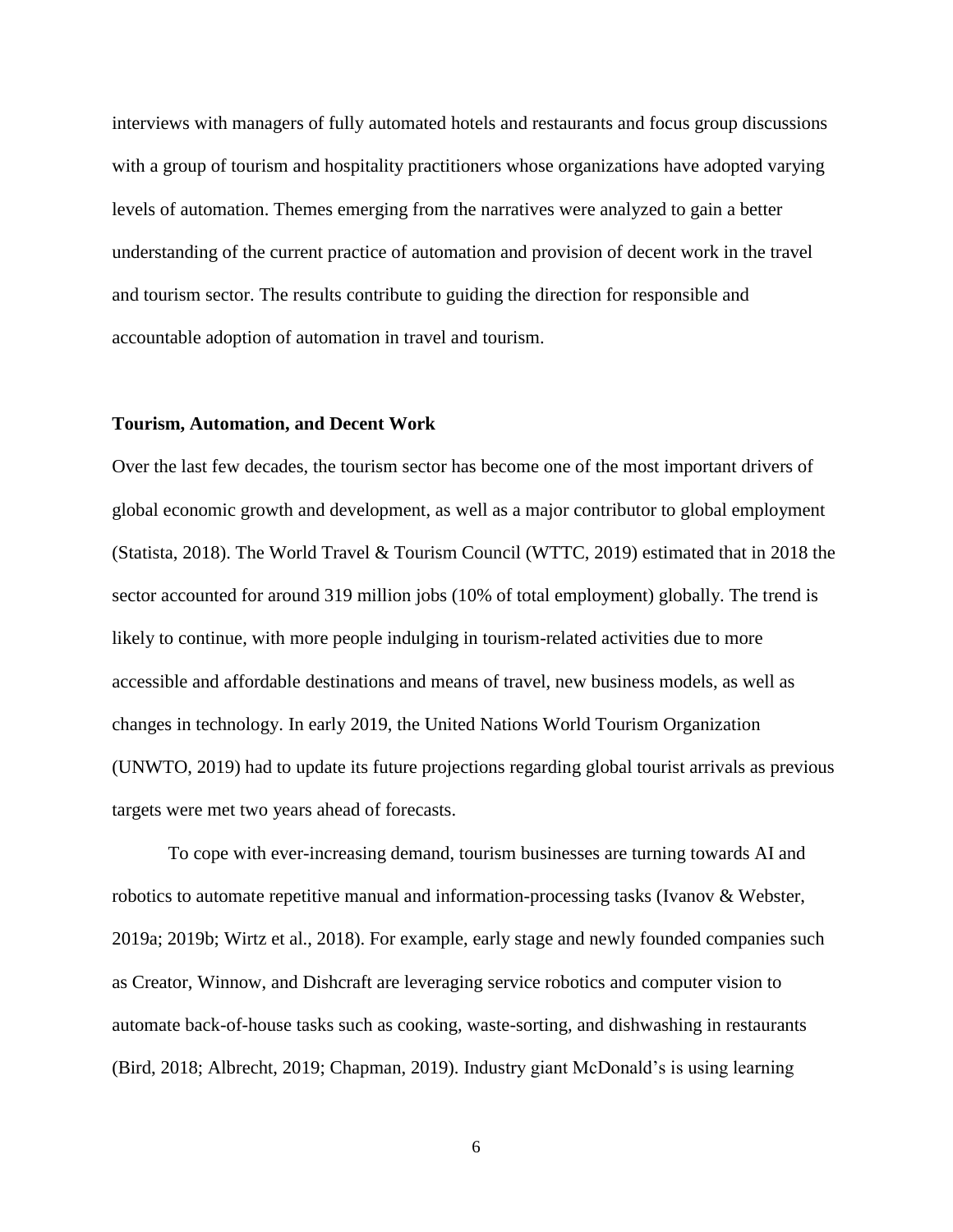algorithms to optimize its digital menus based on attributes such as weather, local events, and competitors' promotional campaigns (Keyes, 2019). Singapore's Changi Airport is automating much of its logistics and people processing tasks, such as luggage handling and security screening (Park, 2018). Finally, Henn-na Hotel, a mid-market hotel chain currently undergoing a rapid scale-up, has attempted to automate most of its check-in, luggage storage, room service, upkeep, and concierge tasks (Liao, 2019).

Automating tasks offers tourism businesses an effective means to increase operational efficiency, cut costs, differentiate, and serve customers in novel ways (Kuo, Chen, & Tseng, 2017; Ivanov and Webster, 2019b; Murphy, Gretzel, & Pesonen, 2019). Automation technologies also offer novel avenues of research, especially with regards to managing transformed operations and new offerings in tourism (Murphy, Hofacker, & Gretzel, 2016; Tung & Law, 2017). However, the increased automation of tasks, processes, and, ultimately, jobs stands to change the way we think of work in the sector (Ivanov & Webster, 2019b). More research into the potentially disruptive societal issues resulting from increased automation, such as unemployment, displacement, and the need to reskill and upskill employees at scale, is needed (Future of Life Institute, 2017).

The United Nations Sustainable Development Goals (SDGs) offer a globally agreed macro level framework for assessing current organizational practices as well as strategically planning for future action towards greater economic, environmental, and social sustainability (Hall, 2019). Aiming to elicit change through more actionable goals (Boluk, Cavaliere, & Higgins-Desbiolles, 2019), the United Nations laid out 17 development targets in 2015. Particularly relevant to tourism employment is SDG 8, which calls for sustainable economic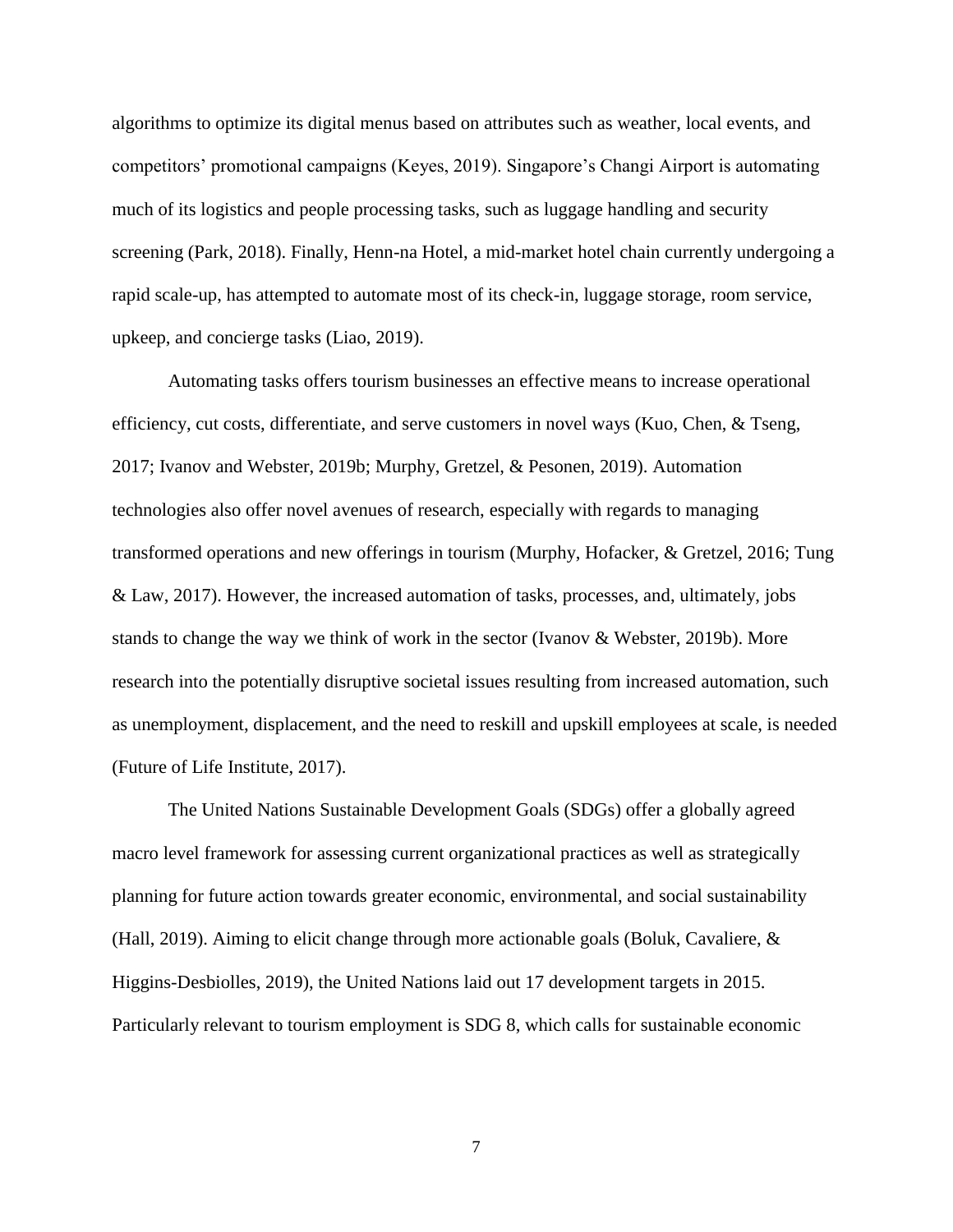growth, higher levels of productivity, and technological innovation through the provision of full and productive employment and decent work for all (UN, 2018).

According to Ghai (2003) the concept of decent work stands on four key pillars: employment, social protection, workers' rights, and social dialogue. It encompasses issues as wide ranging as gender equality, remuneration, health and safety, social and income security, freedom of association and the right to express views, non-discrimination at work, and the absence of forced or child labor, among others (Baum et al., 2016). An important consideration to decent work is the degree to which countries at different stages of development and with different ingrained assumptions of work itself envision and action the concept of decent work. For example, Ribeiro, Teixeira and Ambiel (2019) explored what decent work meant to workers in Brazil, and found that the provision of fair income, a safe and stable working environment, as well as the social protection for workers' families and a good healthcare plan dominated the discussion. In contrast, Dodd, Hooley and Burke (2019) found that in the United Kingdom employees tended to emphasize the importance of work-life balance, career progression, personal development, and the feeling that their work contributed positively towards something bigger.

Given the global push towards more sustainable employment practices, and the tourism sector's significant contribution to local and global economies, several authors have explored the concept of decent work in the context of tourism (Bramwell et al., 2017; Winchenbach, Hanna, & Miller, 2019) and recognized the many examples of poor employment practices (Robinson et al., 2019). This is due to several colliding factors: low entry barriers, comparatively high turnover, low wages, high stress and mentally and physically demanding tasks, among others. The common practice of exporting and exploiting migrant labor, as well as the seasonality of the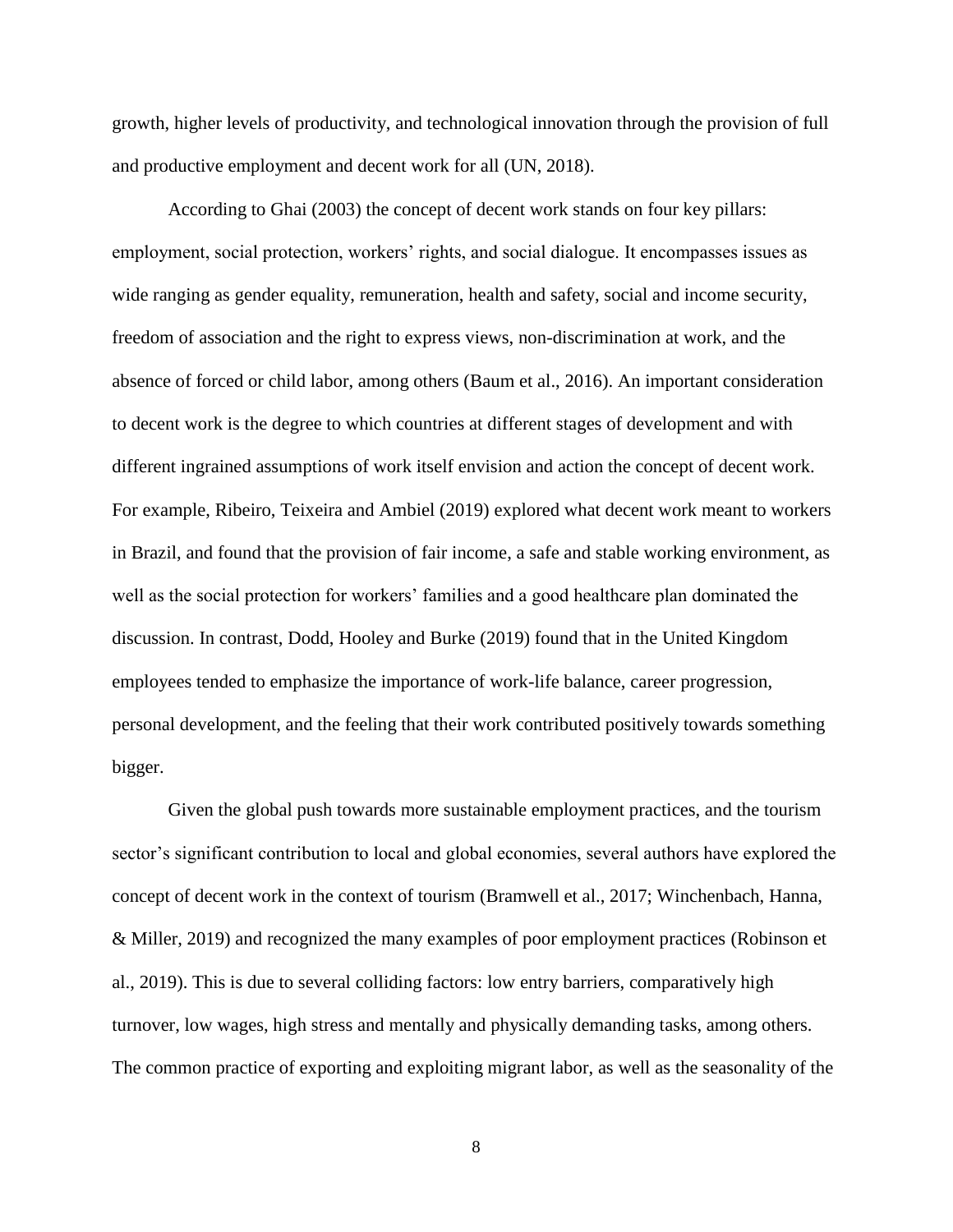sector, only exacerbate these factors. Although progress towards the sustainability of the sector has been made across several fronts (Budeanu et al., 2016), Robinson et al. (2019) see that tourism literature and policy often neglect the social dimension of sustainability, particularly with regards to employment. McCloskey (2015) attributes this to the dominant neoliberal economic model which largely prioritizes growth (e.g., in terms of GDP) over wider measures of "decency".

The International Labour Organization (ILO, 2019) sees technology as a potential means to achieve sustained economic growth combined with productive and decent work and fair globalization. Hall (2019) concurs, emphasizing the role of tourism companies in managing and using technology to address environmental, economic, and social problems. Huang & Rust, 2018) acknowledge the potentially positive effects of emerging technology through moves towards more fulfilling and meaningful jobs that involve problem solving, creative thinking, and emotional intelligence as opposed to systematic processing of goods, people, or data) Frey & Osborne (2017) warn against the disruptive impacts of automation on employment both at the national and global level. Even though some types of routinized work (e.g., ground transport, conducting routine legal due diligence) may disappear completely, it is far more likely that AI and robotics change the type and number of tasks performed in most occupations (ILO, 2018). Kucera (2017) argues that this is because jobs typically include both readily automatable and not readily automatable tasks. For example, a chef's job includes the preparation and cooking of ingredients (readily automatable) as well as flavor profiling and plating (not readily automatable). The strategies businesses adopt to manage the transition to automation will ultimately determine how decent work will manifest in the future.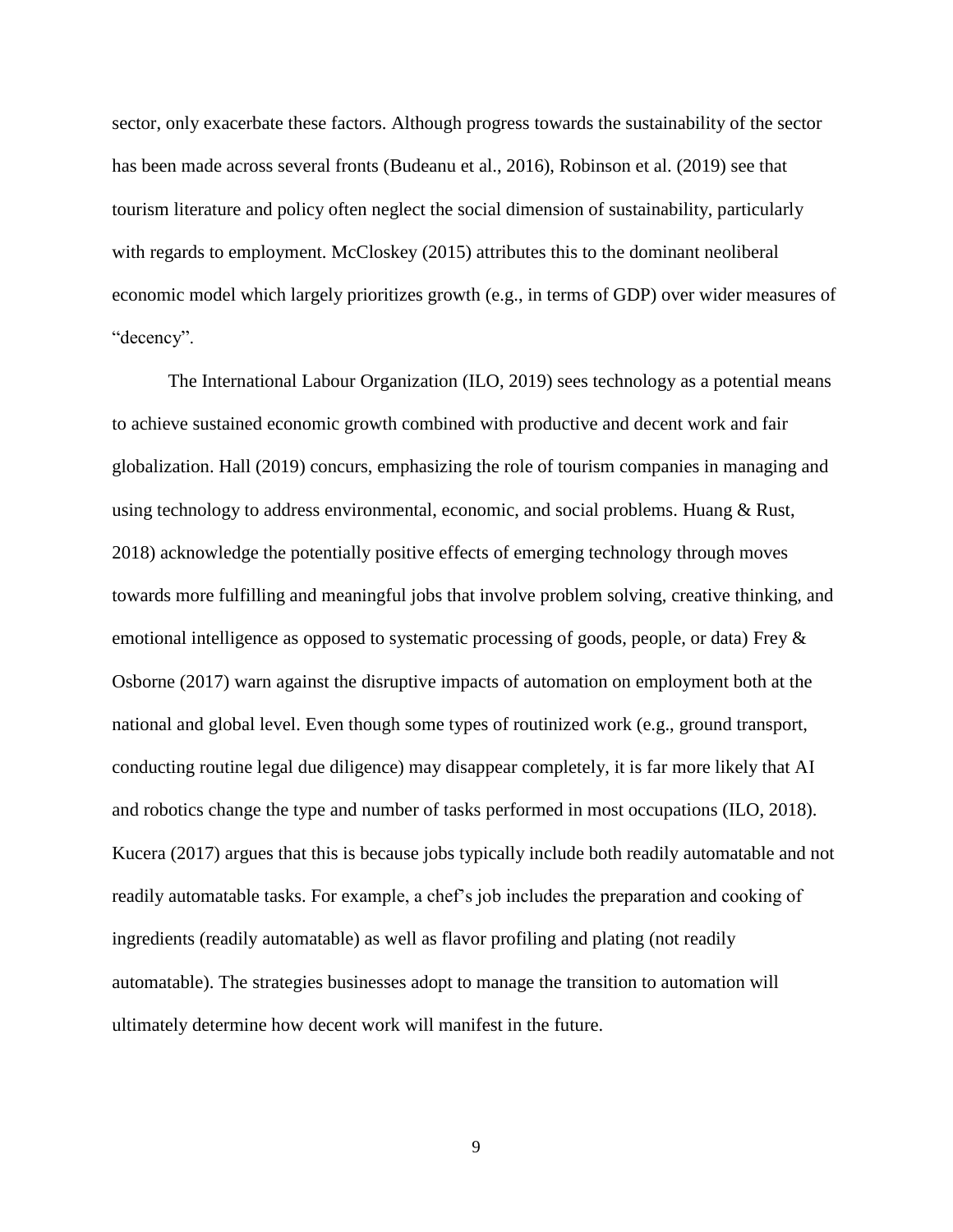It is important to acknowledge that this is not the first time technology has been poised to impact work: history has already seen several technological revolutions that have had implications for global employment (Tegmark, 2017). The industrial revolution gave birth to mass production, boosting the manufacturing sector significantly. This later launched the world into a more service-dominant economy, whereby people moved from the production of goods to the provision of services. The digital revolution gave us the internet, radically disrupting the service landscape by opening up completely new business models and employment opportunities. The information revolution offered novel tools to leverage the aggregation of big data, again leading to new types of businesses and career paths (Harari, 2015). Atkinson and Wu (2017) analyzed the impacts of technology on employment in the US between 1850 and 2015 and found that technology has not led to significant increases in unemployment. On the contrary, technological progress has resulted in more jobs, and new types of jobs, albeit many existing skills become redundant and new skills need to be acquired to capitalize on the new opportunities. Seen historically, the emergence of intelligent automation is a continuation of previous technological revolutions. However, several leading thinkers have warned that this time the impacts on employment may be more severe due to the sheer scale and speed of technological progress (Brynjolfsson & McAfee, 2014; Russell, Dewey, & Tegmark, 2015). Research places accommodation, transport, and food service as particularly vulnerable to automation (PwC, 2018). If technological progress continues as predicted, more and more tasks will be automated, and, consequently, existing work will need to be restructured and impacted employees retrained. However, the tourism industry has traditionally been slow to react to technological changes. As such, it is likely that current people management practices might not adequately reflect the eventual transformation. More research into the nature of automation and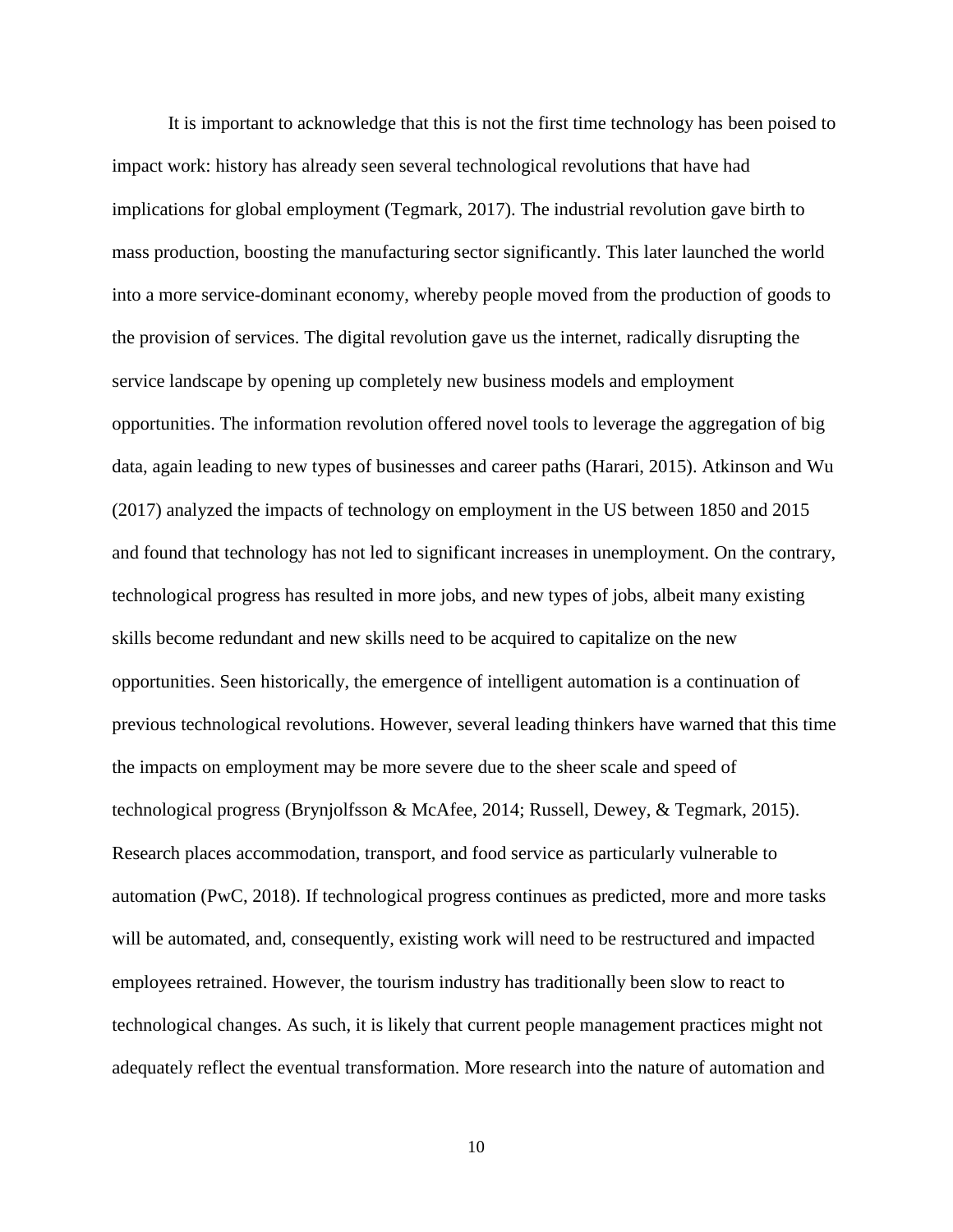so the impacts of automation on the provision of decent work in tourism is thus needed to ensure a socially sustainable future.

### **Methodology**

Considering that automating tourism jobs is a relatively new phenomenon with potential profound impact to the sector, useful theoretical conceptualizations around the transformation brought by automation in the sector are essential. To address this need, this research applied Grounded Theory, a qualitative research methodology developed in the field of sociology aiming at generating empirically grounded theory based on systematic exploration of a phenomenon (Glaser, 1978; Strauss, 1987; Strauss & Corbin, 1990). Key to Grounded Theory is the discovery of theoretical conceptualization based on a rigorous, systematic, and comprehensive approach to data collection and analysis (Fernandez & Lehmann, 2005; Urquhart & Fernandez, 2016). Grounded Theory can be characterized by joint collection and analysis of data, construction of categories as they emerge from data instead of deduced hypotheses, constant comparison, and theoretical sampling (i.e., sampling aimed toward theory construction, not to be representative of the population) (Charmaz, 2006). The outcomes of Grounded Theory can lead to three different contributions: theory (i.e., statements of descriptions, definitions of variables, their relationships, justification for those relationships, and the boundaries of the theory), model (i.e., definitions of abstract variables and relationships), or rich description (i.e., narratives of empirical observations without abstraction) (Wiesche et al., 2017).

Data for this study were collected by way of semi-structured interviews and focus group discussions conducted in the span of eight months from September 2018 to June 2019. Studying a new phenomenon, it is important to target experts wherein lie relevant interpretive knowledge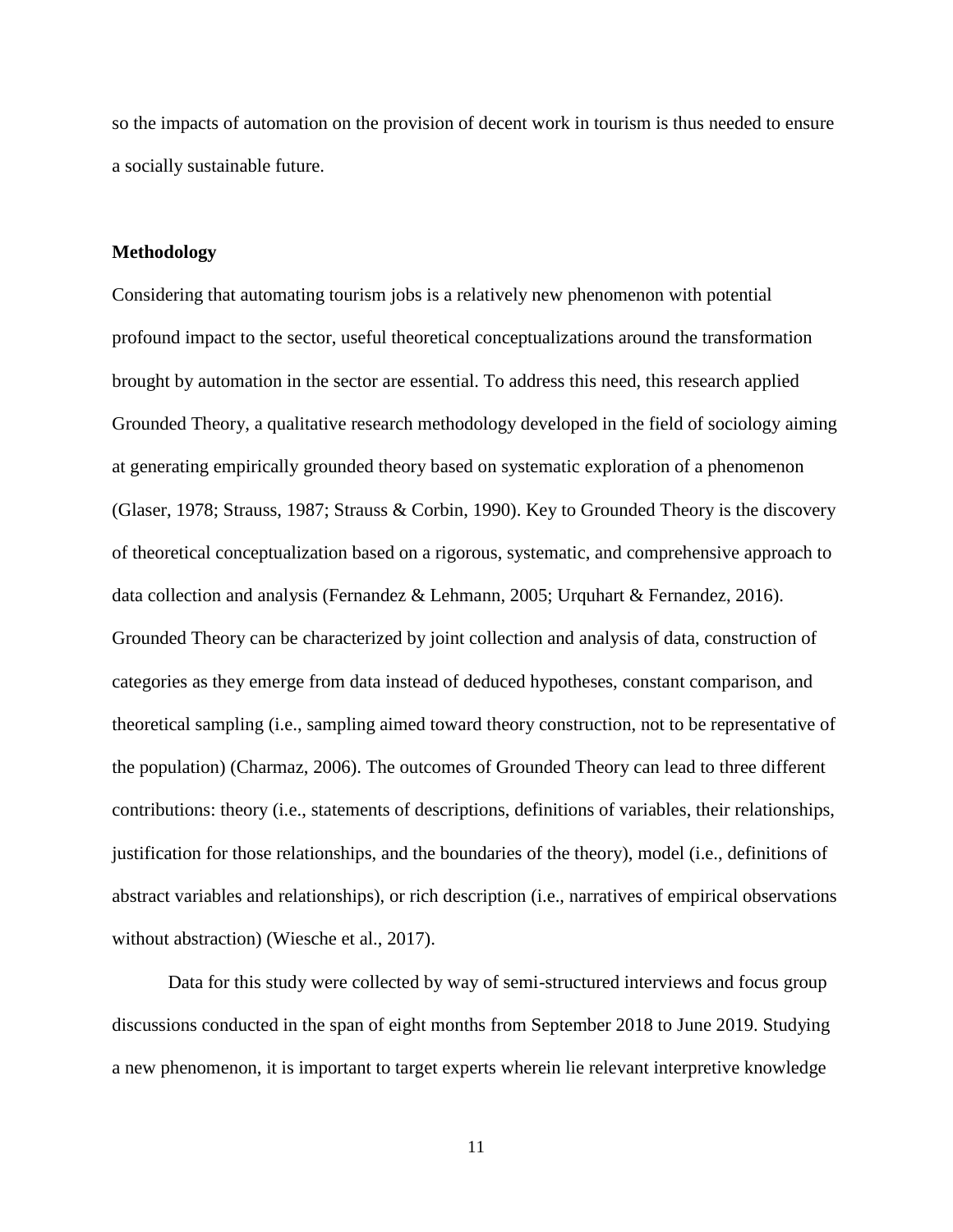('know-why') and procedural knowledge ('know-how') (Bogner & Menz, 2009) regarding the transformation in tourism work due to automation. Founders and managers, as the agents designing and/or overseeing the implementation of automation in tourism services, are considered experts. Interviews were conducted with 12 founders or general managers of (fully) automated hotels and restaurants: one from Hungary, four from Japan, four from the UK, and three from the US. They were selected to represent the only brands/companies operating in robotized/automated services during the time of the study. Most interviewees were involved in the founding of the company; two managers were hired later as the brand expanded its operation into different locations. As interviewees were selected for their expertise, their personal information was considered irrelevant and so not collected.

The interview questions included the following: (a) what prompted the company to adopt automation, (b) how processes and operations have been transformed, (c) how the roles of employees have changed, and (d) what company's visions are for the future (see Supplement for details). All interviews were scheduled for one hour; the longest took 98 minutes. In hotels, the interviewers were given a tour of the property before or after the interviews (lasting between 30 – 60 minutes), and in some cases were asked to stay overnight to fully experience the automated service. This allowed the interviews to go deeper into specific areas, such as the types of automation in front-of-house and back-of-house operations, and the design of different jobs/roles. Four interviews with hotel managers in Japan were conducted on site by two authors, rotating between three who have basic to advanced knowledge of the Japanese language. The interviews were audio recorded, professionally transcribed, and then professionally translated into English. Other interviews were conducted in English either face-to-face or via Skype. These were audio recorded and automatically transcribed.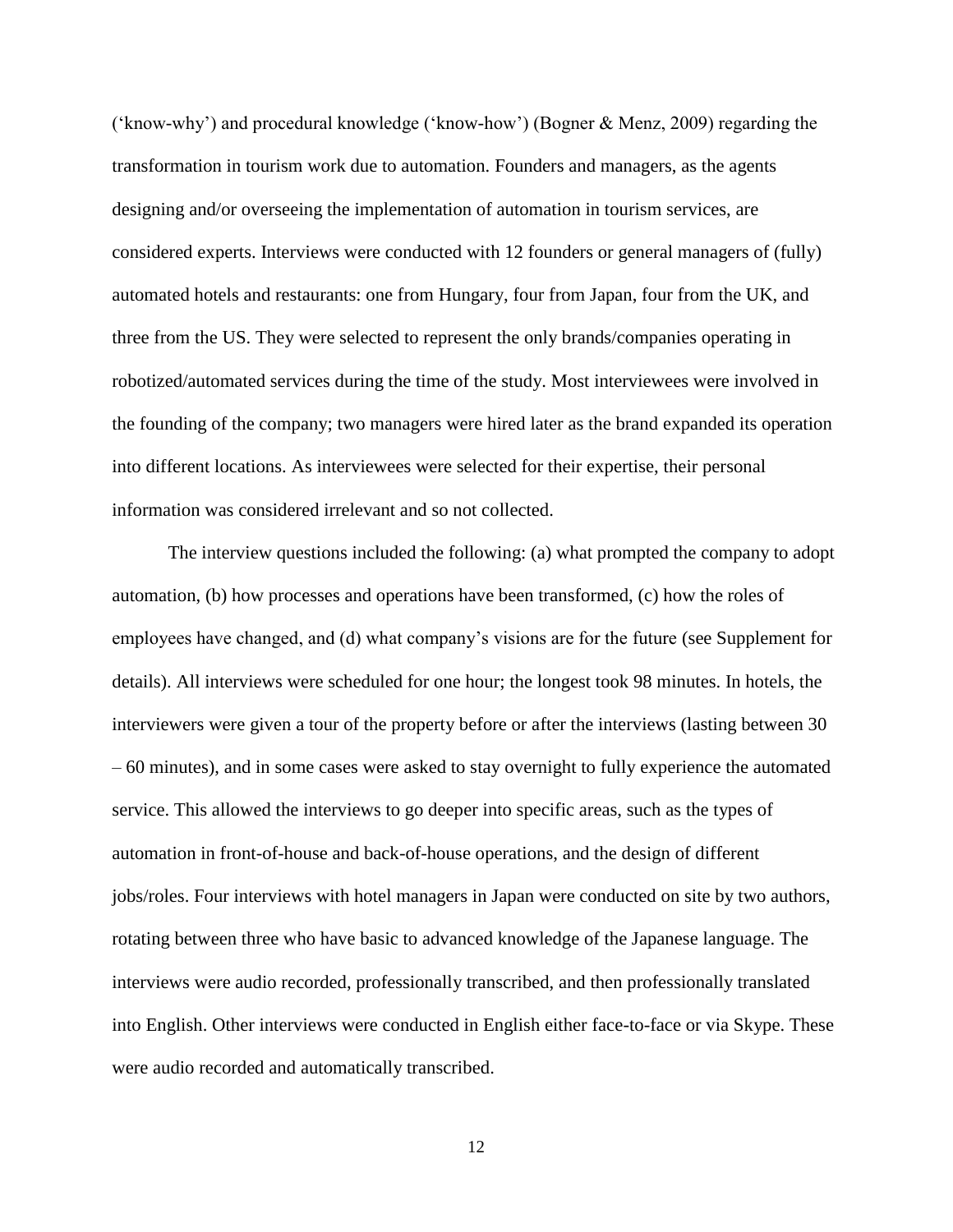In addition, two intensive focus group discussions were conducted with tourism and hospitality practitioners in the UK whose organizations adopt varying levels of automation (eight and 17 participants, respectively). The aim of combining interviews with focus groups was mainly to find convergence of the salient points captured through the individual accounts of the interviewees and those emerged through interactions in the focus groups, thus enhancing trustworthiness of the findings (Lambert & Loiselle, 2008). The focus groups lasted a full day each, and brought together representatives (i.e., founders, chief technology/information officers, general managers, developers, analysts) from a global fast food chain, a fine dining restaurant group, a casual dining restaurant group, a hotel group, local tourism operators and entrepreneurs, travel technology startup companies, and a global travel trade organization. Three authors facilitated and took turn to moderate the discussions throughout the day. In addition to the questions covered in the interviews, the focus group facilitated reflection on technological trends in relation to tourism jobs and visioning the future of tourism and hospitality services. The discussions were conducted in English; they were audio recorded and professionally transcribed.

The transcripts were analyzed as soon as they become available according to the following coding procedure (Glaser, 1978; Strauss, 1987; Strauss & Corbin, 1990; Wiesche et al., 2017): open coding (i.e., initial labelling of all data), axial coding (i.e., a deeper analysis of all categories), selective coding (i.e., identifying select categories that are related a core category), and theoretical coding (i.e., identifying relationships between categories that are associated with a core category). Three authors independently labelled the data (open coding) and went through several rounds of discussion to merge or collapse initial labels into core categories (axial coding). The authors then performed selective coding (identifying only instances that are related to the core categories) independently and came together to produce a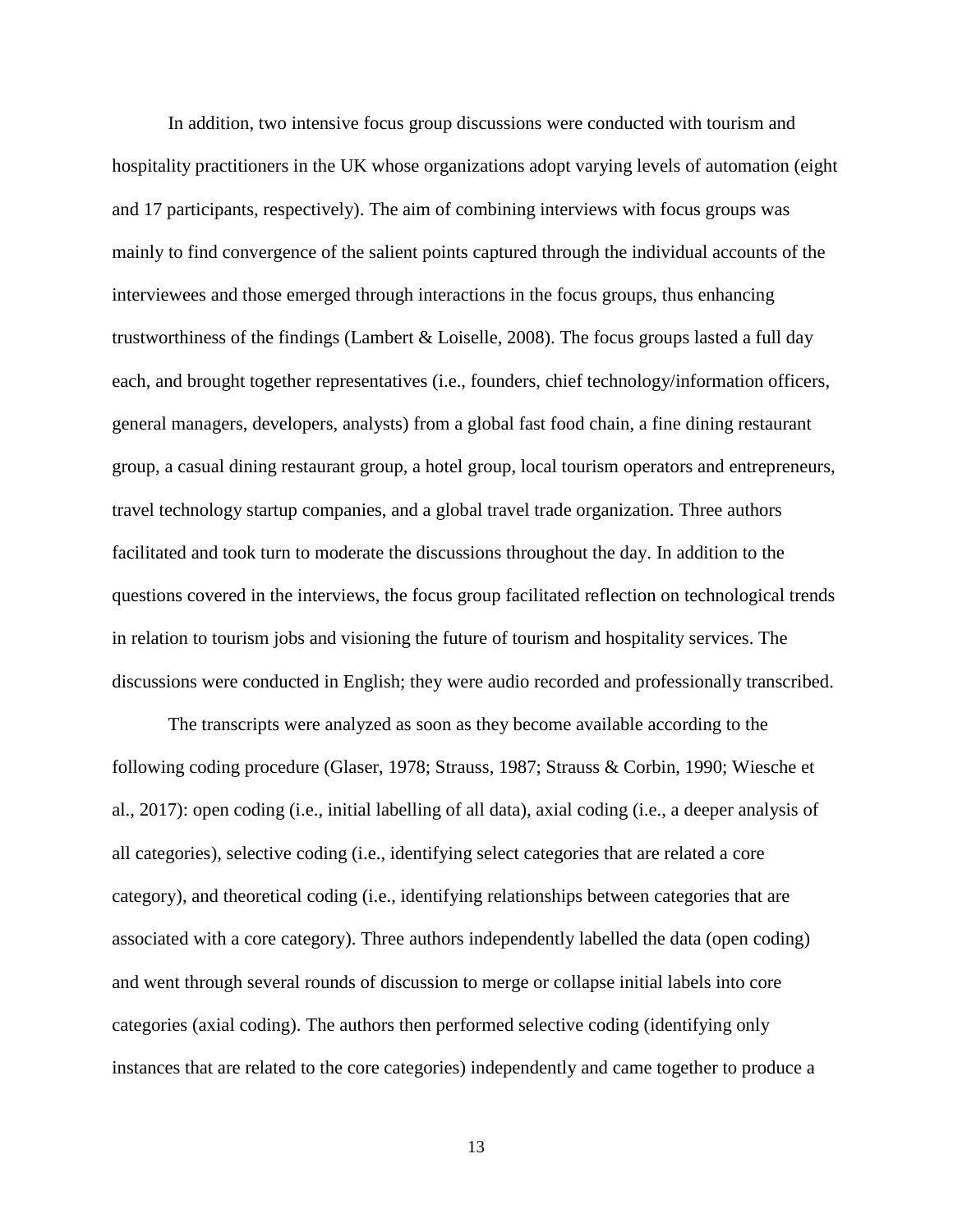final code tree, listing all core categories with examples. Due to simultaneous data collection and analysis, authors often performed selective coding on previously labelled data while open coding new batches of data. Two authors (who were not involved in open coding) independently coded a selection of quotes using the code tree in order to verify the results, ensuring the trustworthiness of the analytical codes and categories. Disagreements were resolved through discussion. Finally, theoretical coding was performed through several discussions involving all authors, facilitated by a digital project management platform. The main codes representing impacts of automation are: [A] displacement of workers, [B] job design: human–robot cooperation, [C] new jobs, [D] smart materials and workplaces, and [E] further impacts, which consists of three lower level codes: [E1] impacts on employees, [E2] impacts on companies, and [E3] broader impacts (see Supplement for details). Throughout the coding and analysis process, constant comparison amongst units of data (amongst categories, between categories and concepts) was followed to ensure the study findings are grounded in rigorous systematic procedures (Glaser & Strauss, 1967). Literature review was performed after independent analysis was completed.

### **Results and Discussion**

The main factor driving the adoption of automation by tourism and hospitality companies revealed through interviews and focus groups is labor shortage. The initial focus uncovered is of automation as a way to reduce reliance on human labor by replacing workers. However, as companies faced challenges during the implementation of automation (e.g., arising from technological limitations), it becomes apparent that companies prefer human-robot cooperation where processes and tasks are distributed between machines and human labor. Several categories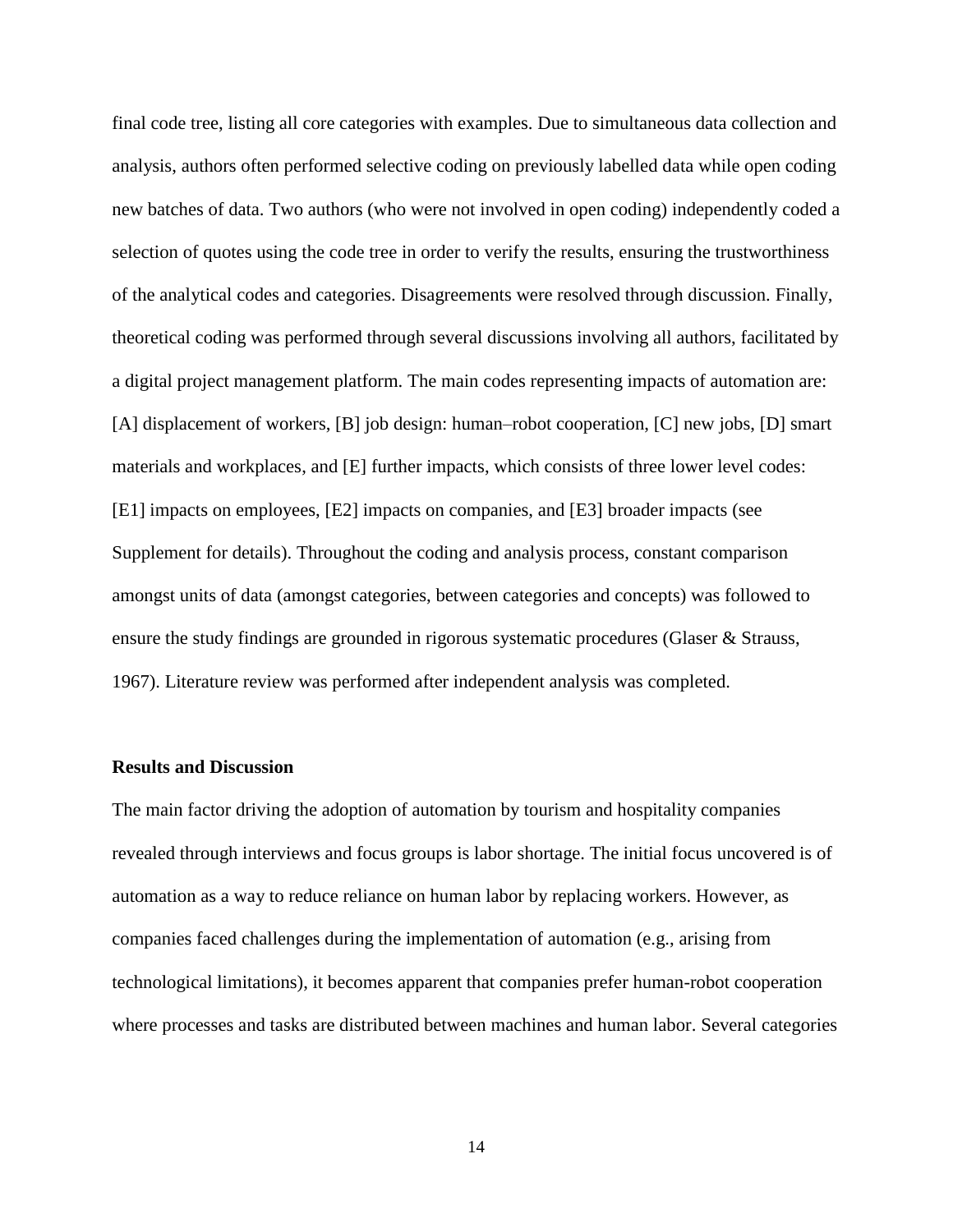of outcomes of automation in tourism and hospitality operations were identified and their relationships conceptualized (see Figure 1).



Figure 1. Automation and Transformation in Work, Workplaces, and Workforce

# *Displacement of workers*

Consistent with the goal of substituting human labor (i.e., providing services with minimal labor), the need for employees is significantly reduced as intelligent systems are deployed to take over tasks typically performed by humans. A hotel manager stated that: *"in 20 years, the* [Brand] *Hotel will probably be on the path to reduce human labor.* […] *Even more. It's our goal after all*." To run a robotized hotel, as stated by another manager, requires only "*one third of the headcount…*", when compared to conventional hotels. This confirms what has been suggested about prospects of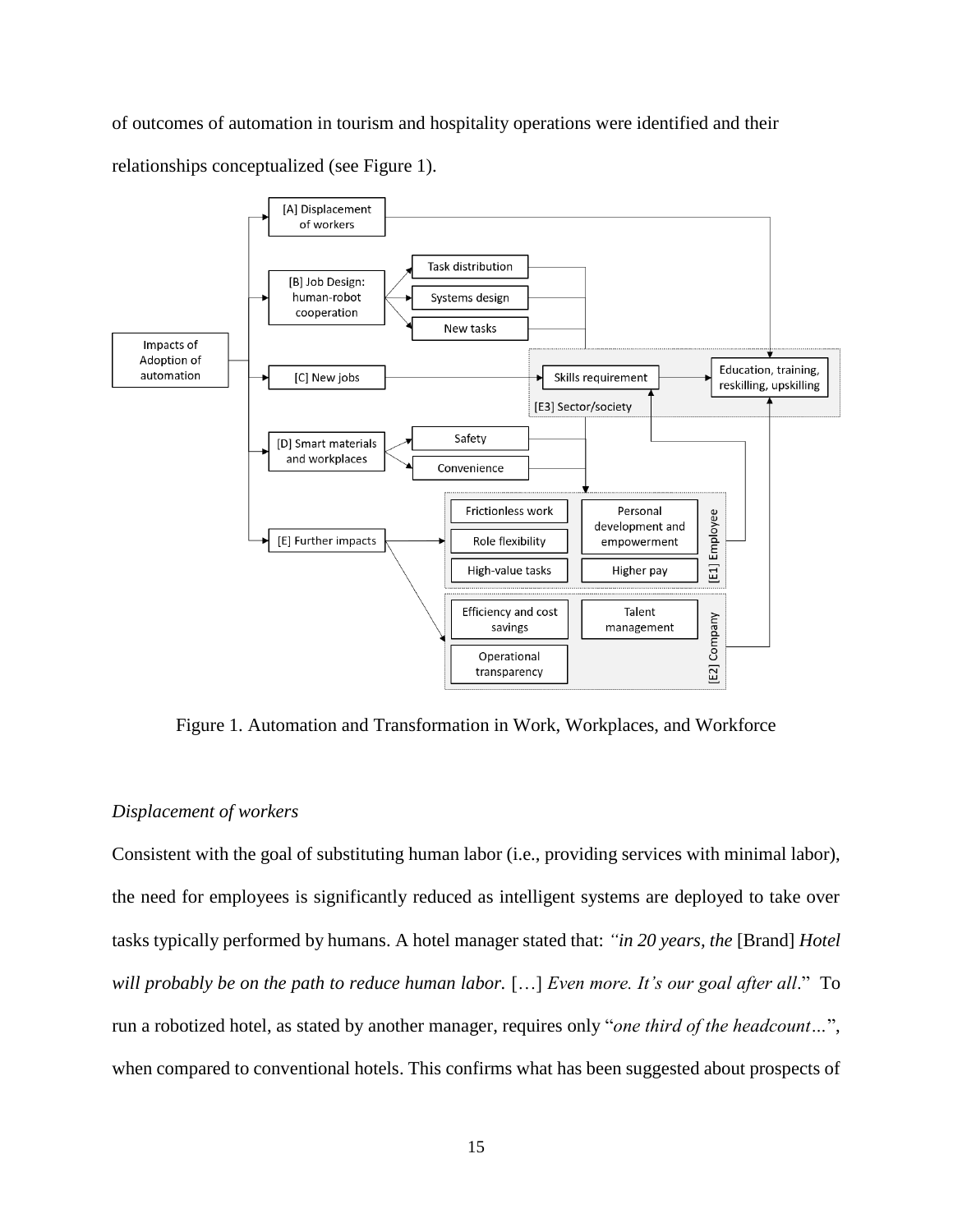job losses in the services sector due to increasingly automatable service processes (Arntz, Gregory, & Ziehran, 2016; Flynn & Wilson, 2019; Frey & Osborne, 2017). To companies, automation initially is seen to translate directly to a significant reduction in labor cost.

### *Job design: human-robot cooperation*

Perhaps the most extensively discussed topic was distribution of tasks in the workplace as companies define automatable processes for optimum human–machine cooperation. Relatively distinct tasks in the service processes were explored by the managers: procedural and transactional tasks (e.g., cleaning, reservation, payment) and relational tasks (e.g., giving recommendations, interacting with guests). In general, managers were in agreement regarding delegating procedural and transactional tasks to robots or automated systems (e.g., automatically generating invoices), allowing employees to perform higher value relational tasks (e.g., talking to the guests). A restaurant manager suggested that "[automation] *seems to have a much more positive* [impact] *on interaction where it wasn't necessarily about the product. It was much more about human interaction and social interaction rather than transaction interaction."* However, while some companies' initial approach was to implement this clear division of labor, they later found that at times humans are still needed to ensure the tasks performed automatically would be completed to perfection. As suggested by Flynn and Wilson (2019), the first round of impact of automation is the replacement of tasks, which can vary from none to all tasks being replaced. This study shows that even in routine manual tasks initially considered entirely automatable (e.g., cleaning), there is an inherent complexity that prevents them from being completely delegated to current technologies. In other words, automation replaced most, but not all tasks.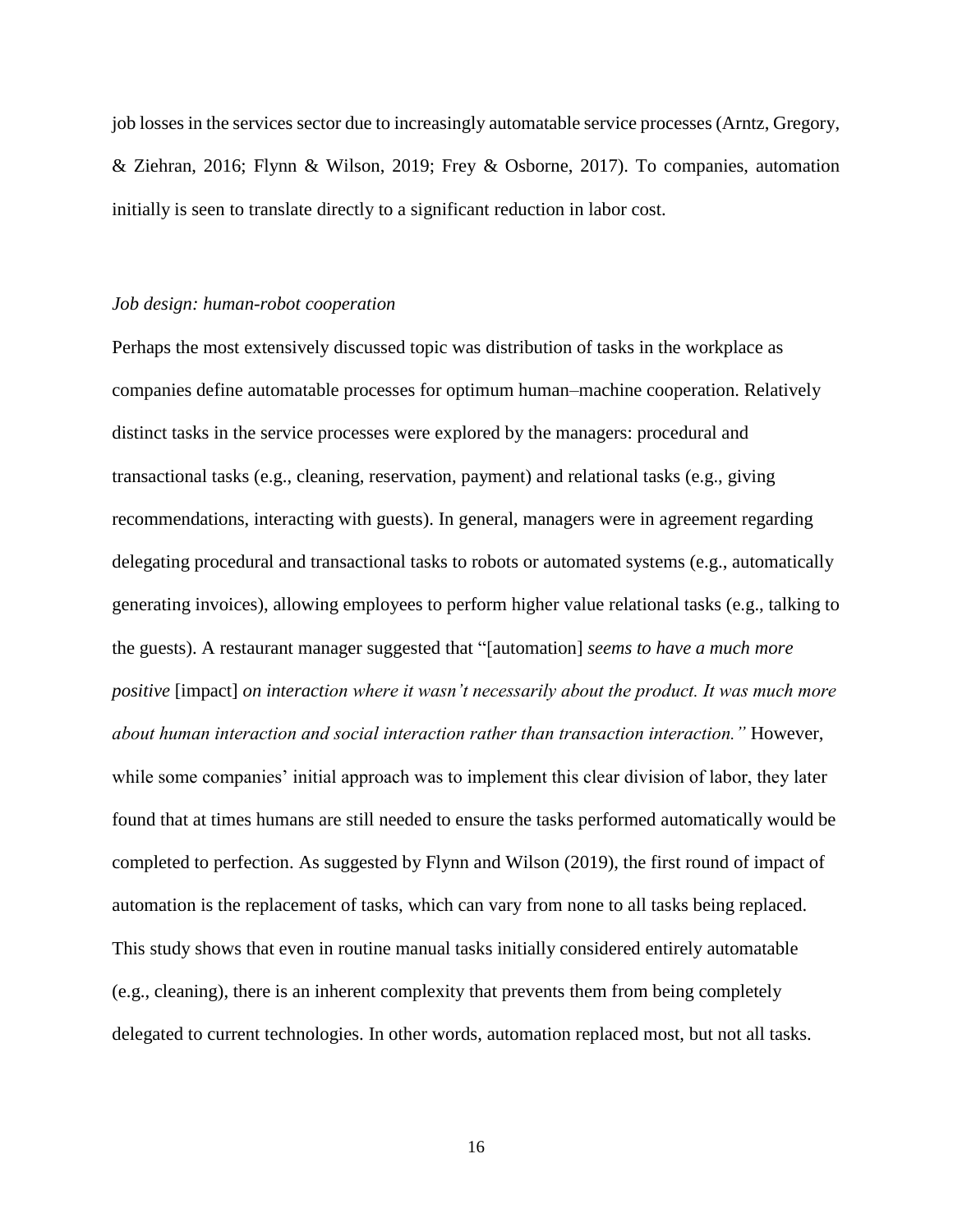Consequently, in most cases there is a certain degree of flexibility in task distribution between robots and employees.

While flexibility in task distribution was considered a positive approach to automationdominated job design, some managers admitted that this was due to some constraints in systems design (e.g., types of robots, functionalities) and technical limitations of robots (e.g., proneness to errors or malfunctions, performance levels). For example, a hotel manager lamented that robot cleaner only achieved 70% of the expected performance level to properly clean a hotel room; an employee was needed to perform a final spot check to ensure guests would be satisfied with room cleanliness. He stated: "*At first I had high expectations for the cleaning robots that it would do everything perfectly, but then I realized there was trash left behind. I thought about it and changed my way of thinking, that letting the robots do half the work humans used to have to do will help cut down a bit the time humans spent cleaning."* In consequence, managers further stated that they prefer implementing simple rather than complex robots (having single vs. multiple functionalities) as the latter are proven to be prone to breakage and complications, and are not easy to maintain, a task they wish to eliminate from their employees' responsibility.

Furthermore, sometimes getting rid of one procedural task simply leads to another. For example, some restaurant managers lamented that even though automating certain kitchen processes had brought savings on several fronts (e.g., increases in efficiency affording parts of back-of-house space to be repurposed for guest use), new processes had emerged. Due to technical restrictions, the kitchen machines could only handle ingredients that were of similar shapes and sizes. Employees had to be allocated to pre-screen and prepare produce for it to be usable for the robots, transforming parts of the job of a line cook from skilled (i.e., cooking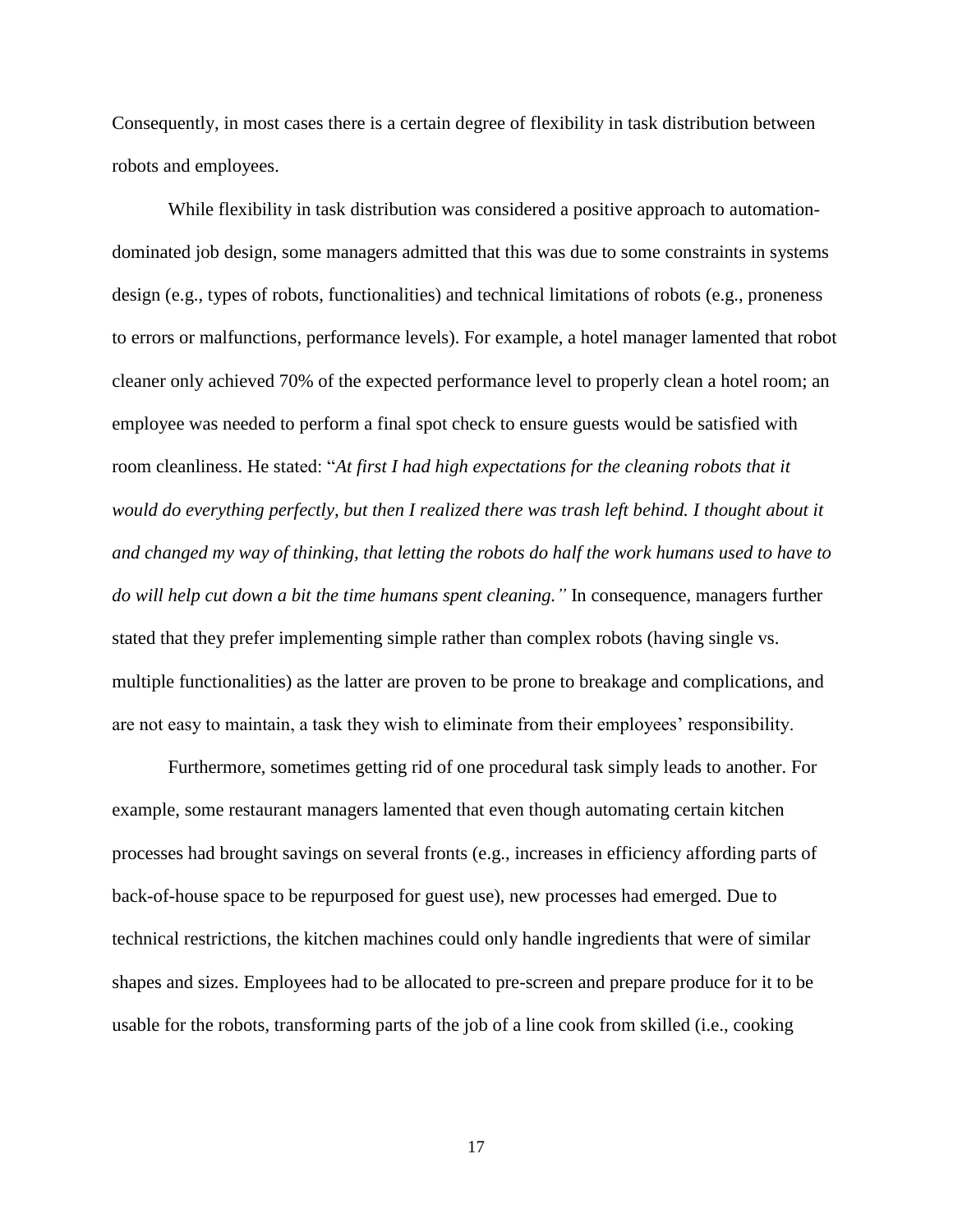ingredients in the right way for the right duration) to unskilled or preparatory (i.e., peeling, cutting).

These issues then led to managers needing to re-evaluate job design, taking optimum human–robot cooperation into consideration. As stated by a hotel manager, the best way to use robots (in hotels) is to automate about 70% of the work and let employees easily finish the remaining 30%. He suggested that "*since the robots have already helped us, humans can just finish the remaining three parts without breaking a sweat.*" In these cases, while mostly responsible for relational tasks, employees take a supervisory role for machines and systems completing largely manual, procedural and transactional tasks. This finding supports the literature suggesting that the focus of automation has shifted from human substitution to human– robot cooperation (Decker, Fischer, & Ott, 2017). However, in some cases, tasks performed by employees are still the 'residual activities' of automated systems (Decker, Fischer, & Ott, 2017), instead of thoughtfully designed meaningful ones.

#### *New jobs*

Redistributing labor to best capitalize on human and robot capabilities one task at a time eventually leads to the transformation of entire roles, as well as the creation of completely new tasks and positions. Previous research has started to map out the types of tasks, skills, and ultimately, jobs, that are most prone to automation, as well as the ones that will prevail the longest (Huang & Rust, 2018). It is generally understood that jobs centered on creativity, emotional intelligence, or decision-making under uncertain conditions will be the hardest to automate, while jobs requiring precision, uniformity, pattern recognition, or extensive numbercrunching under predictable conditions will be the easiest. For example, in a fully automated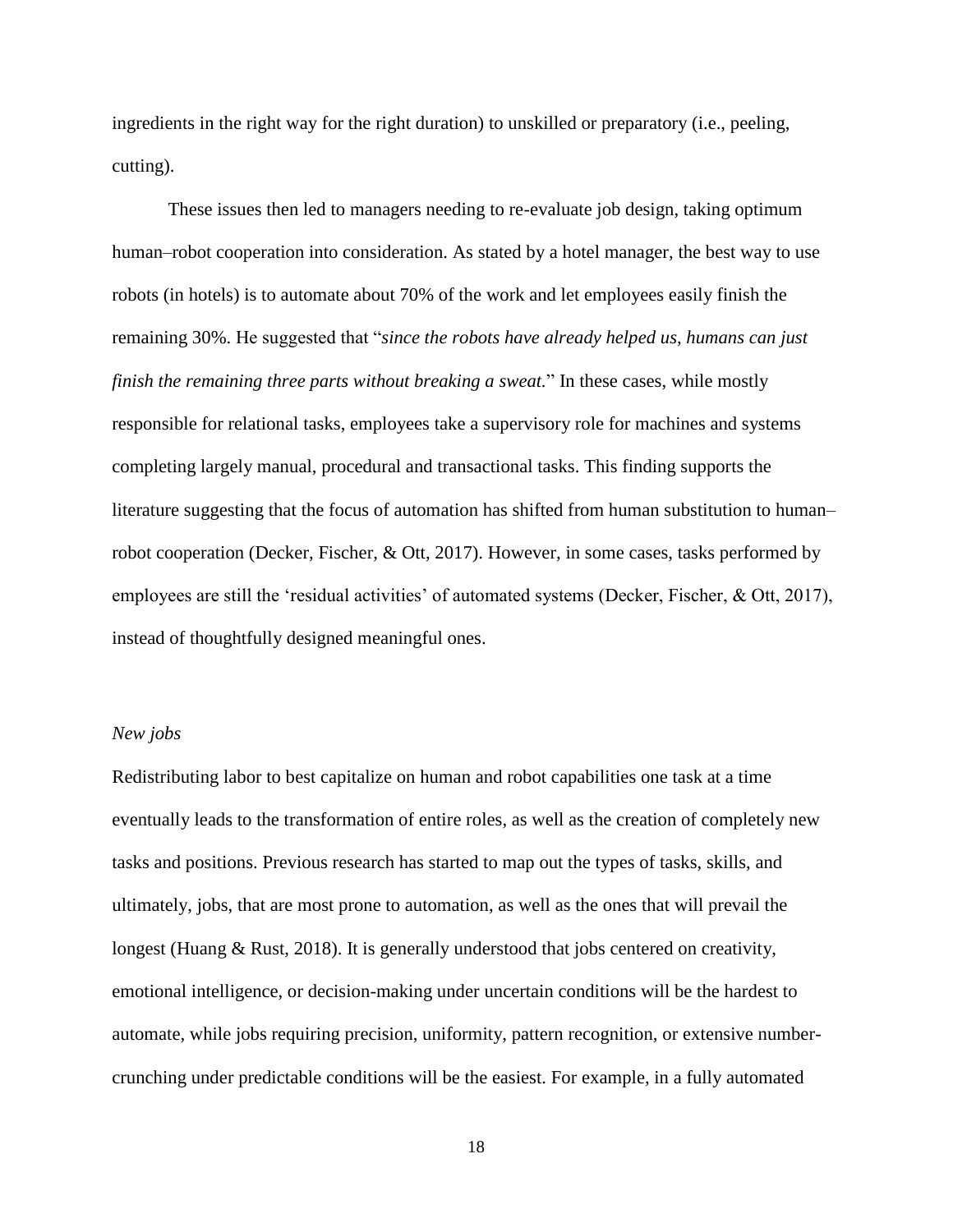coffee shop, a robot took care of all the procedural and transactional tasks (e.g., taking orders, dispensing food and beverages), whilst the job of a traditional waiter had been transformed to that of a technical supervisor who mostly looks after the robot remotely and focuses on finding ways to optimize the operations even further. The role of a receptionist had seen a similar shift, whereby most or all of the customer-facing tasks had been delegated to robots, leaving the nowjobless humans to supervise a fleet of robots and deal with glitches instead. Other completely new roles centered on technical expertise had emerged too, including data scientists and engineers specifically focused on automation in tourism. A robotics developer stated: "*Our view is very much use humans to do human specific jobs, and let's try and automate the mundane tasks. And that creates an environment where you have more interesting jobs for the people in the restaurants, and you're creating another layer of employment for people in maintenance, design, and operations of the equipment.*"

### *Smart materials and workplaces*

Besides posing several changes to the nature and distribution of work, automation was also discussed to have implications on the workplace. A hotel manager suggested that "*even just the small things, like you know housekeeping has to remove the water stain from the… from the tiles every single time when they clean. If you could have some material,* […] *some material where the water* […] *stain doesn't stay there. That's a serious minutes."* In general, robotization of labor has been seen as a way to reduce jobs that are dirty, dull, or dangerous (Marr, 2017), thus contributing towards creating safer, more humane working conditions. For example, chefs working in high throughput restaurants (e.g., fast food) have to endure the extreme heat of combination ovens and grills that are always on, watch out for burns and oil spills, and often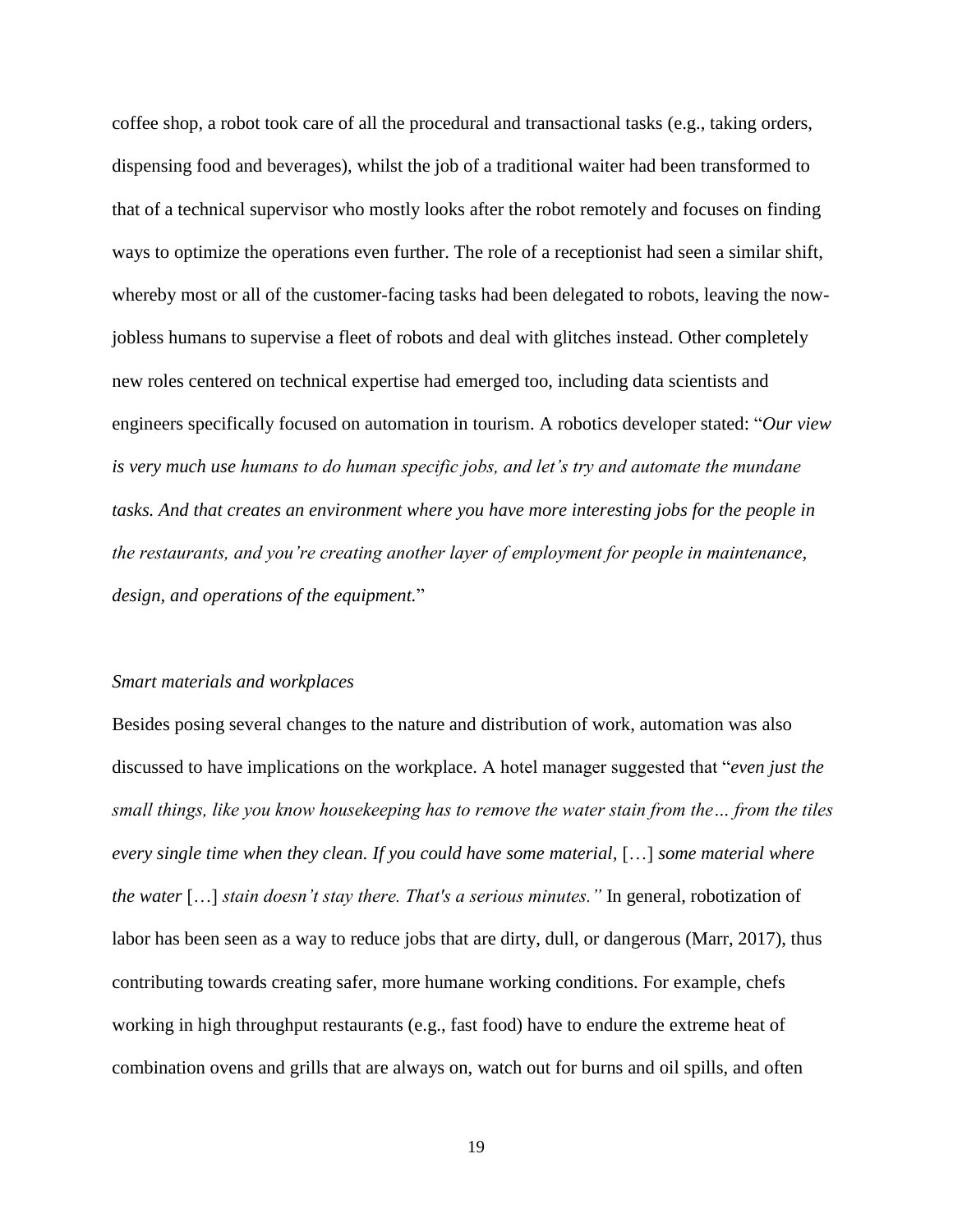breathe toxic fumes, all the while under mental and physical strain due to the hectic pace of incoming orders coupled with the need to stand all day long. Similarly, housekeepers often have to handle toxic detergents and operate heavy cleaning machinery whilst keeping up with high room completion targets. Research shows that both occupations are highly prone to workplace hazards and injuries (European Agency for Safety and Health at Work, 2004) and so there was consensus among managers of technology's role in alleviating these concerns.

### *Further impacts*

The aforementioned outcomes of automation, indicating transformation of work, workplaces, and workforce, generate further impacts on employees, companies, and the sector or wider society. These impacts are largely stated as positive, although some remain a challenge for the tourism sector to address in the near future.

*Impacts on employees*. Due to the transformation in job design, which emphasizes human-robot cooperation, employees are believed to benefit from automation designed to remove friction from tasks, making for task completion with less effort. This is achieved by delegating to a greater extent mundane, repetitive, and dangerous tasks to machines and performing only the easier final steps in procedural tasks and/or concentrating on relational tasks. As put by a hotel manager: "*That's why it's good… that took out the admin tasks from their shoulders, they don't have to deal with that, you don't have to train them for that. They don't have to put together an invoice. It will be generated automatically to your email while you check out. So, they don't… they don't need to deal with that, so they really can focus on talking to the guests, spending quality time with the guests, offering restaurants, whatever… whatever they need."* Further, a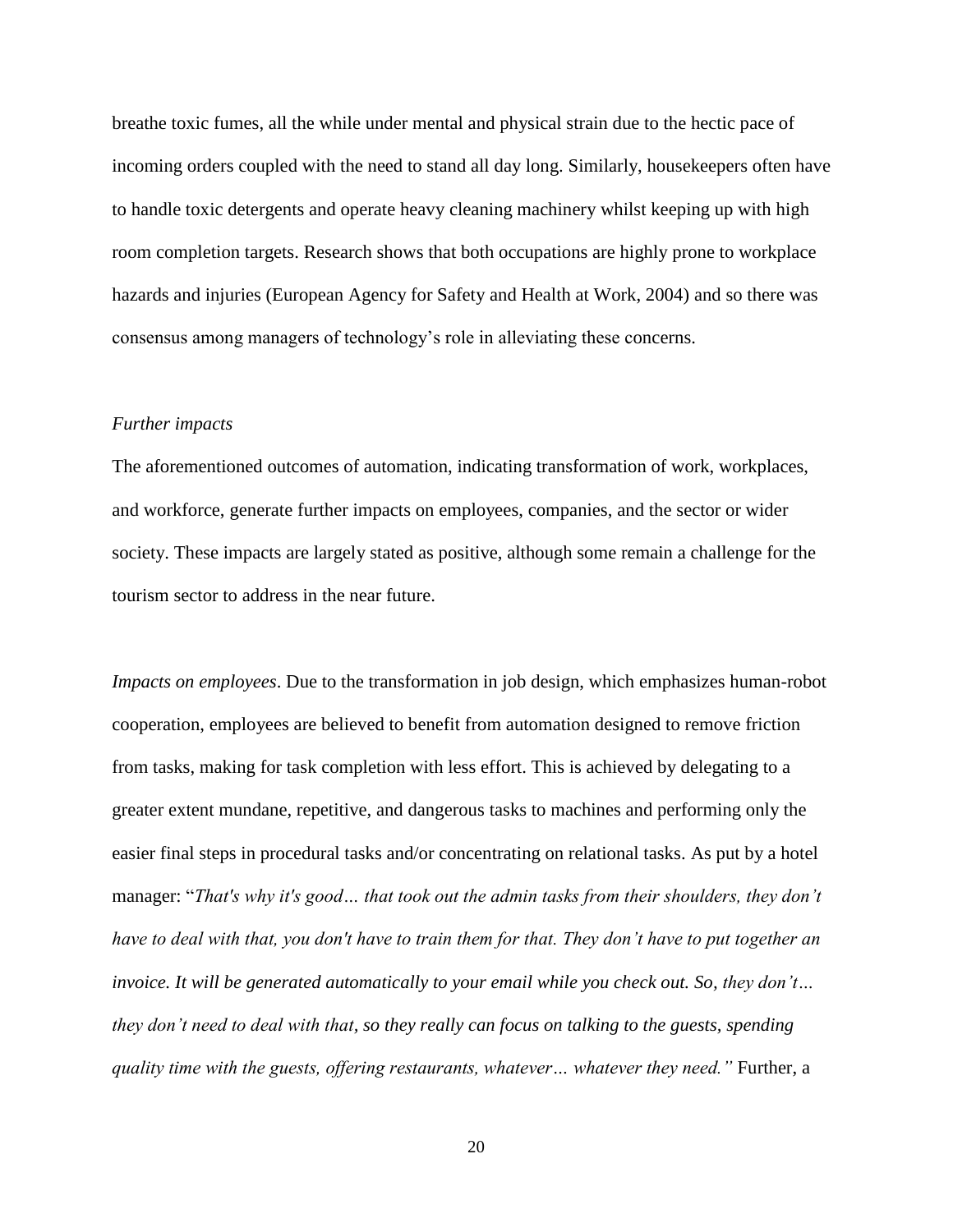restaurant manager asserted that "*the machine takes care of dirty and dangerous work – humans the rest."* Combined with better working conditions due to the use of smart materials (e.g., a system that automatically contains and ventilates all kitchen fumes, providing greater safety and convenience for employees), an optimum level of human-robot cooperation in job design will result in more enjoyable work.

Moreover, integration of automation that results in minimal labor implies greater flexibility in roles and responsibilities of employees. Role changes and flexibility will lead to new skills requirements as employees are expected to handle a broad range of tasks and oversee various processes. A manager referred to their ideal employee as a *unicorn* and a *joy joker*, a person who does everything and creates a fun atmosphere. As put by a restaurant manager: *"I was watching the lady who was sort of hovering around interacting with the customers. And she was talking and smiling and joking, which is kind of something you never really had."* This highlights the emphasis on high-value tasks requiring cognitive/abstract and/or interactive skills (Autor, Levy, & Murnane, 2003) and confirms the transformation in roles of employees due to increasing use of technology in the workplace as conceptualized in previous literature (Bowen, 2016; Larivière et al., 2017).

Companies realizing the need for skills development often invest in personal development of their employees. These personal development practices include facilitating employee-led learning budgets and access to online training material through, for example, massive open online courses (MOOCs). As a consequence of acquiring diverse skills in the workplace, employees can afford opportunities to be promoted and advance their career faster. These qualities are consistent with aspects of decent work suggested by Dodd, Hooley, and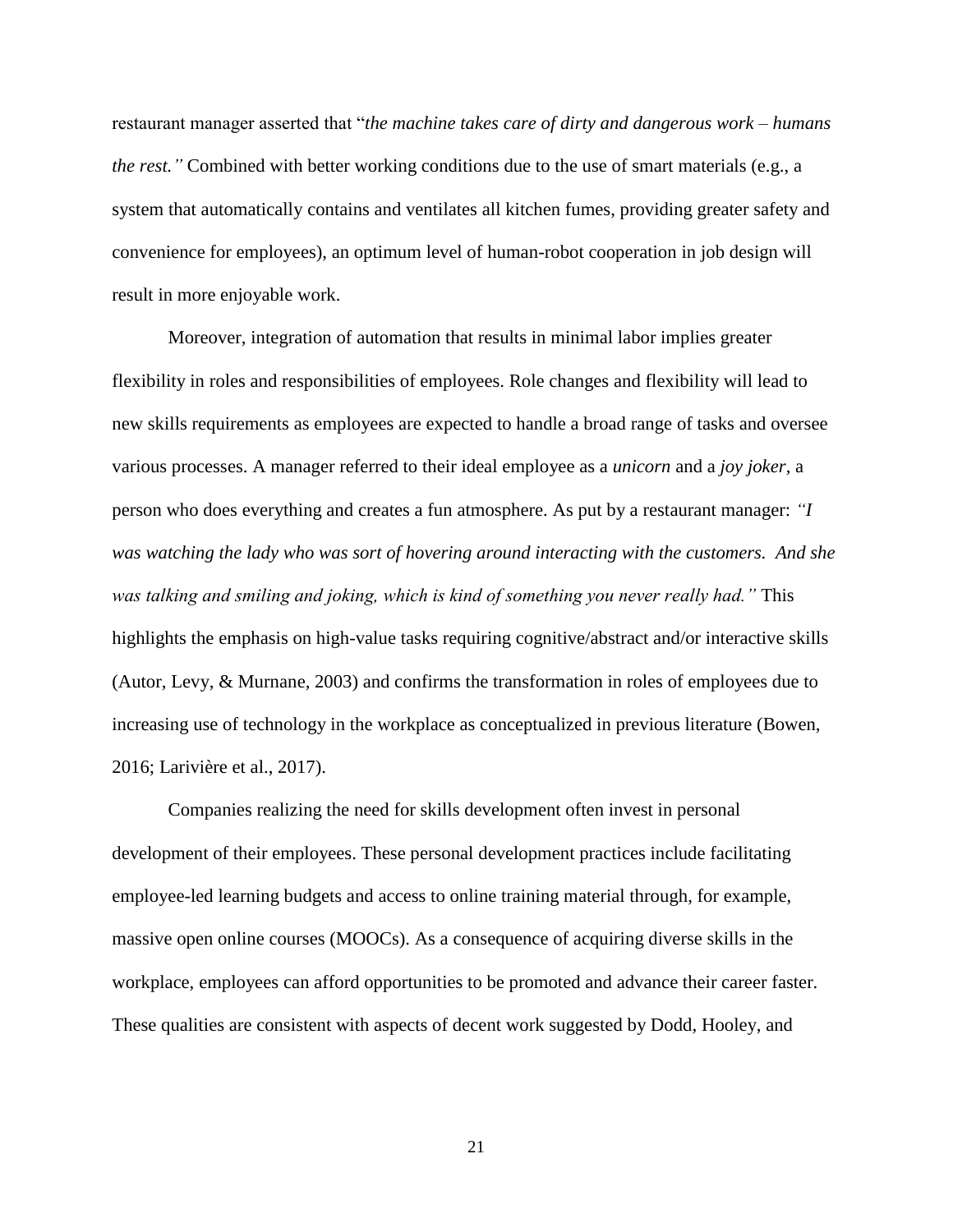Burke (2019) and supporting Liebowitz (2010)'s suggestion of good people management practice in accommodating the needs of individuals within the organization.

Finally, employees working for an establishment with higher levels of automation will typically receive higher pay. A manager commented that *if you currently have a hundred people doing a task and 10% of those people are providing that authentic experience* […] *you would look at the whole 90% and see how is that automated, because that's actually not affecting the authenticity you're looking for. And then the people who are in the 10% can be paid appropriately, and paid properly because, actually, you're able to pay a certain amount of cost and I think that that's where it will happen…"* Managers from companies that have already implemented automation as well as those who are thinking of embracing more automation stated that due to new skills requirements as well as companies' ability to save costs from having minimal labor, they are/will be able to pay their employees more.

Overall, the findings pointed to the achievement of various dimensions of decent work as outlined by ILO (2019) and suggested in Baum et al. (2016), Ghai (2003), and Winchenbach et al. (2019): automation adoption results in work that provides good remuneration, supports health and safety, facilitates career development and hence income security, as well as freedom of association and the right to express views (e.g., through employee-led initiatives at work) for employees. However, these opportunities are potentially available to far fewer employees and only sub-sets of society, heightening concerns about widening gender and social inequality.

*Impacts on companies*. As elaborated previously, the main benefit of adopting human-robot cooperation in job design for companies is achieving operational efficiency and cost savings. Furthermore, a manager even emphasized that by focusing on increasing productivity and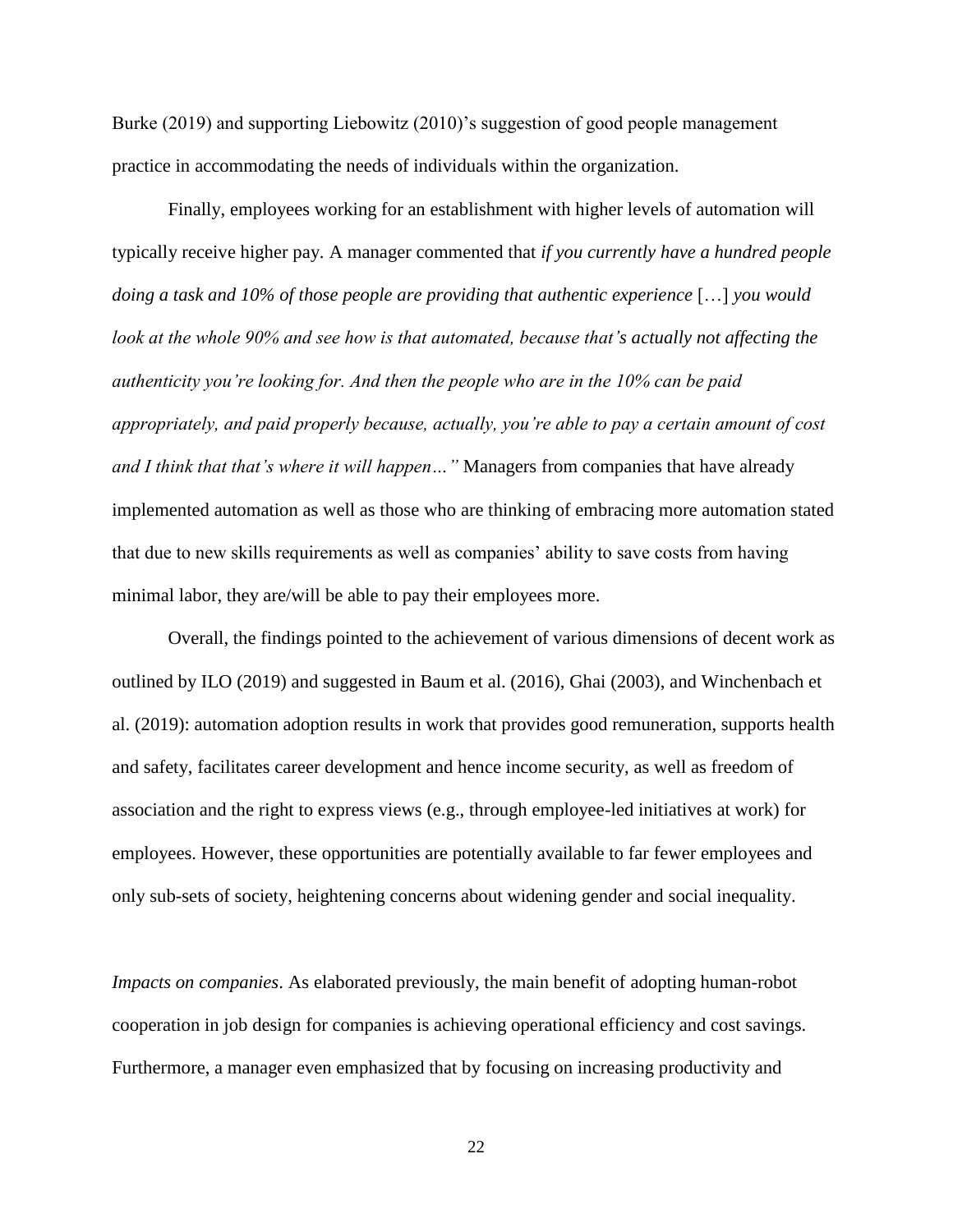efficiency in the sector through automation, the company is contributing directly to the sustainability of the sector as it faces challenges from labor shortage and higher demand (i.e., due to aging population). A hotel manager emphasized that "*…the idea of the* [Brand] *Hotel as a whole is to provide services at minimum labor, putting emphasis on productivity and efficiency. So, in that sense, I think we're already making a contribution* [to sustainability]*.*"

Requirements in job design have direct impacts on decisions on types and functionalities of technological systems such as robots to implement as well as talent management due to skills requirements. The latter requires companies to implement different strategies in terms of hiring, training, and upskilling employees. Indeed, effective utilization of information systems and technologies, combined with human labor, has been suggested in the literature as key to achieve desired operational efficiency (e.g., Decker, Fischer, & Ott, 2017). In addition, the discussions here indicated that operational efficiency should include consideration for operational transparency, both at the business-to-business and business-to-consumer levels. For customers, companies should endeavor to make automation technology understandable, approachable, and unthreatening. In practice, this might mean carefully explaining how and why the technology is being used, as well as implementing such considerations to systems design (e.g., by retaining the line of visibility in the case of physical systems such as robots working in a kitchen). For other stakeholders, managers emphasized the importance of traceability and accountability as key in implementing novel technologies through disclosing and making public all information regarding supply chain management and partnerships. Overall, companies, particularly the pioneers in this space, reap the benefits of adopting automation through stronger competitive advantage and greater reputation.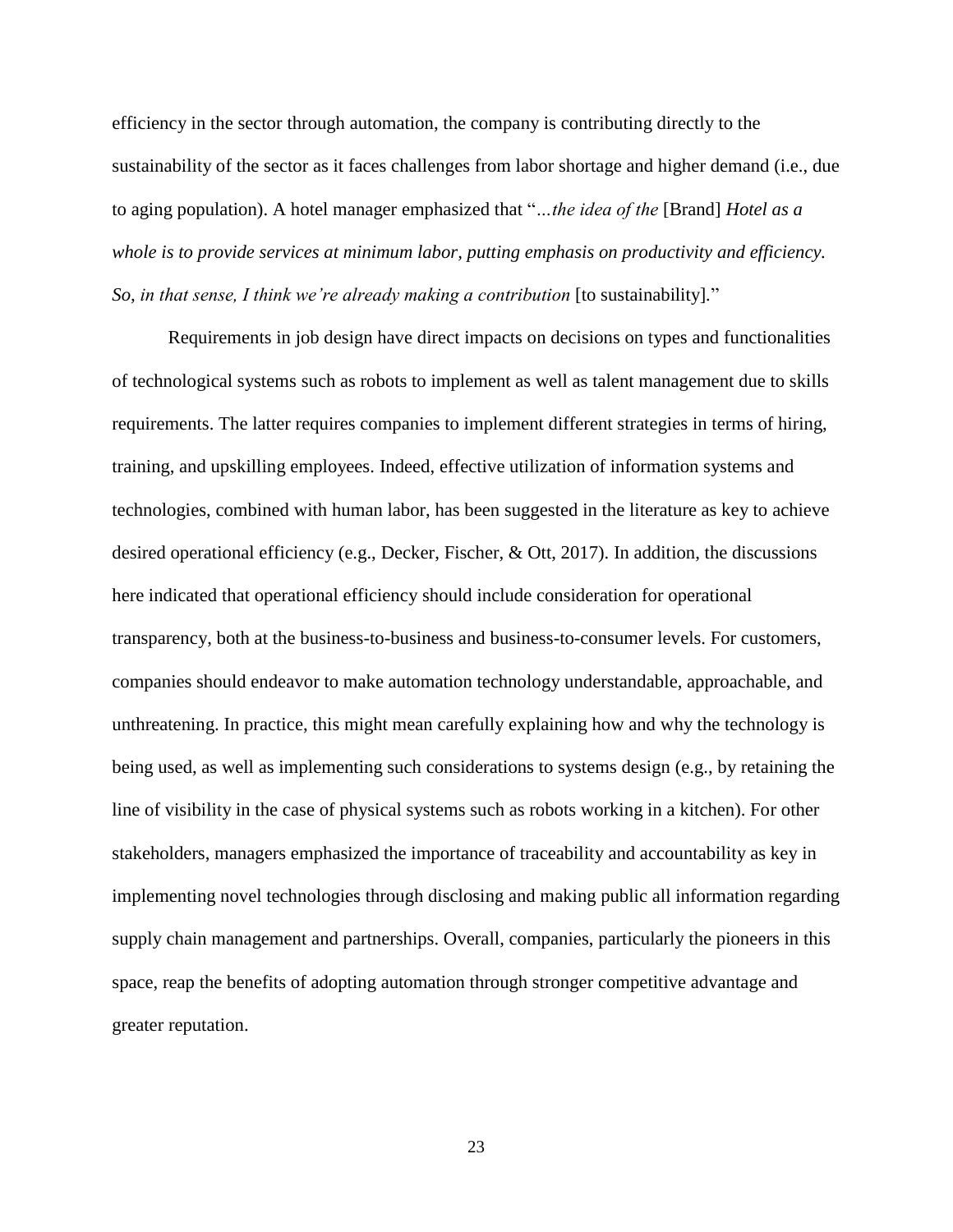*Broader impacts.* The effects of automation on displacement of labor (thus the need for reemployment) and the creation of new types of employment generate further impacts on skills requirements. This presents the need for equipping current and future workforce with skills relevant to AI-dominated economy (i.e. training, education), including in the tourism and hospitality sector. According to the skill-biased technological change model (Katz & Murphy, 1992), high-skilled workers are better able to adapt to technological change and to leverage technology to augment their work. Consequently, they are not easily replaceable by technology. However, the routine-biased technological change model (Acemoglu & Autor, 2011; Goos & Manning, 2008) suggests that the risk of displacement brought by automation cannot be attributed solely to the skill levels of employees, but to the complexity of tasks within their occupations (i.e. routine and non-routine manual tasks can easily be delegated to machines). Mounting empirical evidence in various studies supports the importance of upskilling as a way to mitigate risks of automation (Dobrusin, 2019; Hanuskek et al., 2015; Nedelskoska & Quintini, 2018). Nonetheless, Flynn and Wilson (2019) demonstrated that the labor market has been polarized with high-skilled and low-skilled occupations flourishing, while middle-skilled ones (those dominated by routine tasks) disappearing. The likelihood of finding new employment is thus higher in high-skilled and low-skilled occupations (Flynn & Wilson, 2019), further impacting education and training programs to focus more on non-routine abstract/cognitive (e.g., management) and non-routine service (e.g., caring and leisure) occupations. Thus, lifelong learning and reskilling on a society-wide scale is key to providing viable job transition pathways for all (WEF, 2018). The challenge to work design becomes to enable a transition from low skilled to higher skilled roles if the intervening middle skilled roles have been automated.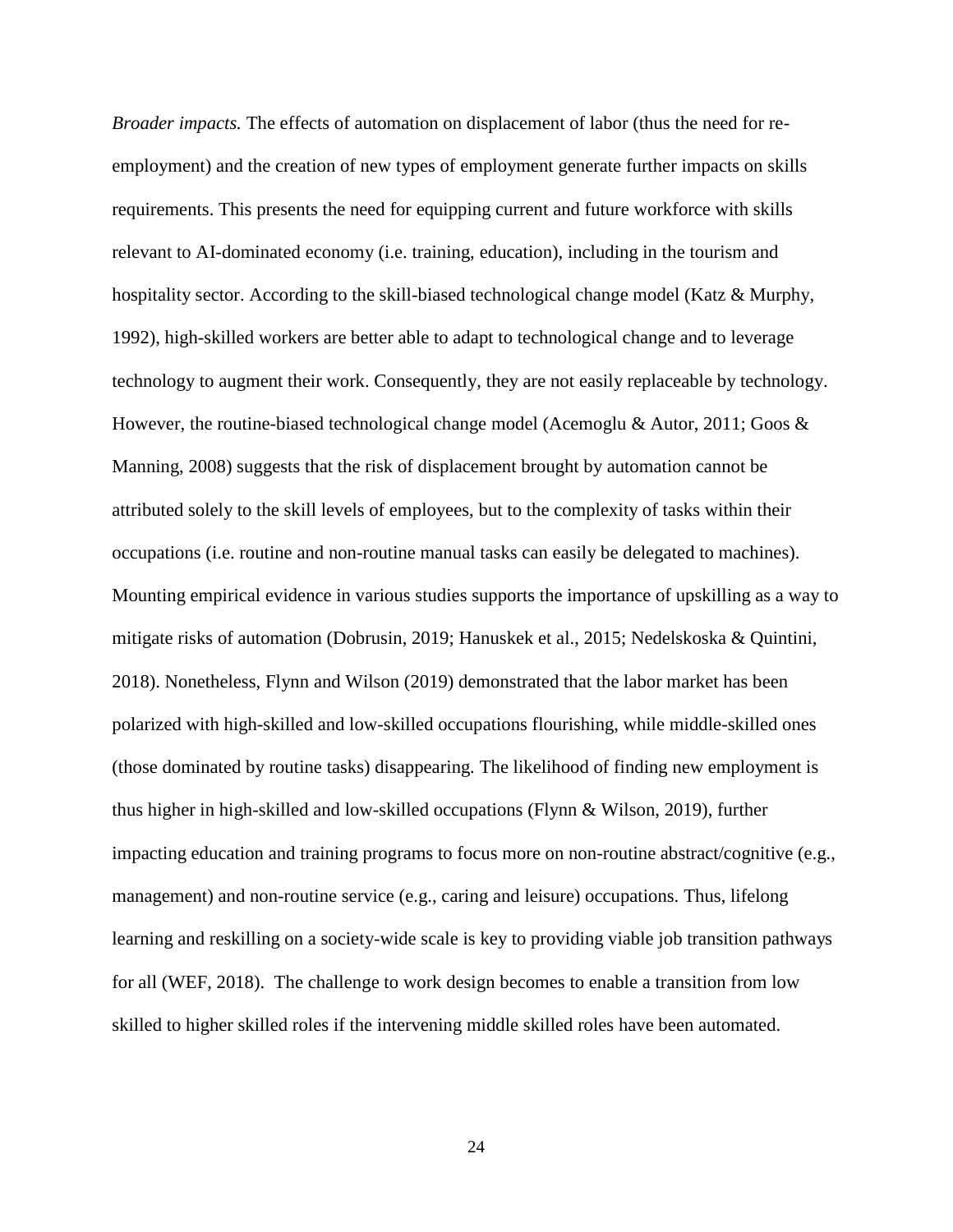A restaurant manager offered his viewpoint on this: *"I think the responsibility for companies is really to help labor identify, here are the jobs that are going away sooner, here are the ones that are actually gonna be around a little bit longer, because it's harder for us to replace them with technology. And here are the new types of skillsets that are going to be required. And then I think it's the responsibility of labor to really take a hard look at itself and say, hey, like, this shift is happening… It's really hard and it sucks, but this is the reality and we need to face it together. You know, we're going to help you with this shift, we have a retraining program that we're going to put you through, we have a transition fund so that we're going to make sure you're okay in this change. We're going to help you through this shift, and put you in a position where a job is going to be around in the next 20, 30 years. And then I think the government is going to need to step in and help fund it all. And I think if we can take a more proactive approach, we can help soften the blow of this change."* 

Managers also shared their views on who should be responsible for preparing for a more automated future, especially in terms of training and education, including reskilling and upskilling the workforce. Some strongly supported a shared responsibility between government and the private sectors, whilst others saw the responsibility lie primarily with individuals. As previously suggested, both the public and private sectors are called to work together to help workers to prepare, adapt, and transition to a more automated world; particularly for policymakers to invest in sustainable job creation and the provision of wider social protections (Benson Wahlén, 2019; ICAR, 2018; UNA-UK, 2018). Indeed, Brynjolfsson and McAfee (2014) suggest that the right policy levers will allow advances in technology to bring forth more creative work and grow sectors that are less susceptible to automation.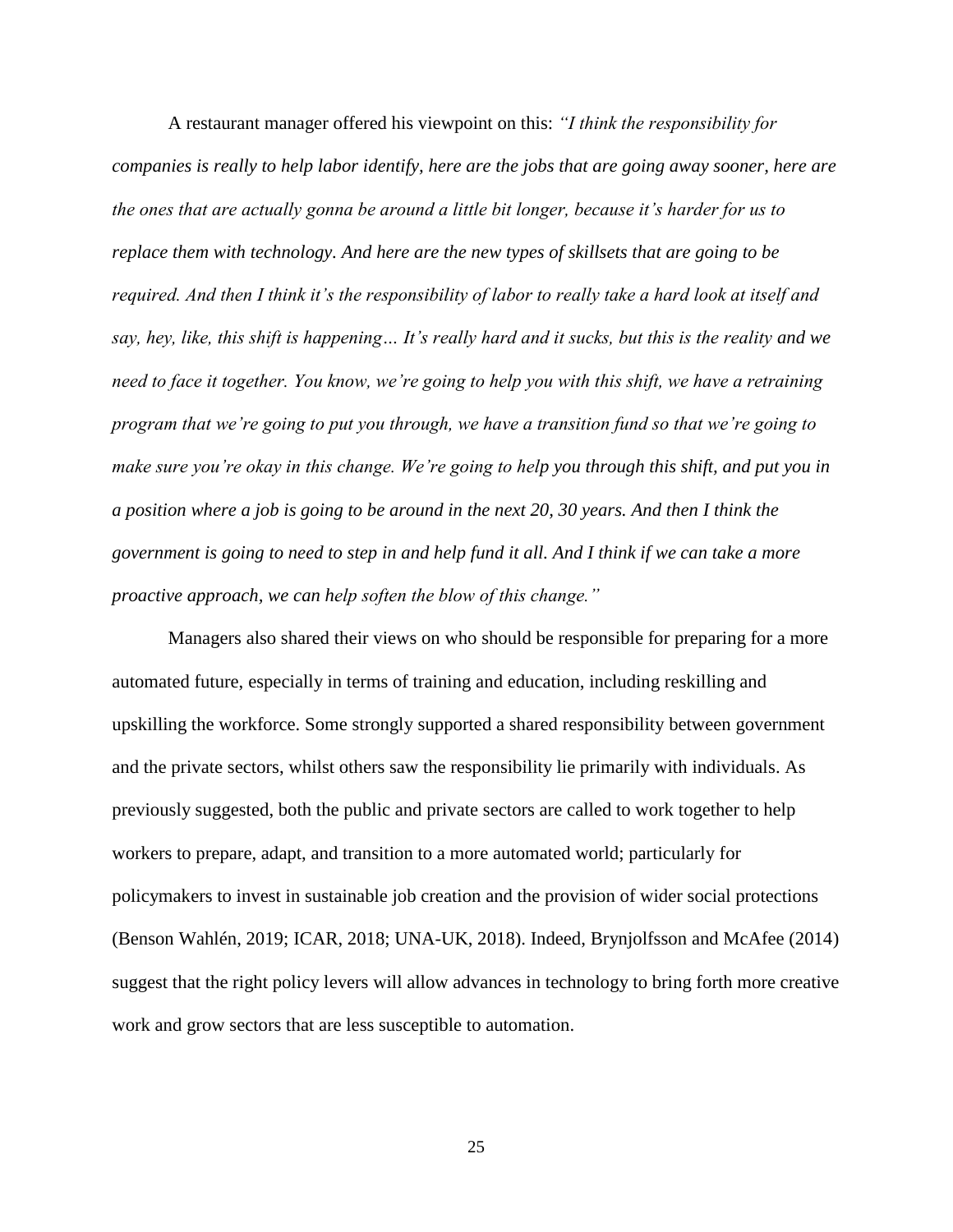# **A Model of Decent Work through Automation**

An important question this research attempted to address was whether and how automation can be adopted to promote the provision of decent work in travel and tourism. Based on the findings, a model outlining how to provide decent work through the adoption of automation is suggested (see Figure 2). Three factors contribute to this: (1) effectiveness of human-machine cooperation, (2) working conditions, and (3) level of empowerment. The operational property of these factors can be defined in terms of their measurement levels (i.e., ineffective–effective human–machine cooperation, bad–good working conditions, low–high level of empowerment) and reflected through several relevant indicators. It is important to note that while the findings suggest that promoting decent work was not the aim of most implementation of automation in tourism to date, this model was developed from managers' descriptions of the normative, positive outcomes of the implementation.



Figure 2. 'Decent Work through Automation' (DW–A) Model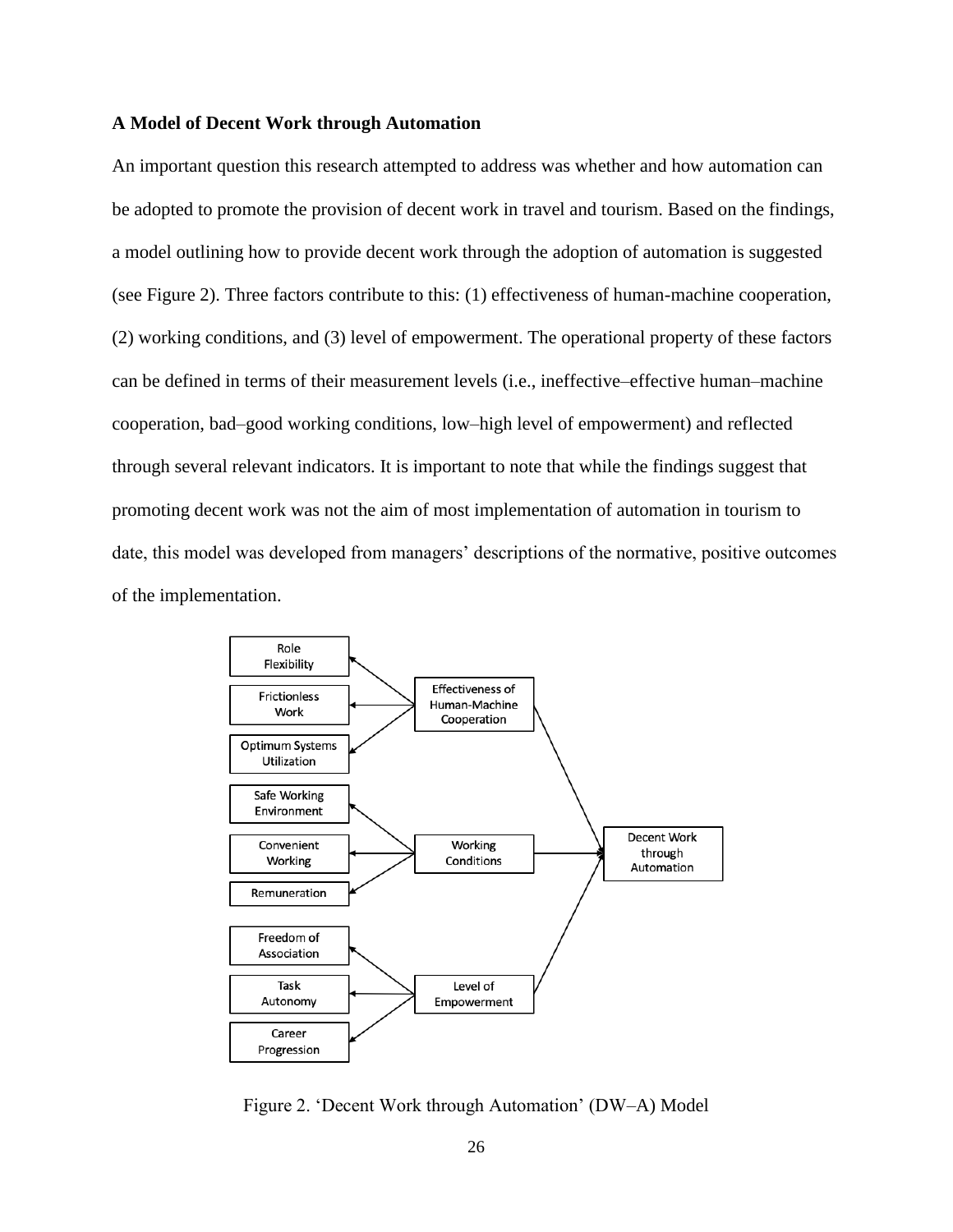For employees, an effective human–machine cooperation means tasks are distributed to machines and employees in order to support employees' role flexibility (i.e., interesting variety of work), facilitate frictionless work (i.e., employees being responsible for high value tasks), and allow for technological systems to function at optimum capacity (i.e., a higher level of systems utility). This employee-centered view of human–machine cooperation emphasized the need for automation to be implemented in a complementary instead of substitutional relationship with employees (Decker, Fischer, & Ott, 2017), signifying the approach to placing human at the center of automation design (Navarro, 2017). This is in line with Hoc (2000; 2001) who sees human–machine cooperation as actions of an agent of the human–machine system with intent to facilitate the task of the other agent and/or a common task. To achieve desired performance of a complementary human–machine system (i.e., role flexibility, enjoyable work, optimum system utilization), the findings in this study suggest that it is not always necessary for the system to mimic human–human cooperation, nor for the machine to model humans (e.g., service robots to mirror, thus substitute, employees). Instead, the key to providing decent work is in task allocation that gives employees meaningful, flexible, and high-value tasks and roles.

The second factor, working conditions, can be expressed through a safe working environment, convenient working, and fair wages. These reflect the International Labour Organization (ILO, 2017)'s indicators for working conditions, which include frequency rates of occupational injuries and average wages, along with other governmental commitment measures such as level of national compliance of labor rights (including freedom of association and collective bargaining, categorized herein as indicators of empowerment at the firm level). In particular, the delegation of dirty, dull, and dangerous jobs to intelligent machines is seen to reduce occupational diseases (e.g., acute trauma, musculoskeletal disorder) and reduce the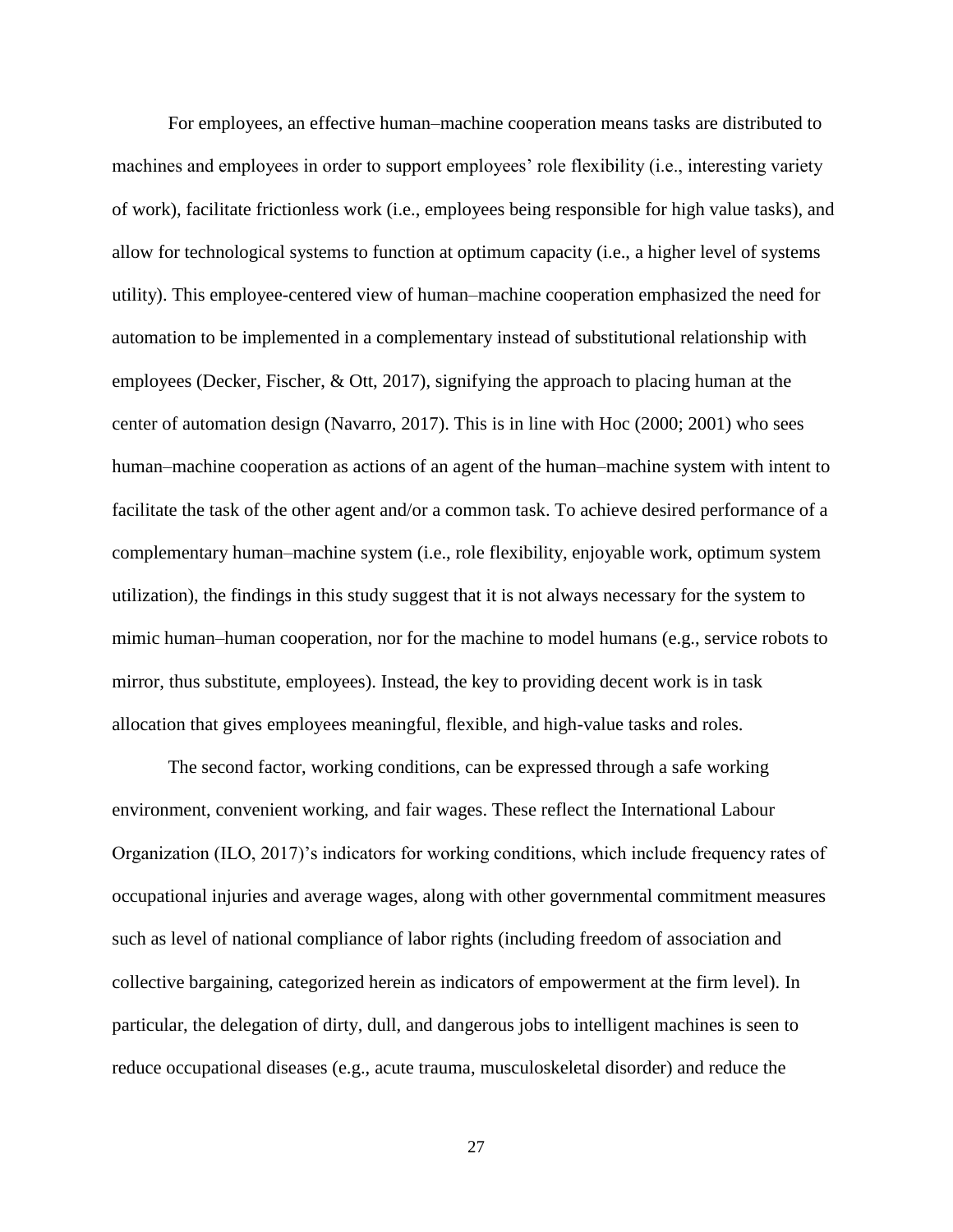chances of hazards and accidents (e.g., spills, burns, slips) in the workplace. An indication that employees in automation-dominated service feel rewarded as a result of automation is being paid higher wages compared to their peers as a result of lower labor costs (relative to capital investment). As suggested by Baum et al. (2016), much tourism employment includes poorly paid work in poor working environments. This model hence formalizes ways to assess the quality of working conditions in tourism brought by automation.

Finally, the level of empowerment through automation can be reflected by the degree to which employees are empowered in terms of task fulfillment, personal development (e.g., upskilling), and career progression. Through the combination of minimal labor (a small number of employees), task changes, and role flexibility, employees in automation-dominated services are empowered to take charge of coordinating process improvement and skills development. By continuously developing skills as they oversee various processes and performing a wide spectrum of tasks, employees are empowered for faster career progression. The findings highlight the empowerment practice around task autonomy, self-management, and upward problem solving (Wilkinson, 1998). As automation transforms the nature of their work, employees have more opportunities to be involved in participative decision making, taking on wider responsibility for work performance (i.e., through human–machine cooperation), service improvements, as well as own or group's skills and career development.

Following the themes extracted from the data, several observable manifestations of each indicator are suggested (see Table 1). For example, optimum systems utilization, an indicator of effective human–machine cooperation, can manifest in systems–task fit (i.e., the extent to which the systems fit the allocated task), performance level (i.e., the extent to which the systems perform at desired levels), proneness to errors and breakage (i.e., the extent to which the systems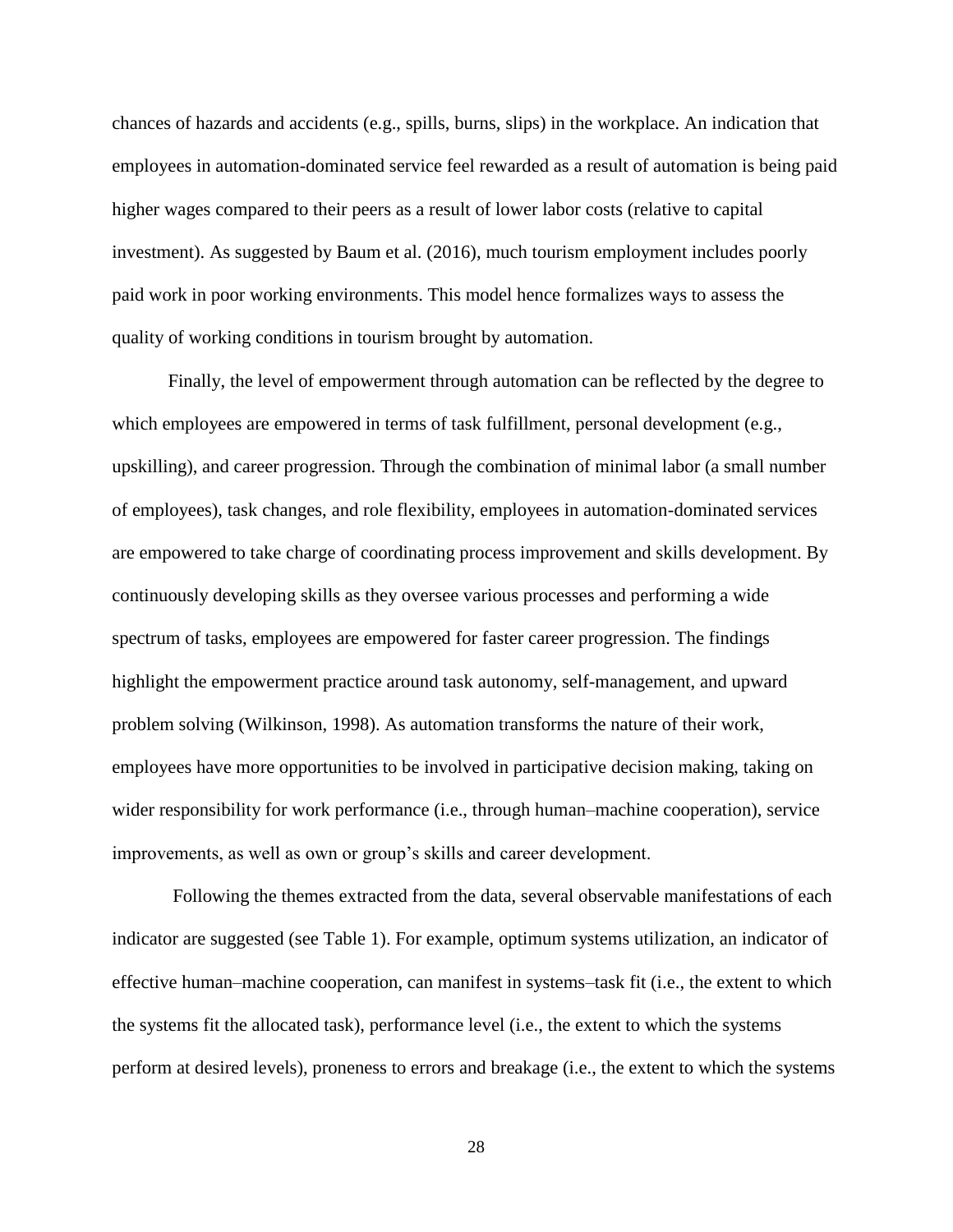are prone to errors and breakage), and maintenance requirement (i.e., how often the systems need to be checked for maintenance). These observable manifestations can be developed into measurement instruments to validate the model through quantitative inquiries.

|  | Table 1. Factors contributing to 'Decent Work through Automation' |  |  |
|--|-------------------------------------------------------------------|--|--|
|  |                                                                   |  |  |

| <b>Factor</b>                                    | <b>Indicator</b>               | <b>Observable Manifestation</b>                                                                                                                                                                                                                                                                                                                                                                               |  |
|--------------------------------------------------|--------------------------------|---------------------------------------------------------------------------------------------------------------------------------------------------------------------------------------------------------------------------------------------------------------------------------------------------------------------------------------------------------------------------------------------------------------|--|
| Effectiveness of<br>human-machine<br>cooperation | Role flexibility               | Task variation (the extent to which tasks allocated to employees<br>are varied)<br>Flexibility in task completion order (the extent to which the order<br>of task completion is flexible)                                                                                                                                                                                                                     |  |
|                                                  | Frictionless work              | Simplicity of task (the extent to which tasks allocated to<br>employees are easy to complete)<br>Value of task (the extent to which tasks allocated to employees<br>are of high value)<br>Cognitive task (the extent to which tasks allocated to employees<br>require higher-order thinking)<br>Social-relational task (the extent to which tasks allocated to<br>employees require social-relational skills) |  |
|                                                  | Optimum systems<br>utilization | Systems-task fit (the extent to which systems fit for the allocated<br>task)<br>Performance level (the extent to which systems perform at the<br>desired levels)<br>Proneness to errors and breakage (the extent to which systems<br>are prone to errors and breakage)<br>Maintenance requirement (how often systems need to be checked<br>for maintenance)                                                   |  |
| Working conditions                               | Safe working<br>environment    | Frequency rate of injuries<br>Frequency rate of incidents of occupational hazards<br>Frequency rate of incidents of occupational disease                                                                                                                                                                                                                                                                      |  |
|                                                  | Convenient working             | Workplace convenience (the extent to which workplace is<br>arranged to facilitate convenient working)<br>Smart workplace materials (the extent to which workplace is<br>using smart materials)                                                                                                                                                                                                                |  |
|                                                  | Remuneration                   | Average wage rate<br>Attractiveness of benefit package (the extent to which employer<br>offers attractive benefits such as healthcare and retirement)                                                                                                                                                                                                                                                         |  |
| Level of<br>empowerment                          | Freedom of<br>association      | Freedom of association (the degree to which employees are free<br>to join or leave a group and to take collective action to pursue the<br>interest of group members)                                                                                                                                                                                                                                          |  |
|                                                  | Task autonomy                  | Task autonomy (the extent to which employees are free to make<br>decision on allocated tasks, such as to improve existing process)                                                                                                                                                                                                                                                                            |  |
|                                                  | Career progression             | Speed of career progression (the extent to which employees can<br>swiftly advance their career [move vertically] within the<br>organization through internal promotion)                                                                                                                                                                                                                                       |  |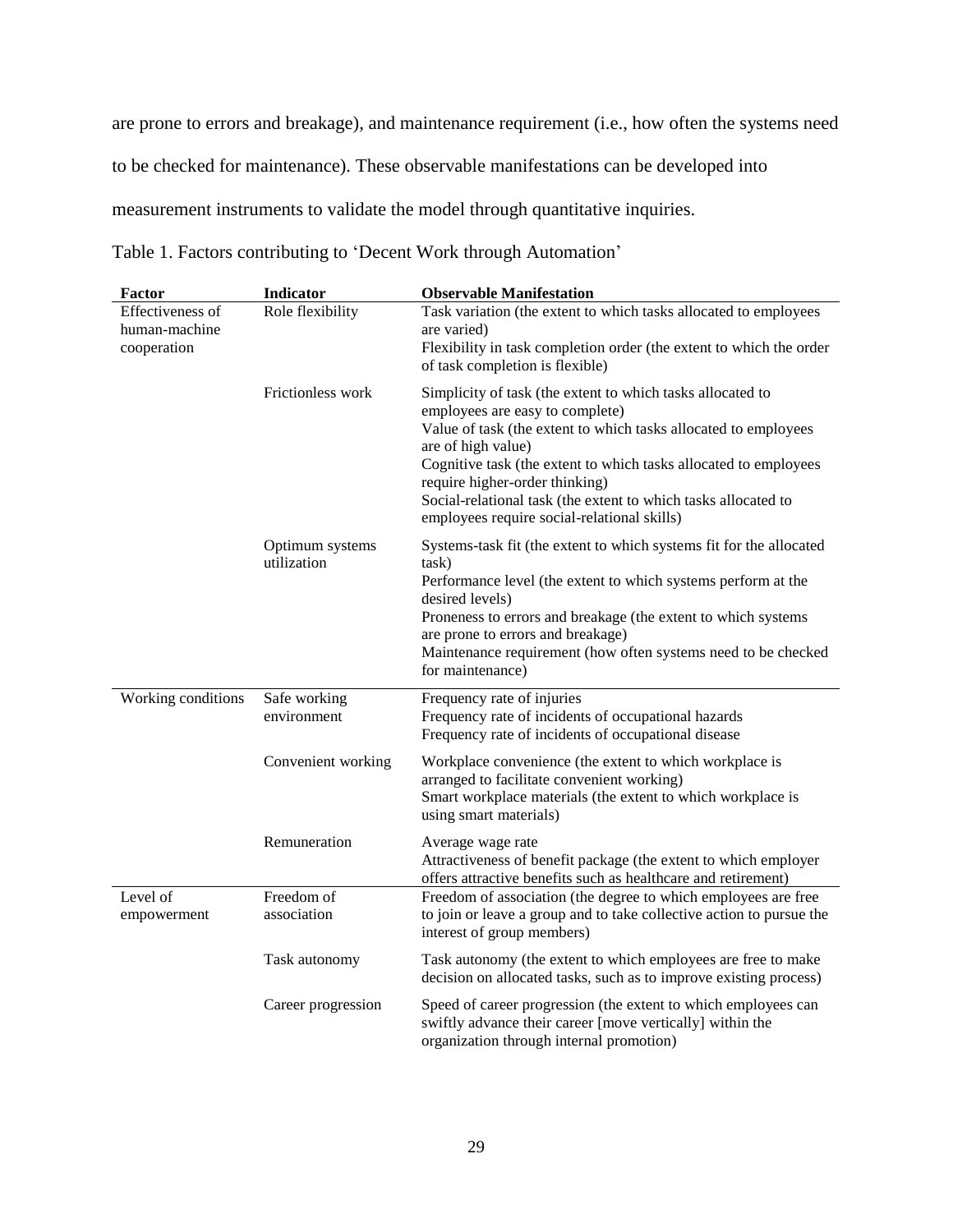Overall, the model explains whether the adoption of automation contributes positively to the provision of decent work for tourism employees. It therefore contributes to the overall assessment of the economic and societal benefits of automation in the travel and tourism sector. More importantly, the model provides a theoretical foundation, derived from multidisciplinary perspectives (i.e., human resources/talent management, human–computer interaction, human– machine cooperation, tourism and hospitality management), to further assess the extent to which each of the identified factors contribute to 'Decent Work through Automation' (DW–A) and thus informs the steps to assess its application through empirical studies in different service contexts. As such, this study opens a pathway for further studies on the human development aspect of automation within and outside of the travel and tourism sector.

### **Conclusion and Implications**

In order to assess whether the implementation of automation in the travel and tourism sector has been made in a responsible and accountable manner with regards to dignified work, this study aimed to explore and conceptualize how automation affects work in the sector, particularly focusing on the role of automation in supporting the provision of decent work. Based on in-depth interviews and focus group discussions with managers of relevant tourism and hospitality businesses, this study produced rich descriptions of factors influencing adoption of automation, the impacts of doing so, and a conceptual model explaining how automation can support the provision of decent work. Thus, this study contributes theoretically and practically to the conceptualization and the overall assessment of responsible and accountable automation in tourism.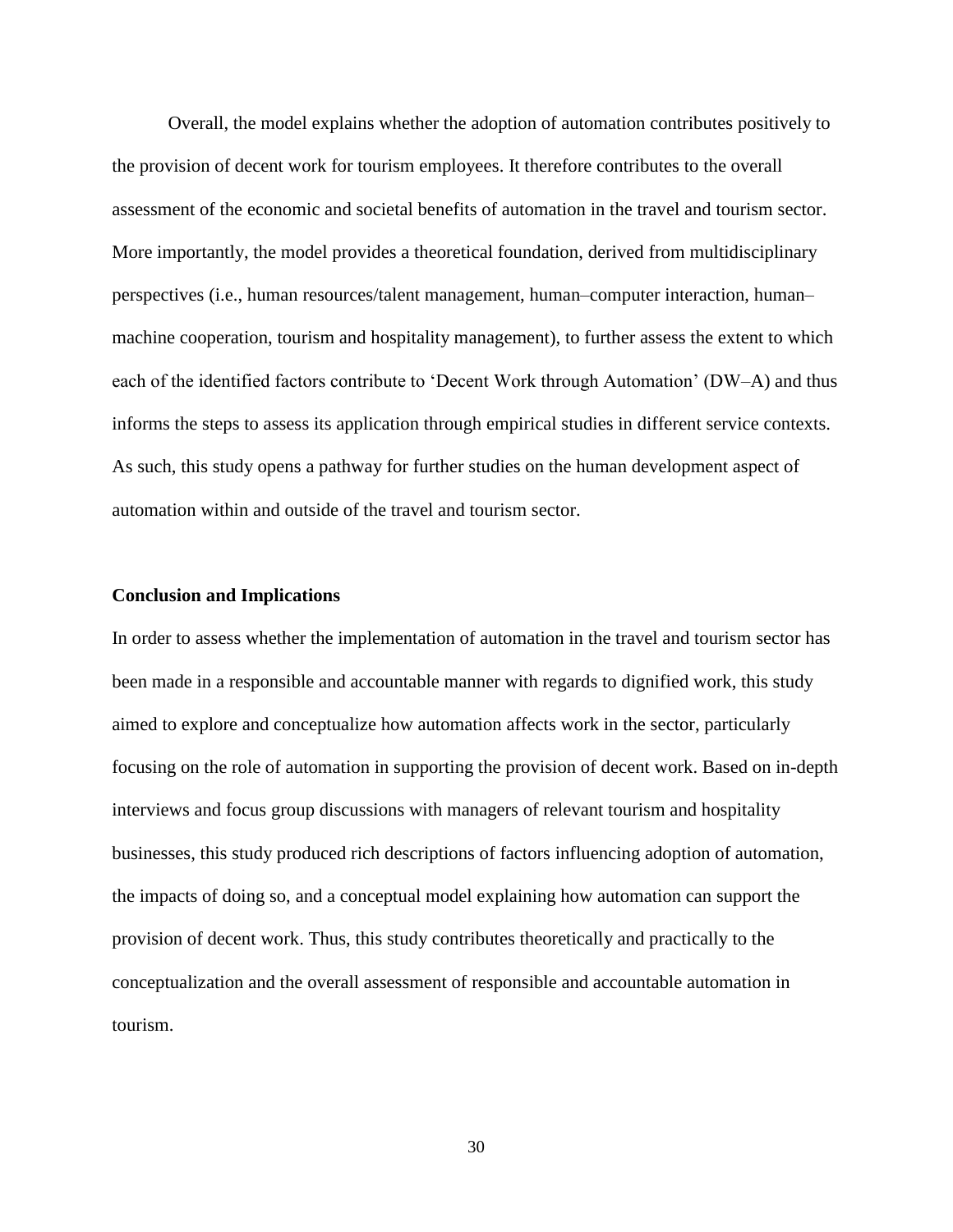Adoption of automation was largely seen as the company's answer to labor shortage, or ability to reduce labor costs and so producing a more efficient operation. Automation was thus seen in a substitutional relationship with employees. This is further emphasized by the effects of automation on distribution of tasks, where in some cases human–robot cooperation (representing a complementary relationship between machines and human labor) was a product of technical limitations (e.g., robots cannot perform 100%) rather than a thoughtful job design. Displacement of workers and new jobs were also recognized as the first round of impacts of automation. In addition to having more meaningful and frictionless (easier) tasks and more flexible roles, receiving higher remuneration, and getting promoted faster, employees also benefit from safer and more convenient working environment. The first round of impacts of automation (displacement of workers, new jobs) generated further implications due to skills requirements for existing and new workers, as well as those in transition who need reskilling or upskilling through education and training programs.

This study contributes to the literature by proposing a model to explain how automation can play a role in promoting decent work, hence contributing toward human development and sustainability. Several research questions put forward by Ivanov and Webster (2019b) are addressed by this research, including robots' impact on operations and productivity for the companies, as well as whether robots are substitutes or complements of human labor. This study also addresses research challenges suggested by Baum et al. (2016) around workforce consideration in sustainable tourism, albeit not discussing the issues at the destination or national level. For further research, the model provides potential measurements to assess 'Decent Work through Automation' through empirical studies involving different concepts in the fields of people management, such as performance, job satisfaction, career satisfaction, turnover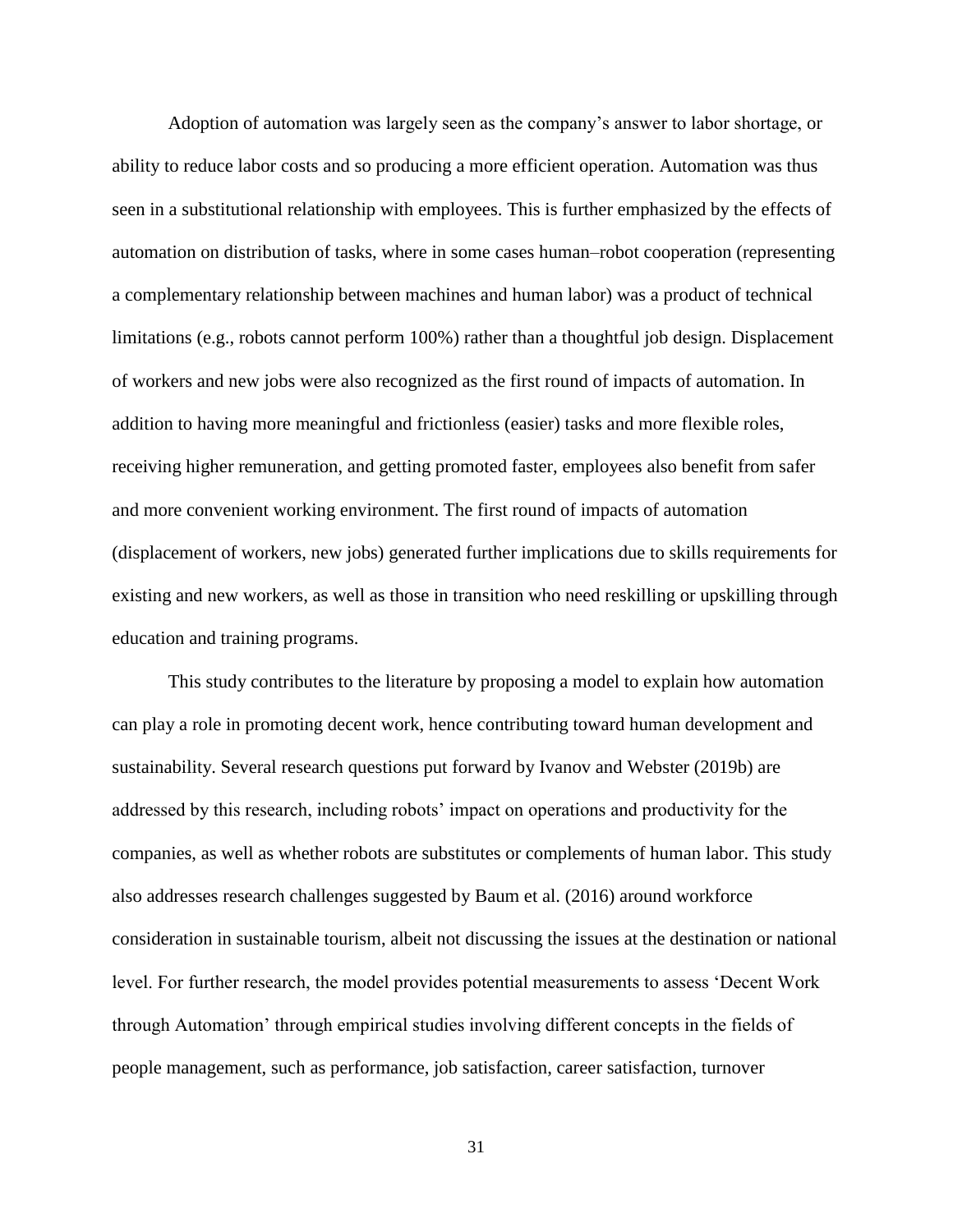intention, corporate citizenship, and organizational commitment, as well as employees' attitudes toward automation and technological changes in general.

This study also provides practical guidelines on work design and task allocation proven effective for optimal human–robot cooperation in the sector. Learning from these early adopters, those interested in new business ventures in the sector should assign meaningful roles and tasks to complement human labor with machines, delegating mundane, repetitive, and dangerous tasks to machines and allowing employees to take the supervisory roles and/or to focus largely on relational tasks. This also leads to a practical guideline on systems design, emphasizing the need for technology-task fit and the advantages of using single-purpose machines for simplicity and ease of maintenance. Those implementing automation in the sector are new companies and spinoffs from larger, more experienced companies, demonstrating that automation was adopted for business model innovation instead of mere operational improvement. This will be helpful to those starting up new services.

This study informs policymakers by proposing pathways to responsible adoption of automation through the promotion of decent work in the travel and tourism sector. As suggested, automation will result in displacement of workers, but for those who stay (or find new jobs) in the sector, automation can support safe, stable, well-paid, and more enjoyable work. This study further suggests the importance of shared responsibilities amongst workers, companies, and policymakers to plan for upskilling, reskilling, and education, preparing the workforce to take on new opportunities presented by AI and robotics revolution, and investing in sustainable work. As the rate of automation will increase in the future, presenting greater challenges to most, a more accurate assessment of impacts will be needed to create actions to identify and achieve a desired future of automation.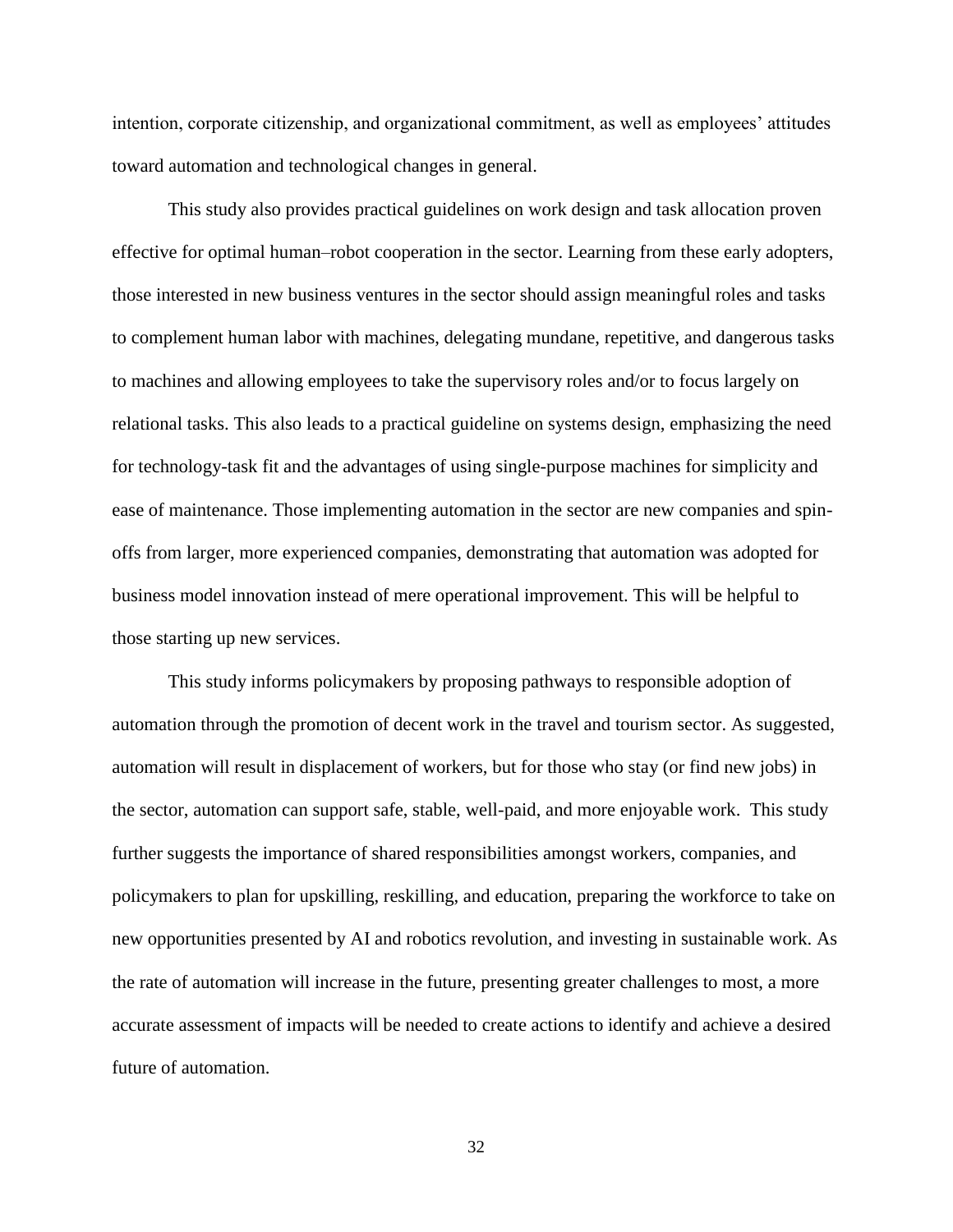As with all research, there are limitations to this empirical study. Even though the sample used here spanned four countries and three continents, it only included developed economies, most likely exacerbating the issues around labor shortage. Given the well-established relationship between technological progress and economic growth (e.g., Schumpeter, 1983), it is expected that developed nations transition to automation sooner than their developing counterparts. Indeed, most (if not all) examples of automation in tourism and hospitality have emerged in relatively similar economic conditions. This highlights the importance of the current study. However, as automation efforts inevitably scale-up across increasingly diverse markets, research should look into establishing a more holistic, and thus generalizable, view on decent work in hospitality and tourism in the 21<sup>st</sup> century and beyond.

Finally, this study took a purely managerial view, looking into drivers and impacts of automation against the backdrop of decent work in tourism and hospitality. However, of equal importance would be to examine the extent to which these strategies actually influence the wellbeing of employees and the implications for broader society. Future research should therefore endeavor to better understand how employees perceive the transition to more automated processes in cases where automation is adopted in existing service operations. Previous studies have looked at how technostress (i.e., the stress associated with the introduction of new technology) affects organizations and individuals (Ioannou & Papazafeiropoulou, 2017). Like previous technologies, it is highly probable that automation will entail technological anxiety and angst, especially given its unusually pervasive nature. This anxiety may also be confounded by perceived intelligence and agency of AI systems (autonomy, proactivity, reactivity), creating further psychological strains for employees working alongside or supervised by AI agents.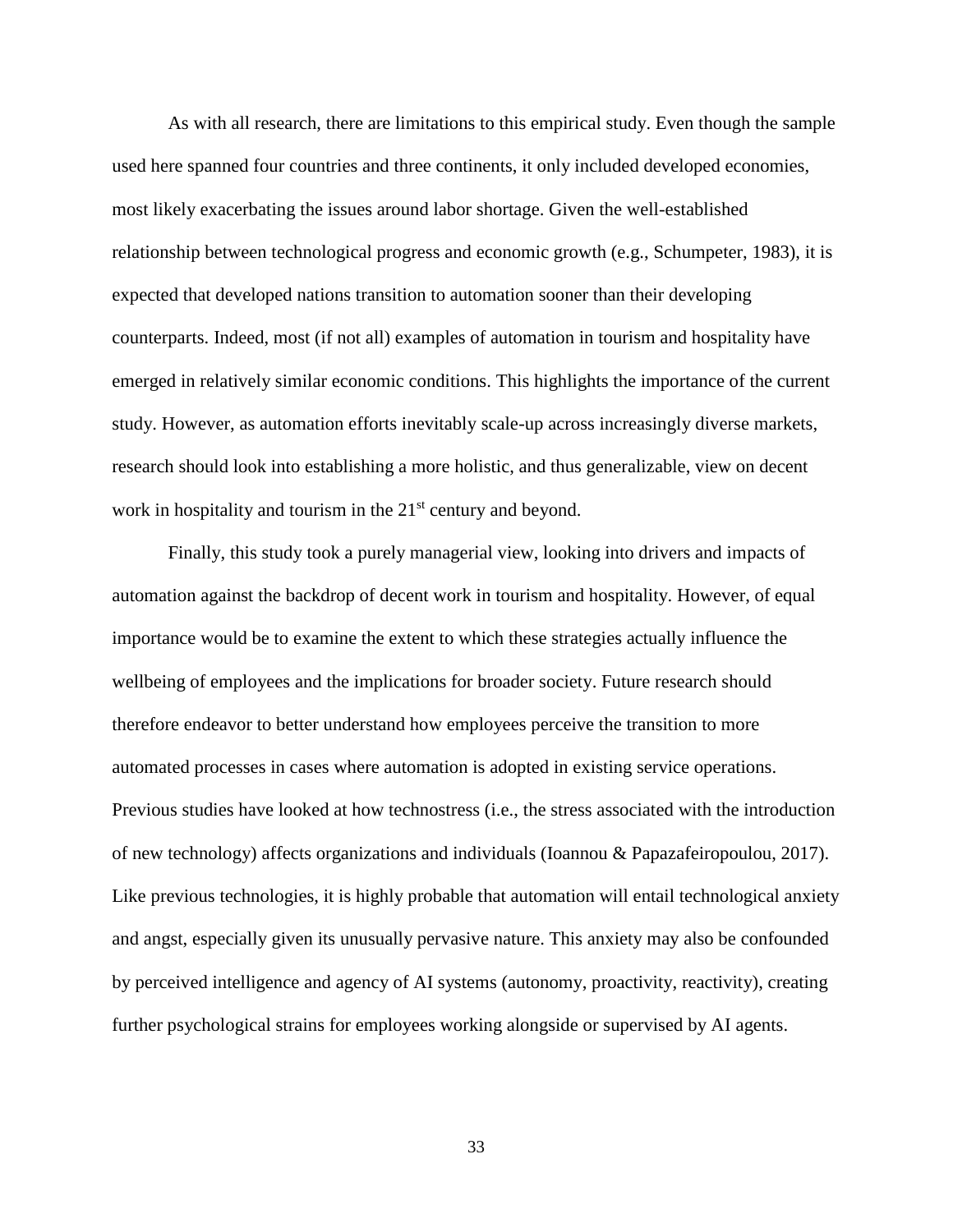Effective ways of mitigating and managing the transformation are needed to ensure technology serves the wellbeing of people, and not the other way around.

# **References**

- Acemoglu, D., Autor, D. H. (2011). Skills, Tasks and Technologies: Implications for Employment and Earnings. In Ashenfelter, O., & Card, D.E. (eds.), Handbook of Labor Economics (pp. 1043-1171). Amsterdam: Elsevier.
- Albrecht, C. (2019). ArticulATE Q&A: Dishcraft's CEO on Creating Co-Working Environments for Humans and Robots. https://thespoon.tech/articulate-qa-dishcrafts-ceo-on-creating-coworking-environments-for-humans-and-robots/
- Arntz, M., Gregory, T., Zierahn, U. (2016). The Risk of Automation for Jobs in OECD Countries: A Comparative Analysis. OECD Social, Employment and Migration Working Papers, No 189, Paris: OECD Publishing.
- Atkinson, R., Wu, J. (2017). False Alarmism: Technological Disruption and the U.S. Labor Market, 1850-2015. Information Technology & Innovation Foundation[.](http://www2.itif.org/2017-false-alarmism-technological-disruption.pdf) http://www2.itif.org/2017-false-alarmism-technological-disruption.pdf
- Autor, D., Levy, F., Murnane, R. (2003). The Skill Content of Recent Technological Change: An Empirical Exploration. *Quarterly Journal of Economic*, 118(4): 1279-1333.
- Baum, T., Cheung, C., Kong, H., Kralj, A., Mooney, S., Thanh, H.N.T., Ramachandran, S., Ružić, M.D., Siow, M.L. (2016). Sustainability and the tourism and hospitality workforce: A thematic analysis. *Sustainability*, 8(8), 809.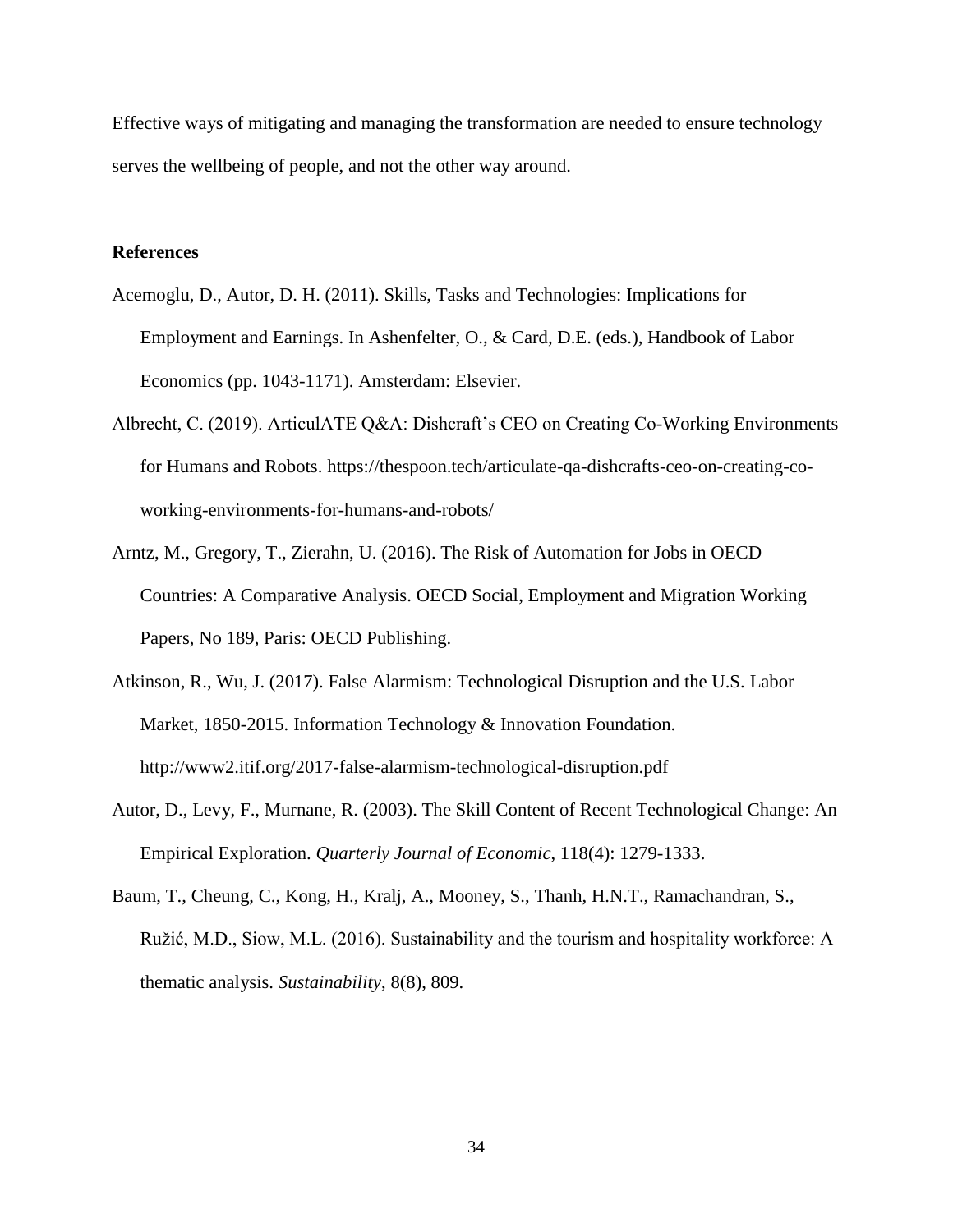- Benson Wahlén, C. (2019). Global Commission releases recommendations for decent, sustainable work for all. https://sdg.iisd.org/news/global-commission-releasesrecommendations-for-decent-sustainable-work-for-all/
- Bird, J. (2018). The Robot Restaurant Revolution: 'Jetsons-Like' Dream Or Automation Nightmare?https://www.forbes.com/sites/jonbird1/2018/09/04/the-robot-restaurantrevolution-jetsons-like-dream-or-automation-nightmare/#47dcd0536cef
- Bogner A., Menz W. (2009). The Theory-Generating Expert Interview: Epistemological Interest, Forms of Knowledge, Interaction. In: Bogner A., Littig B., Menz W. (eds) Interviewing Experts. Research Methods Series. Palgrave Macmillan, London
- Boluk, K., Cavaliere, C., Higgins-Desbiolles, F. (2019). A critical framework for interrogating the United Nations Sustainable Development Goals 2030 Agenda in tourism. *Journal of Sustainable Tourism* 27(7), 847-864.
- Bowen, D.E. (2016). The changing role of employees in service theory and practice: An interdisciplinary view. *Human Resource Management Review*, 26(1), 4-13.
- Bramwell, B., Higham, J., Lane, B., Miller, G. (2017) Twenty-five years of sustainable tourism and the Journal of Sustainable Tourism. *Journal of Sustainable Tourism*, 25(1), 1-9.
- Brynjolfsson, E., McAfee, A. (2014). *The Second Machine Age: Work, Progress, and Prosperity in a Time of Brilliant Technologies*. New York: W.W. Norton & Company.
- Budeanu, A., Miller, G., Moscardo, G., Ooi, C. S. (2016). Sustainable tourism, progress, challenges, and opportunities: introduction to Special Volume. *Journal of Cleaner Production*, 111(B), 16285-16294.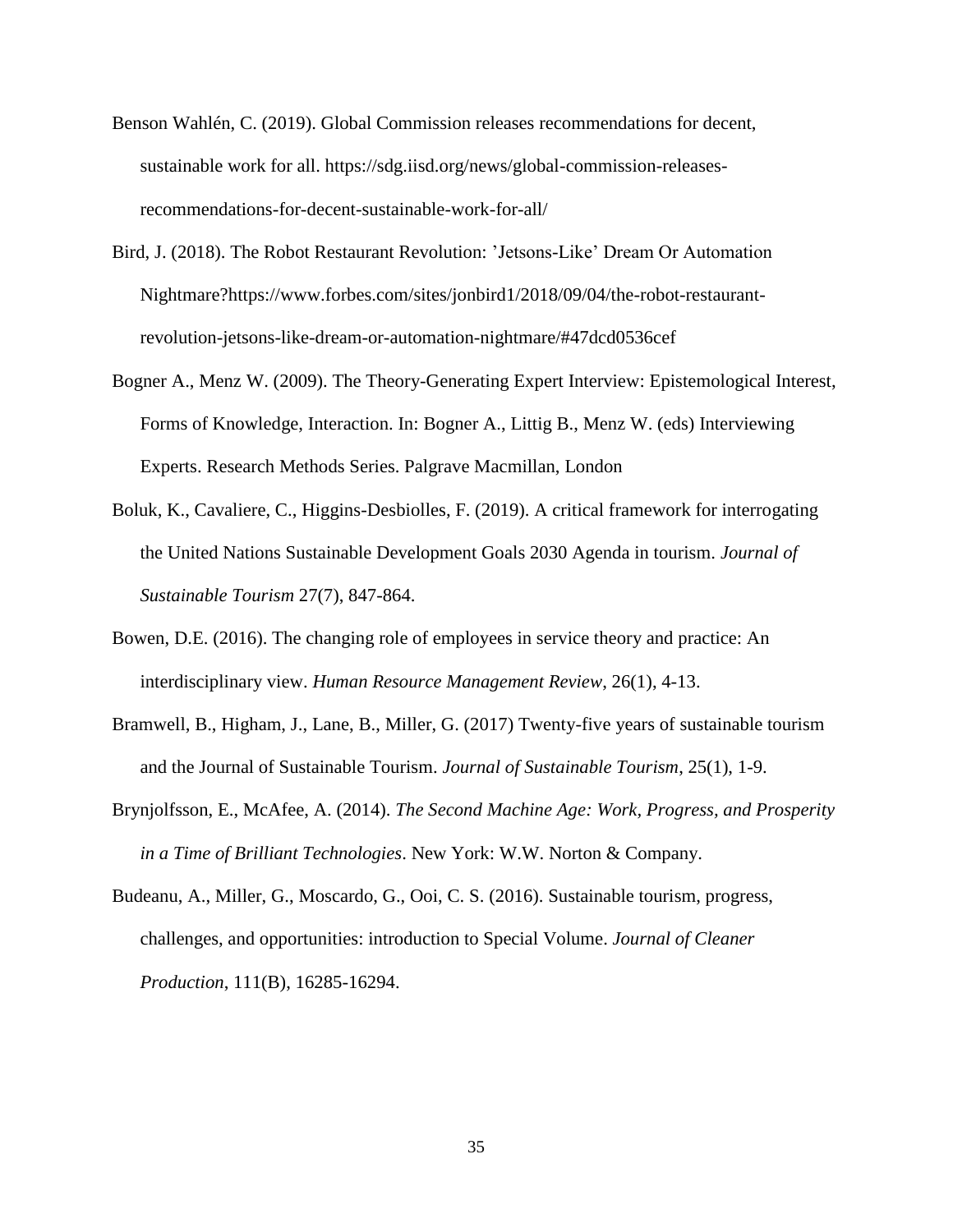- Chapman, B. (2019). 'World's first' AI bin launched to tackle food waste by restaurants.https://www.independent.co.uk/news/business/news/ai-bin-launched-food-wasterestaurants-winnow-vision-a8835736.html
- Charmaz, K. (2006). *Constructing Grounded Theory: A Practical Guide through Qualitative Analysis*. London: SAGE.
- Das, M., Hilgenstock, B. (2018). The exposure to routinization: Labor market implications for developed and developing economies. IMF Working Paper (WP/18/135). https://www.imf.org/~/media/Files/Publications/WP/2018/wp18135.ashx
- Decker, M., Fischer, M., Ott, I. (2017). Service Robotics and Human Labor: A first technology assessment of substitution and cooperation. *Robotics and Autonomous Systems*, 87, 348-354.
- Dobrusin, B. (2019). Automation will change the world of work but probably for the better. World Economic Forum. https://www.weforum.org/agenda/2019/01/rewriting-the-future-ofwork
- Dodd, V., Hooley, T., Burke, C. (2019). Decent work in the UK: Context, conceptualization, and assessment. *Journal of Vocational Behavior,* 112, 270-291.
- Ernst, E., Merola, R., Samaan, D. (2018). The economics of artificial intelligence: Implications for the future of work. ILO Future of Work Research Paper Series. https://www.ilo.org/wcmsp5/groups/public/---dgreports/-- cabinet/documents/publication/wcms\_647306.pdf
- European Agency for Safety and Health at Work (2004). Safety and Health Risks in HORECA. https://osha.europa.eu/en/publications/e-facts/efact22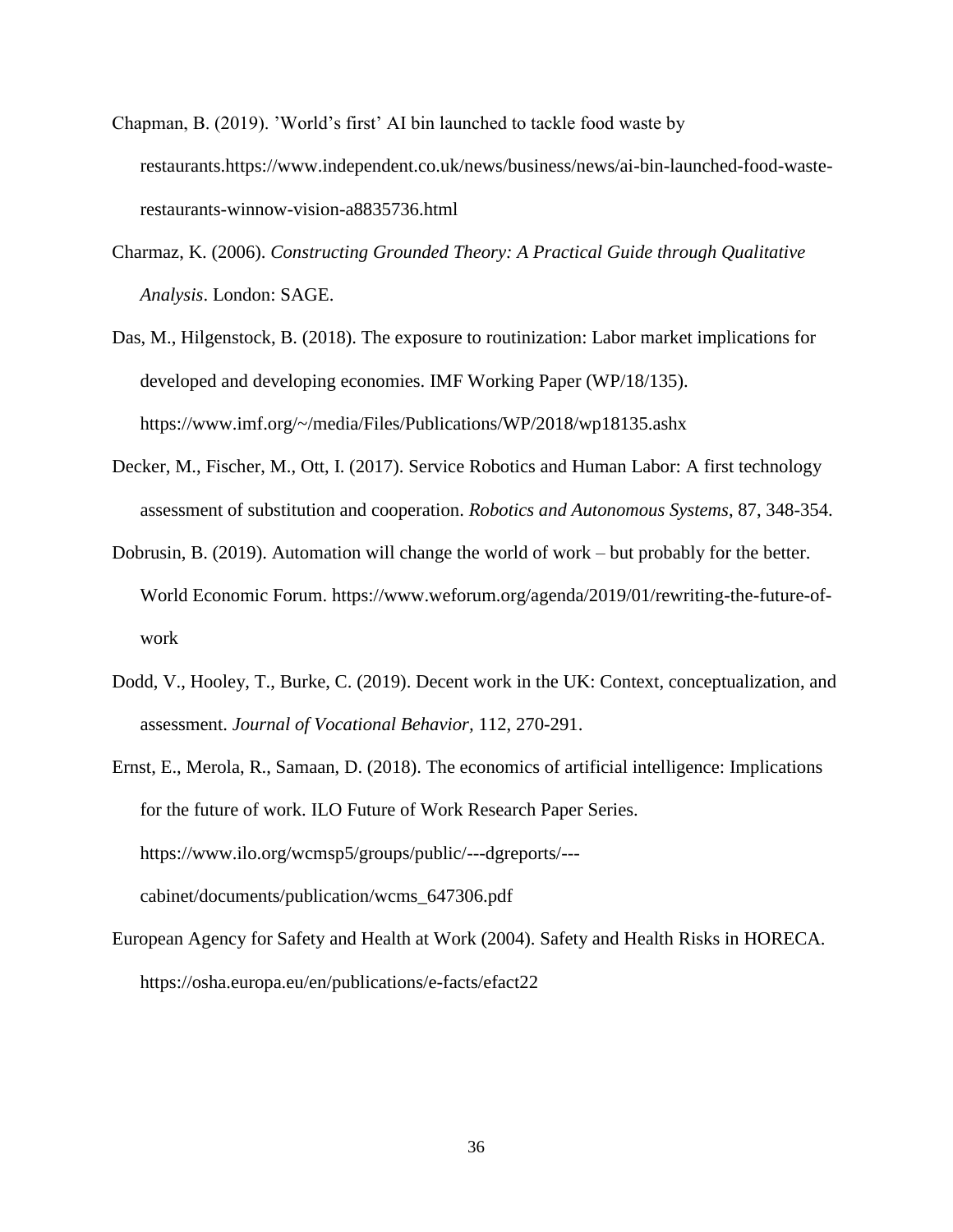- Fernandez, W.D., Lehmann, H.P. (2005). Achieving rigour and relevance in information systems studies: Using grounded theory to investigate organizational cases. *The Grounded Theory Review: An international Journal,* 5(1), 79–107.
- Flynn, P.M., & Wilson, L. (2019). The Future of Work: The impact of automation technologies for job quality in Northern Ireland. NERI Working Paper Series, NERI WP 2019/No 60. https://www.nerinstitute.net/download/pdf/automation\_and\_job\_quality\_final\_222.pdf
- Frey, C.B., Osborne, M.A. (2017). The future of employment: How susceptible are jobs to computerisation? *Technological Forecasting and Social Change*, 114, 254-280.
- Future of Life Institute (2017)[.](https://futureoflife.org/background/benefits-risks-of-artificial-intelligence/?cn-reloaded=1) Benefits & and risks of artificial intelligence. https://futureoflife.org/background/benefits-risks-of-artificial-intelligence/
- Ghai, D. (2003). Decent work: concept and indicators. *International Labour Review,* 142(2), 113-145.
- Glaser, B.G. (1978). *Theoretical Sensitivity: Advances in the methodology of grounded theory*. Mill Valley, CA: Sociology Press.
- Glaser, B.G., Strauss, A.L. (1967). *The Discovery of Grounded Theory: Strategies for qualitative research*. New York: Aldine Publishing Company.
- Goos, M., Manning, A. (2007). Lousy and Lovely Jobs: the rising polarisation of work in Britain. *The Review of Economics and Statistics*, 89(1), 118-133.
- Hall, C. (2019). Constructing sustainable tourism development: The 2030 agenda and the managerial ecology of sustainable tourism. *Journal of Sustainable Tourism*, 27(7), 1044- 1060.
- Harari, Y. (2015). *Homo Deus: A Brief History of Tomorrow*. London: Harvill Secker.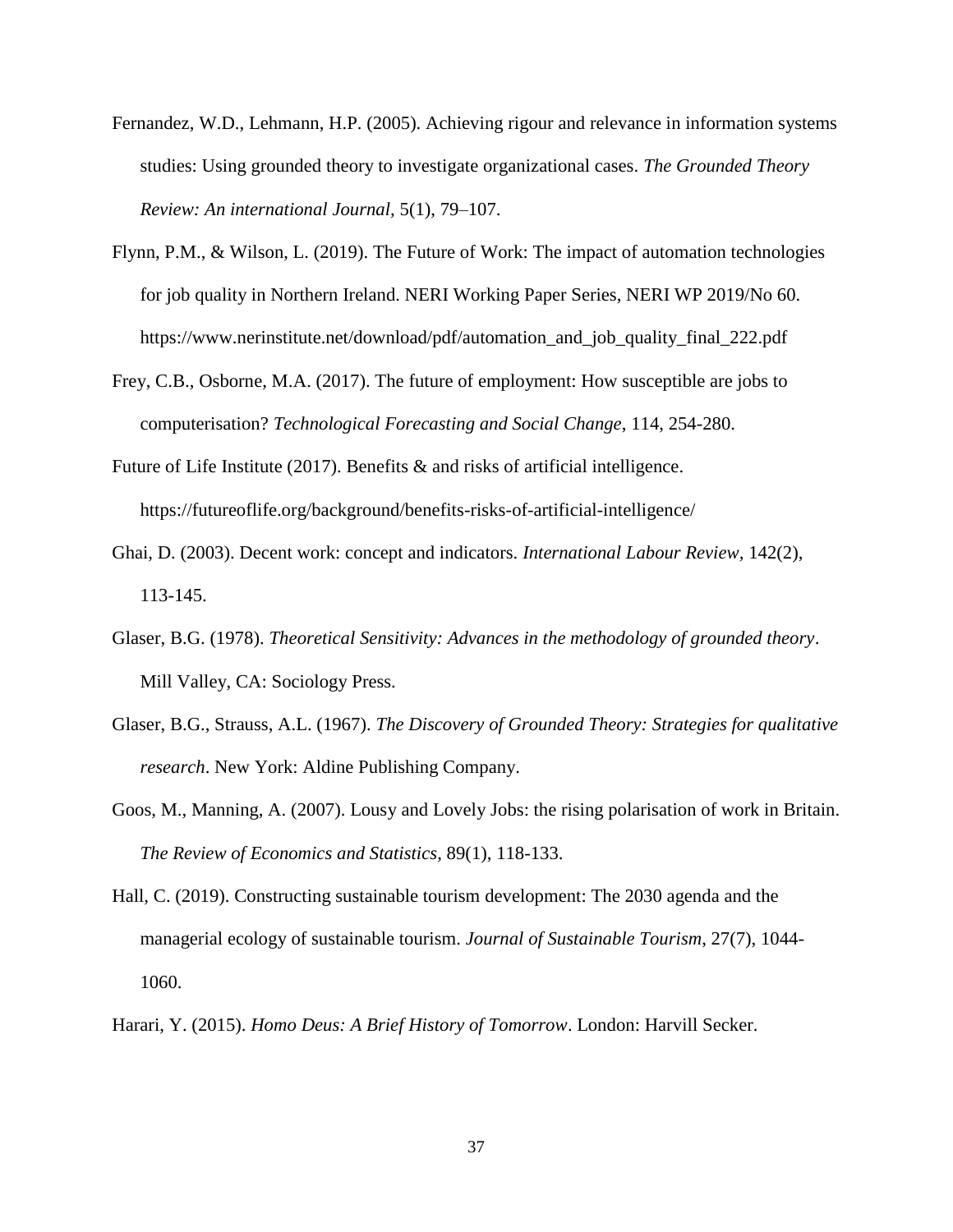- Hanuskek, E.A., Schwerdt, G., Wiederhold, S., Woessman, L. (2015). Returns to skills around the world: Evidence from PIACC. *European Economic Review*, 73, 103-130.
- Hoc, J.-M. (2000). From human–machine interaction to human–machine cooperation. *Ergonomics*, 43, 833-843.
- Hoc, J.-M. (2001). Towards a cognitive approach to human–machine cooperation in dynamic situations. *International Journal of Human-Computer Studies*, 54(4), 509–540.
- Huang, M.-H., Rust, R. (2018) Artificial Intelligence in Service. *Journal of Service Research* 21(2), 155-172.
- International Corporate Accountability Roundtable (ICAR) (2018). G7 and the "Future of Work": A call for accountable automation. https://www.icar.ngo/news/2018/3/27/g7-and-thefuture-of-work-a-call-for-accountable-automation
- International Labour Organization (ILO) (2017). Indicators for working conditions. https://www.ilo.org/global/topics/dw4sd/themes/working-conditions/WCMS\_560733/lang- en/index.htm
- International Labour Organization (ILO) (2018). The impact of technology on the quality and quantity of jobs. https://www.ilo.org/wcmsp5/groups/public/---dgreports/-- cabinet/documents/publication/wcms\_618168.pdf
- International Labour Organization (ILO) (2019). Decent work. https://www.ilo.org/global/topics/decent-work/lang--en/index.htm
- Ioannou, A., Papazafeiropoulou, A. (2017). Using IT mindfulness to mitigate the negative consequences of technostress. The 23<sup>rd</sup>Americas Conference on Information Systems, 2017, Boston, pp. 1-10.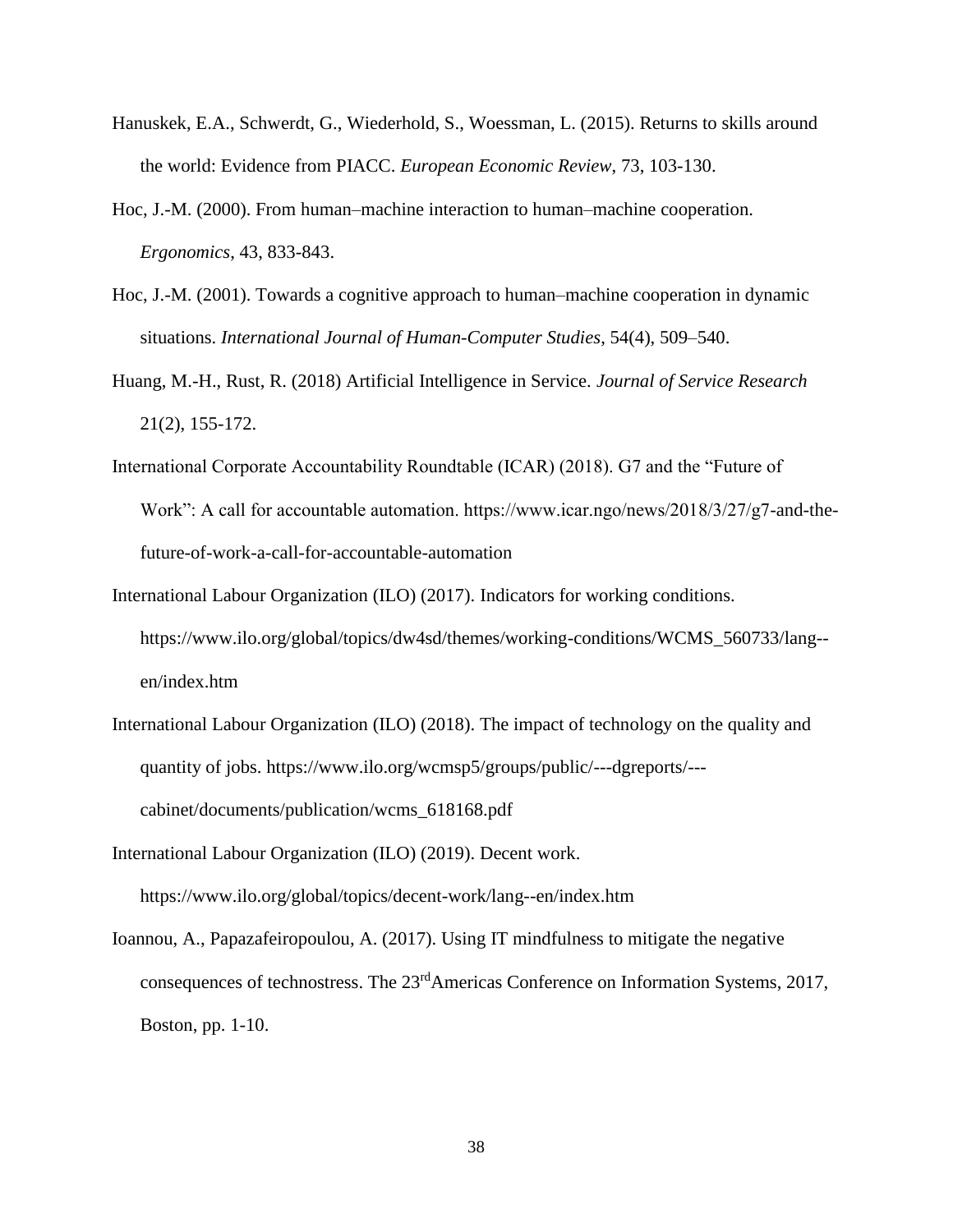- Ivanov, S., Webster, C. (2019a). *Robots, artificial intelligence, and service automation in travel, tourism and hospitality*. London: Emerald Publishing.
- Ivanov, S., Webster, C. (2019b). Robots in tourism: A research agenda for tourism economics. *Tourism Economics*, pp. 1-21.
- Katz, L., Murphy, K.M. (1992). Changes in Relative Wages, 1963–1987: Supply and Demand Factors. *Quarterly Journal of Economics*, 107, 35–78.

Keyes, D. (2019). McDonald's investing \$300 million in AI[.](https://www.businessinsider.com/mcdonalds-acquires-dynamic-yield-ai-platform-2019-3?r=US&IR=T) https://www.businessinsider.com/mcdonalds-acquires-dynamic-yield-ai-platform-2019-3

Kucera, D. (2017). New automation technologies and job creation and destruction dynamics.https://www.ilo.org/wcmsp5/groups/public/-- ed\_emp/documents/publication/wcms\_553682.pdf

- Kuo, C-M., Chen, L-C., Tseng, C-Y. (2017) Investigating an innovative service with hospitality robots. *International Journal of Contemporary Hospitality Management* 29(5), pp. 1305- 1321.
- Lambert, S.D., Loiselle, C.G. (2008). Combining individual interviews and focus groups to enhance data richness. *Journal of Advanced Nursing*, 62(2), 228–237.
- Larivière, B., Bowen, D., Andreassen, T., Kunz, W., Sirianni, N., Voss, C., Wünderlich, N., De Keyser, A. (2017). "Service Encounter 2.0": An investigation into the roles of technology, employees and customers. *Journal of Business Research*, 79, 238-246.
- Liao, S. (2019). Japan's robot hotel lays off half the robots after they created more work for humans. https://www.theverge.com/2019/1/15/18184198/japans-robot-hotel-lay-off-workfor-humans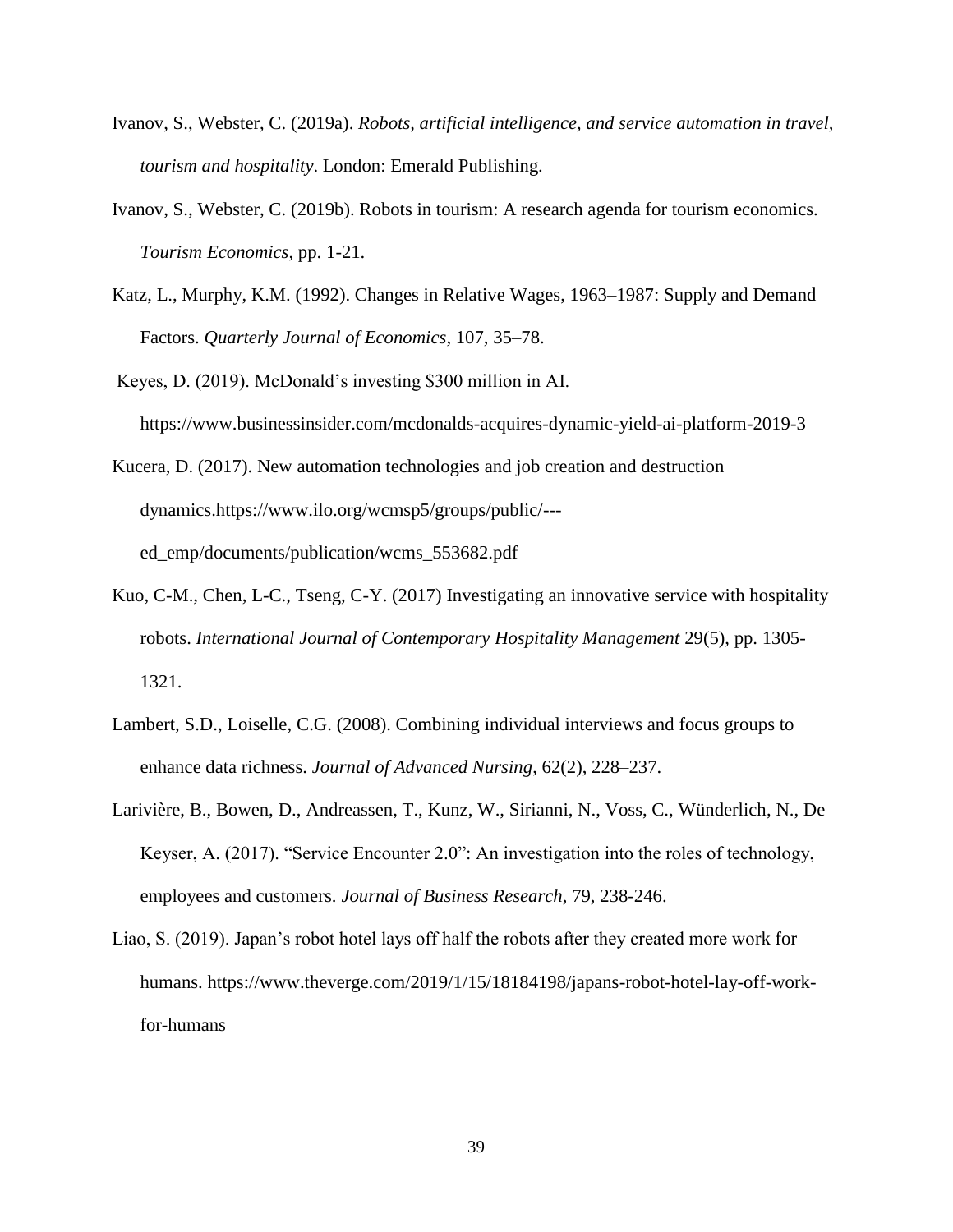- Liebowitz, J. (2010). The role of HR in achieving a sustainability culture. *Journal of Sustainable Development*, 3(4), n.p.
- Manyika, J., Chui, M., Miremadi, M., Bughin, J., George, K., Willmott, P., Dewhurst, M. (2017). A future that works: Automation, employment, and productivity. https://www.mckinsey.com/~/media/McKinsey/Featured%20Insights/Digital%20Disruption/ Harnessing%20automation%20for%20a%20future%20that%20works/MGI-A-future-thatworks\_Full-report.ashx
- Marr, B. (2017). The 4 D's of Robotization: Dull, Dirty, Dangerous, and Dear. https://www.forbes.com/sites/bernardmarr/2017/10/16/the-4-ds-of-robotization-dull-dirtydangerous-and-dear/#46c090d93e0d
- McCloskey, S. (2015). Viewpoint: From MDGs to SDGs: We need a critical awakening to succeed. In: Policy and practice: A development education review, McCloskey, S. (ed.), Carson, CA: Center for Global Education.
- Murphy, J., Gretzel, U., Pesonen, J. (2019) Marketing robot services in hospitality and tourism: the role of anthropomorphism. *Journal of Travel & Tourism Marketing* 36(7), 784-795.
- Murphy, J., Hofacker, C., Gretzel, U. (2016) Dawning of the age of robots in hospitality and tourism: Challenges for teaching and research. *European Journal of Tourism Research* 15, 104-111.
- Navarro, J. (2017). Human-machine cooperation theories and lane departure warnings. *Theoretical Issues in Ergonomics Science*, 18(6), 519-547.
- Nedelkoska, L., Quintini, G. (2018). Automation, skill use and training, OECD Social, Employment and Migration Working Papers No. 202, Paris: OECD Publishing.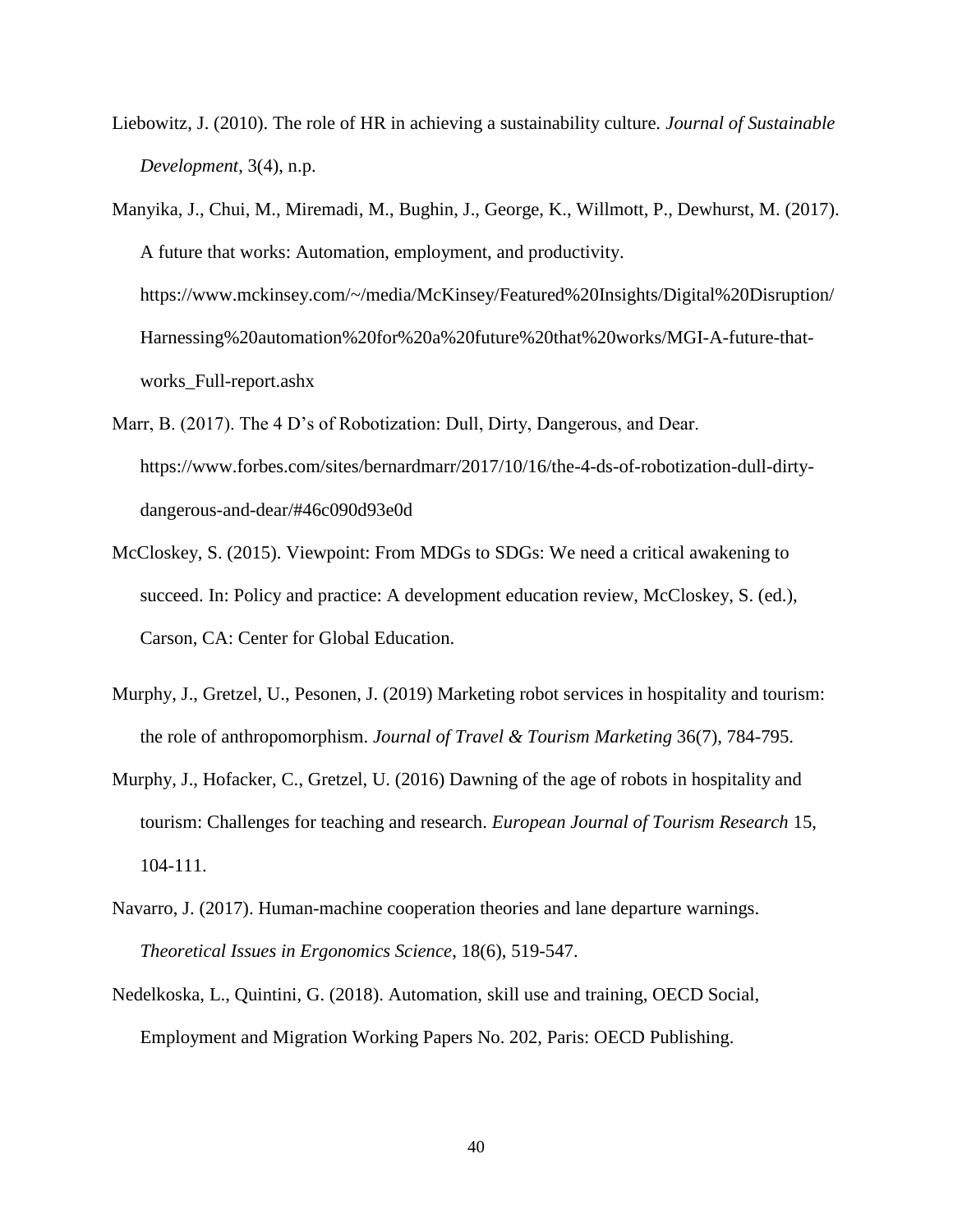- Park, K. (2018) The airport of the future is here. And it doesn't need humans. https://www.bloomberg.com/news/features/2018-09-16/singapore-s-changi-airport-is-partlyrun-by-robots
- PwC (2018). Will robots really steal our jobs? [https://www.pwc.co.uk/economic](https://www.pwc.co.uk/economic-services/assets/international-impact-of-automation-feb-2018.pdf)[services/assets/international-impact-of-automation-feb-2018.pdf](https://www.pwc.co.uk/economic-services/assets/international-impact-of-automation-feb-2018.pdf)
- Ribeiro, M., Teixeira, M., Ambiel, R. (2019). Decent work in Brazil: Context, conceptualization, and assessment. *Journal of Vocational Behavior*, 112, 229-240.
- Robinson, R., Martins, A., Solnet, D., Baum, T. (2019) Sustaining precarity: critically examining tourism and employment. *Journal of Sustainable Tourism*, 27(7), 1008-1025.
- Russell, S., Dewey, D., Tegmark, M. (2015). Research priorities for robust and beneficial artificial intelligence. *Association for the Advancement of Artificial Intelligence*, pp. 105-114.
- Schumpeter, J. (1983). *The Theory of Economic Development: An Inquiry into Profits, Capital, Credit, Interest, and the Business Cycle*. New Jersey: Transaction Publishers.
- Schwab, K. (2017).The Fourth Industrial Revolution. New York: Crown Publishing Group.
- Statista. (2018) Tourism Worldwide. https://www.statista.com/study/9996/tourism-worldwidestatista-dossier/
- Strauss, A.L. (1987). *Qualitative Analysis for Social Scientists*. Cambridge: Cambridge University Press.
- Strauss, A.L., Corbin, J.M. (1990). *Basics of Qualitative Research: Grounded Theory Procedures and Techniques*. Newbury Park, CA: Sage Publications.
- Tegmark, M. (2017). Life 3.0: Being Human in the Age of Artificial Intelligence. London: Allen Lane.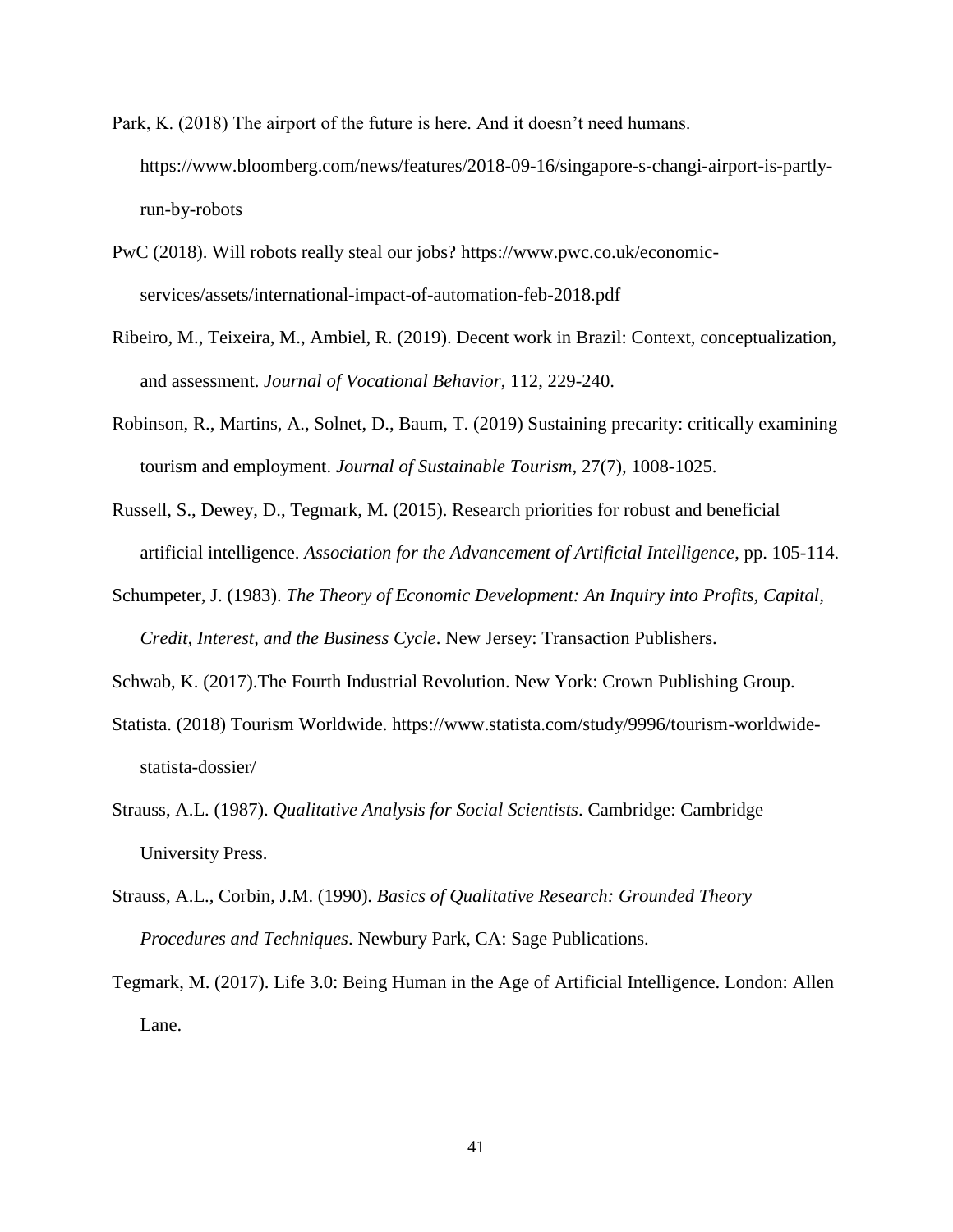- Tung, V., Law, R. (2017) The potential for tourism and hospitality experience research in human-robot interactions. *International Journal of Contemporary Hospitality Management*, 29(10), 2498-2513.
- United Nations (UN) (2018). The Sustainable Development Goals Report 2018. https://unstats.un.org/sdgs/files/report/2018/TheSustainableDevelopmentGoalsReport2018- EN.pdf
- United Nations Association UK (UNA-UK) (2018). Decent employment in the fourth industrial revolution. https://www.sustainablegoals.org.uk/decent-employment-fourthindustrial-revolution/
- Urquhart C., Fernández W. (2016). Using Grounded Theory Method in Information Systems: The Researcher as Blank Slate and Other Myths. In: Willcocks L.P., Sauer C., Lacity M.C. (eds.), Enacting Research Methods in Information Systems: Volume 1. Palgrave Macmillan, Cham.
- Wiesche, M., Jurisch, M., Yetton, P.W., Krcmar, H. (2017). Grounded Theory Methodology in Information Systems Research. *MIS Quarterly*, 41(3), 685-701.
- Wilkinson, A. (1998). Empowerment: theory and practice. *Personnel Review*, 27(1), 40-56.
- Winchenbach, A., Hanna, P., Miller, G. (2019). Rethinking decent work: the value of dignity in tourism employment. *Journal of Sustainable Tourism*. 27(7), 1026-1043.
- Wirtz, J., Patterson, P., Kunz, W., Gruber, T., Lu, V., Paluch, S., Martins, A. (2018) Brave new world: Service robots in the frontline. *Journal of Service Management* 29(5), pp. 907-931.
- World Economic Forum (WEF) (2018). The Future of Jobs Report 2018.http://www3.weforum.org/docs/WEF\_Future\_of\_Jobs\_2018.pdf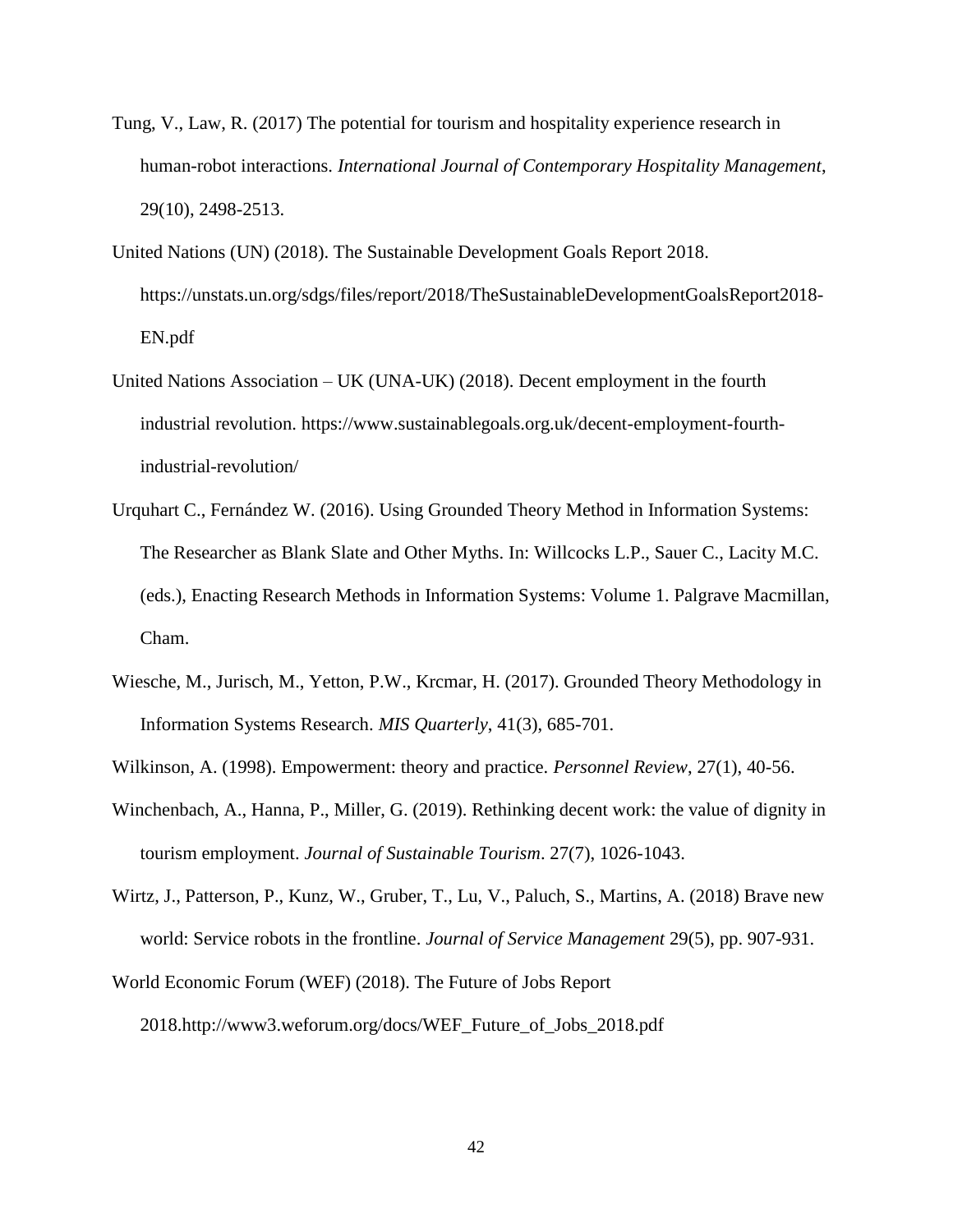- World Travel & Tourism Council (WTTC) (2019). Travel & Tourism Economic Impact 2019 World[.](https://www.wttc.org/-/media/files/reports/economic-impact-research/regions-2019/world2019.pdf) https://www.wttc.org/-/media/files/reports/economic-impact-research/regions-2019/world2019.pdf
- World Tourism Organization (UNWTO) (2019). International tourism arrivals reach 1.4 billion two years ahead of forecasts. http://www2.unwto.org/press-release/2019-01-21/internationaltourist-arrivals-reach-14-billion-two-years-ahead-forecasts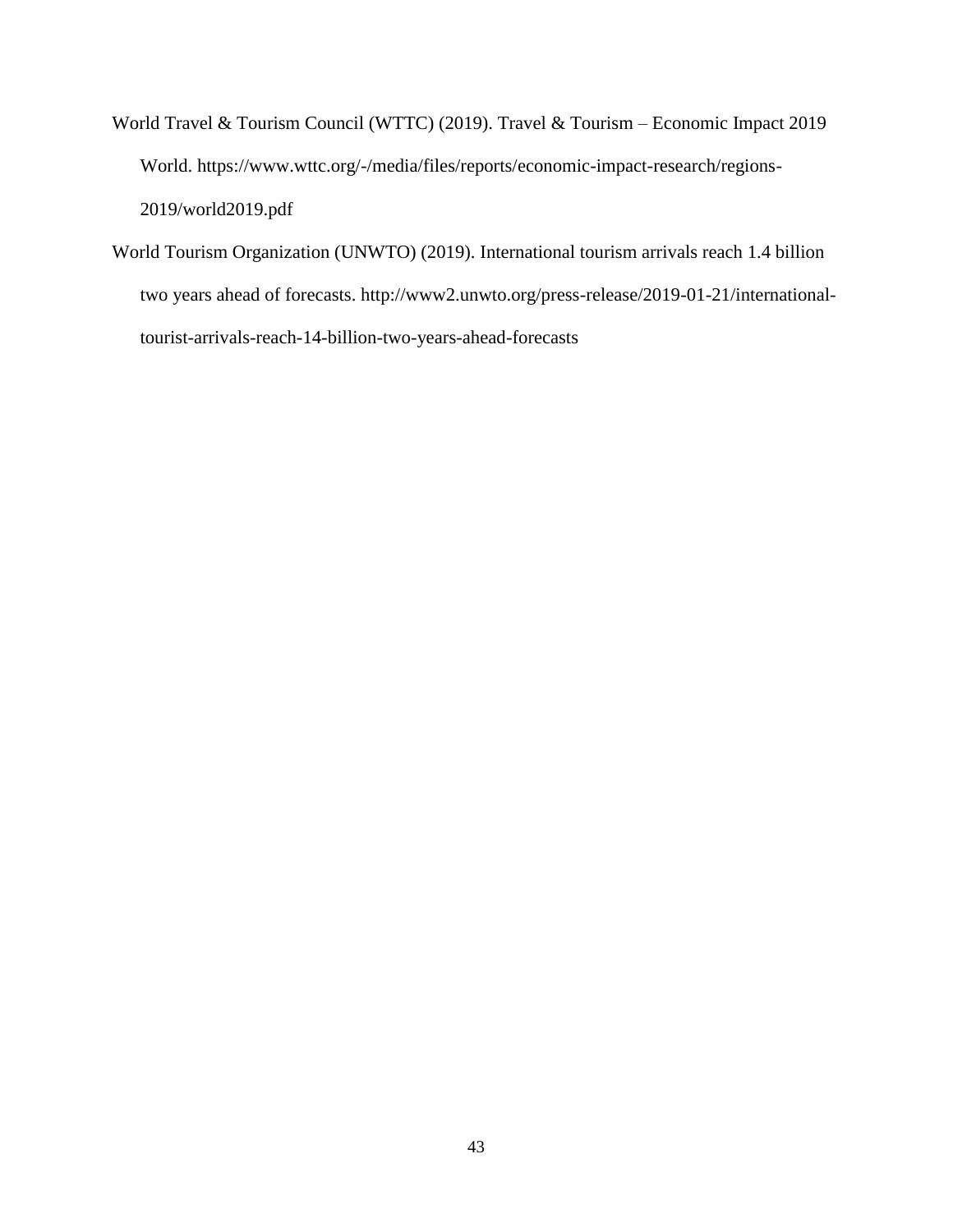# $x=(\text{tourism work})$   $y=(\text{sdg8})$  while  $y=\text{true: } \text{automatic}(x)$

# Supplementary Materials

# **A. Interview Guide Questions**

(a) what prompted the company to adopt automation

- What are the main reasons why your [company] adopted robotics/automation?
- What are the target outcomes of implementing robotics/automation? Explain.
- Why do you think a robot hotel/restaurant was a good idea?
	- o Do you think robotics is more advantageous than any other technologies?
	- o Do you think robotics is compatible with the service processes in the [company]?
	- o Do you think robotics technology is complex/easy to manage?

(b) how processes and operations have been transformed

- How long have you implemented robotics/automation?
- How successful do you think the implementation is in achieving the target outcomes?
- In general, do you think the implementation of robotics/automation has changed the nature of service processes/operations and experiences? If so, how?
- Have you encountered any issues from customers and/or any technical issues?
- If so, how did you manage to solve the issues?

(c) how the roles of employees have changed

- How many employees do you have [working in the property]?
- Has there been a change in the roles of employees [considering automation]?
- Have you encountered any issues from employees?
- If so, how did you manage to solve the issues?

(d) what company's visions are for the future

• How would a hotel/restaurant in 2038<sup>\*</sup> be like? How do you envision managing a hotel/restaurant in  $2038^{\degree}$ ?  $20$  years in the future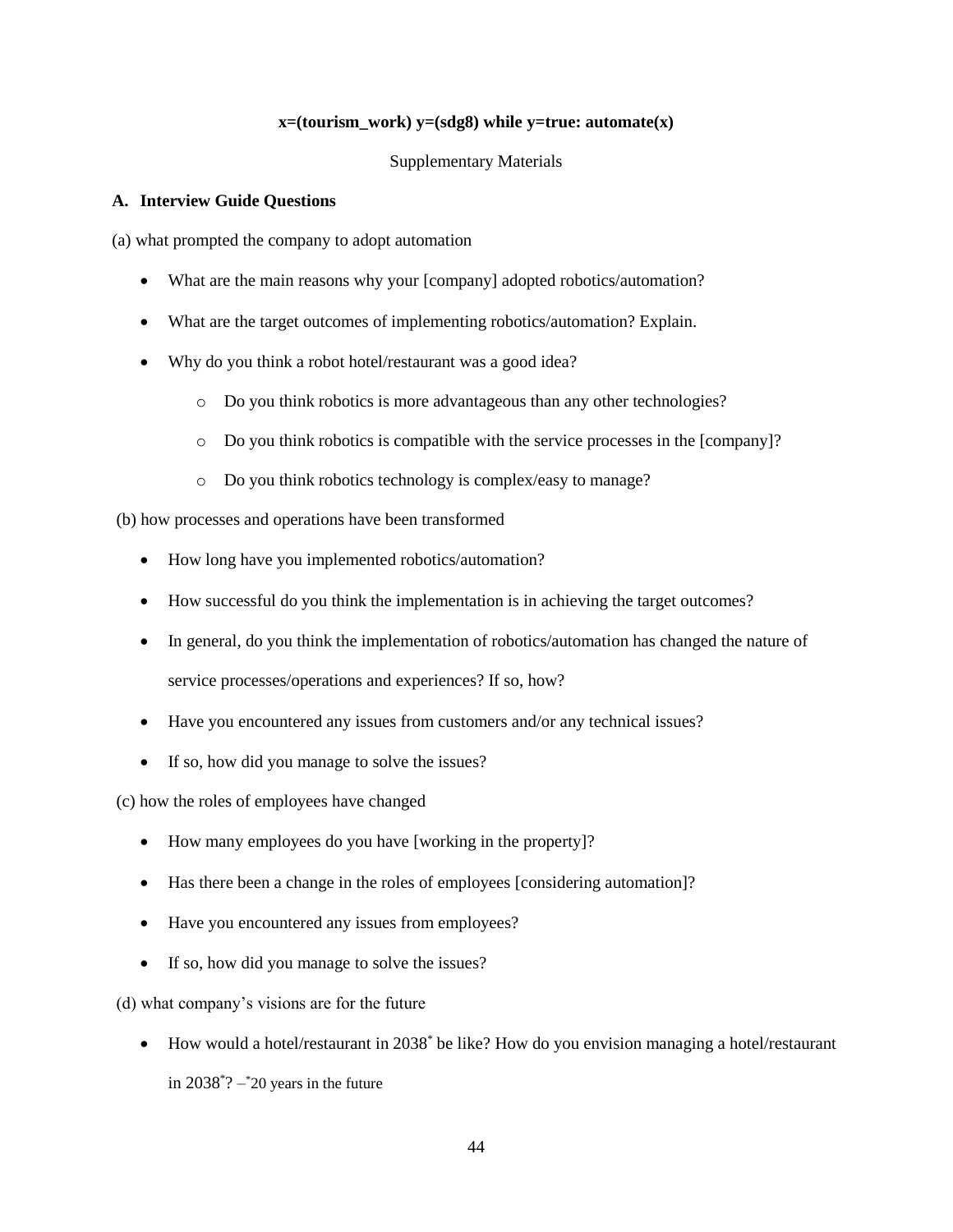# **B. Code Book**

| Level 1<br>Code | Level 2<br>Code | <b>Code Name</b>                          | <b>Definition</b>                                                                                                                                                                     | <b>Sample Quote*</b>                                                                                                                                                                                                                                                                                                                                                                                                                                                                                                                                                                                                                                                                                            |
|-----------------|-----------------|-------------------------------------------|---------------------------------------------------------------------------------------------------------------------------------------------------------------------------------------|-----------------------------------------------------------------------------------------------------------------------------------------------------------------------------------------------------------------------------------------------------------------------------------------------------------------------------------------------------------------------------------------------------------------------------------------------------------------------------------------------------------------------------------------------------------------------------------------------------------------------------------------------------------------------------------------------------------------|
| A               |                 | Displacement of<br>workers                | Automation<br>substitutes/replaces human<br>employees; automation<br>replaces all tasks                                                                                               | "So, in a five-star hotel you're always going to have<br>to have people behind the desk and you'll have to<br>have that formal check-in process, but for three-<br>maybe even early four-star hotels, that's going to be<br>ever changing and you'll be able to eliminate, maybe<br>not all of them, but the amount of people that are<br>behind the reception desk. So, we work with all the<br>major brands and they're investing millions into this<br>technology, which hopefully we can adopt when we<br>open our new properties." - Hotel Manager, UK                                                                                                                                                     |
| B               |                 | Job design:<br>human-robot<br>cooperation | The distribution of tasks to<br>robots or automated systems<br>and human labor for an<br>effective human-machine<br>collaboration; automation<br>replaces some (but not all)<br>tasks | "It's the same for robots. At first I had high<br>expectations for the cleaning robots, that it would do<br>everything perfectly, but then I realized there was<br>trash left behind. I thought about it and changed my<br>way of thinking, that letting the robots do half the<br>work humans used to have to do will help cut down a<br>bit the time humans spent cleaning. You just have to<br>try it to know it." - Hotel Manager, Japan                                                                                                                                                                                                                                                                    |
| C               |                 | New jobs                                  | The creation of completely<br>new tasks and positions                                                                                                                                 | "Our view is very much: use humans to do human<br>specific jobs, and let's try and automate the mundane<br>tasks. And that creates an environment where you<br>have more interesting jobs for the people in the<br>restaurants, and you're creating another layer of<br>employment for people in maintenance, design, and<br>operations of the equipment. So effectively we're up-<br>skilling the required labor in restaurants. Both in the<br>restaurants, the waiting staff and the food<br>preparation staff, and then the demand that we're<br>creating for both skilled and semi-skilled operatives,<br>service and maintenance people who work with more<br>complex machines." - Robotics Developer, UK |
| D               |                 | Smart materials<br>and workplaces         | The use of smart technology<br>to engage employees with<br>their working environment                                                                                                  | "So, with systems now whereby the room attendant<br>knows that that person has checked out and that<br>room is available and they're not in the room and<br>they can go. And what that does is that gives them<br>more time in the room, which makes the job<br>physically easier because they've got more minutes<br>in the room. So instead of having 30 minutes with<br>waste of travel time, you have 30 minutes dedicated<br>in the room so by that very nature, you can get a<br>better product, you may be spending 10% more time<br>physically in rooms so therefore, your productivity<br>hasn't changed, you're delivering a better product<br>and more time to prepare." - Hotel Manager, UK         |
| E               |                 | Further impacts                           | Second round of impact of<br>automation                                                                                                                                               |                                                                                                                                                                                                                                                                                                                                                                                                                                                                                                                                                                                                                                                                                                                 |
|                 | E1              | Impacts on<br>employees                   | The effects of adoption of<br>automation on human<br>employees, such as role<br>flexibility, wage, and career<br>progression                                                          | "That's why it's good that took out the admin tasks<br>from their shoulders, they don't have to deal with<br>that, you don't have to train them for that. They don't<br>have to put together an invoice. It will be generated<br>automatically to your email while you check out. So<br>they don't they don't need to deal with that, so they<br>really can focus on talking to the guests, spending                                                                                                                                                                                                                                                                                                            |